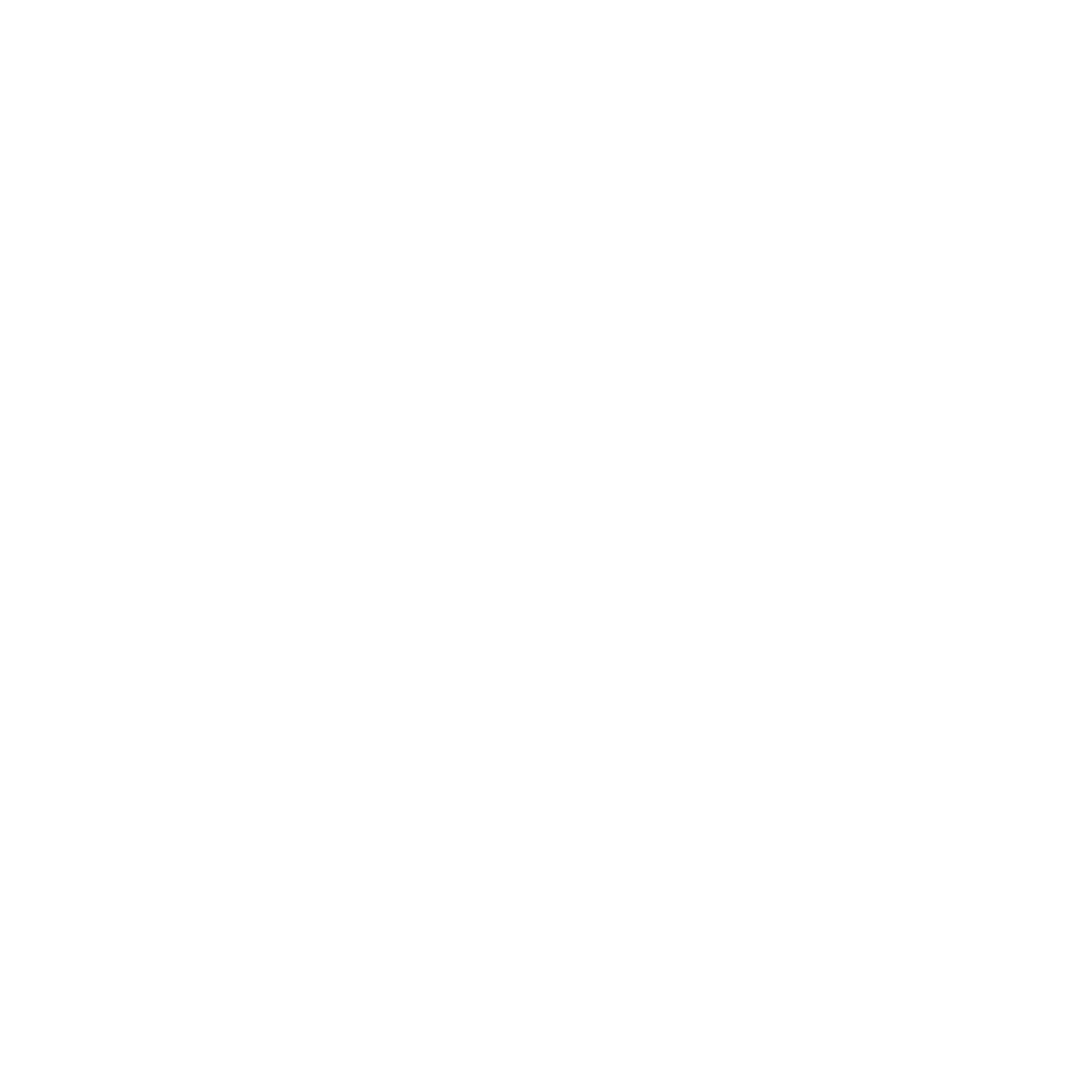# **Guide To Developing and Managing Overdose Prevention and Take-Home Naloxone Projects**

Harm Reduction Coalition

For more information on Harm Reduction Coalition's overdose prevention projects, please visit our website:

http://harmreduction.org/our-work/overdose-prevention/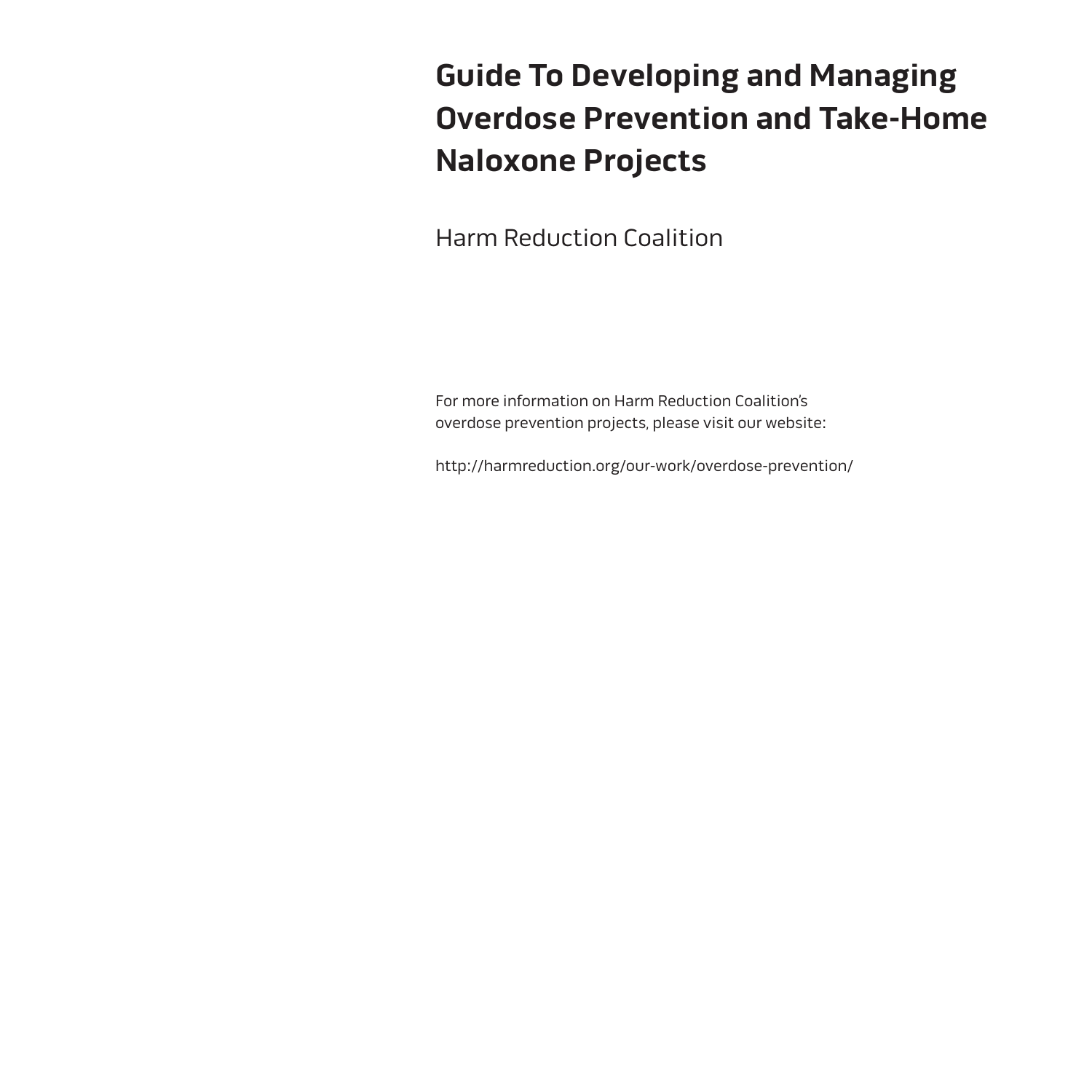#### Published Fall 2012

Written by: Eliza Wheeler, Katie Burk, Hilary McQuie, and Sharon Stancliff

Edited by: Emily Winkelstein

Images and photographs courtesy of: Maya Doe-Simkins, Mary Wheeler, Joanna Berton Martinez, N.O.M.A.D (Not One More Anonymous Death), Nabarun Dasgupta and Roxanne Saucier.

Many thanks to the following individuals and programs not only for their valuable contributions to this manual, but also for their leadership, wisdom, guidance and creativity throughout the years:

Dan Bigg and CRA, Alice Bell and Prevention Point Pittsburgh/Overdose Prevention Project, Mary Wheeler and Healthy Streets/N.O.M.A.D., Lisa Raville and the Harm Reduction Action Center, Steve Alsum and The Clean Works program of The Grand Rapids Red Project, Joanne Peterson and Learn To Cope, Mindy Domb and SPHERE Health Imperatives, Mik Hennessy and SOS, Fred Wells Brason, Nabarun Dasgupta and Project Lazarus, Alex Walley, Sarah Ruiz and the Massachusetts Overdose Education and Naloxone Distribution Program, Scott Burris, Leo Beletsky, Roxanne Saucier, Deborah Milbauer, Joanna Berton Martinez, Peter Davidson, T. Stephen Jones, Kevin Irwin, Alex Kral, Heather Edney (and the Santa Cruz Needle Exchange), and Anne Siegler.

Many thanks to the NOPE Working Group, and to the overdose prevention and naloxone programs in the US for sharing their materials, stories and experiences with us! Also, extra special thanks to Maya Doe-Simkins for contributing so much to the writing of this manual, and for your tireless work on overdose prevention. Thank you.

#### Supported in part by M.A.C AIDS Fund.

**The Harm Reduction Coalition** is a national advocacy and capacity-building organization that promotes the health and dignity of individuals and communities impacted by drug use. Harm Reduction Coalition advances policies and programs that help people address the adverse effects of drug use including overdose, HIV, hepatitis C, addiction, and incarceration. We recognize that the structures of social inequality impact the lives and options of affected communities differently, and work to uphold every individual's right to health and wellbeing, as well as in their competence to protect themselves, their loved ones, and their communities.

#### **http://harmreduction.org**

#### **East Coast:**

22 West 27th Street, 5th Floor New York, NY 10001 tel. 212-213-6376 fax. 212-213-6582 hrc@harmreduction.org

#### **West Coast:**

1440 Broadway, Suite 510 Oakland, CA 94612 tel. 510-444-6969 fax. 510-444-6977 hrcwest@harmreduction.org

Layout and design by Imaginary Office http://www.imaginaryoffice.com

This publication was supported by Cooperative Agreement Number PS09-906 from the Centers for Disease Control and Prevention. Its contents are solely the responsibility of the authors and do not necessarily represent the official views of the Centers for Disease Control and Prevention.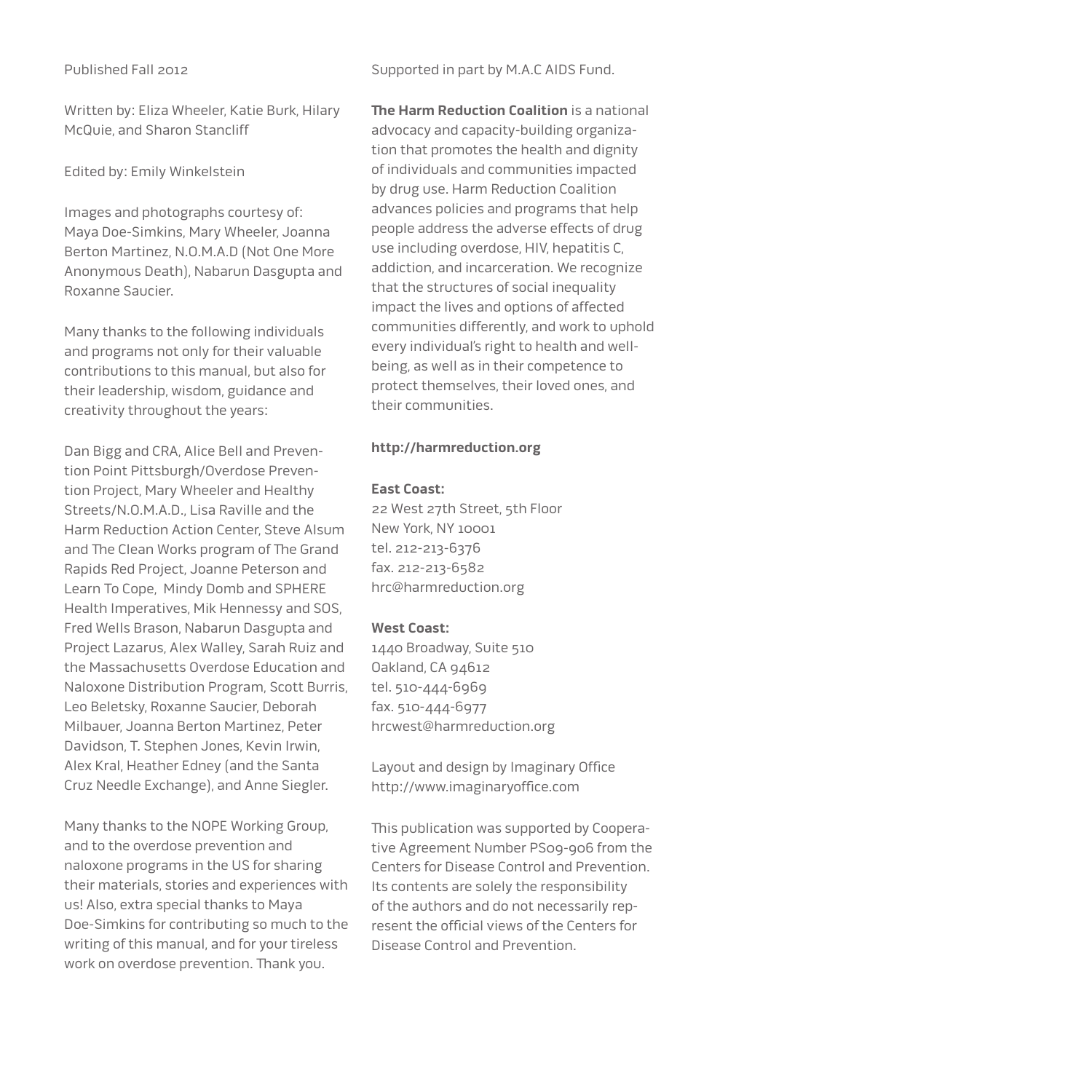### **Contents**

Introduction Using this Guide

## **Module 1: [Understanding the Basics](#page-8-0)** p.9

What is Overdose? p.9 What is Naloxone? p.9 The Need for Take-Home Naloxone Programs p.11

## **Module 2: [Overdose Prevention Strategies](#page-12-0)  without Naloxone** p.13

Integrate Overdose Prevention Messages as Standard Practice p.14

Develop an Onsite Overdose Response Policy p.14

Provide Overdose Response Training to Participants p.14

## **Module 3: [Take-Home Naloxone Program](#page-16-0)  Development** p.17

Community Assessment, Outreach and Engagement p.17 Legal Considerations p.21 The Role of Medical Professionals p.22 Venues and Tips for Different Settings p.26

## **Module 4: [Program Implementation and](#page-42-0)  Management** p.43

Funding p.43 Purchasing and Storing Naloxone p.43 Assembling Kits p.46 Data Collection and Paperwork p.46 Policy and Procedure Manuals p.48 Trainings p.49 Outreach Strategies p.50

## **Module 5: [Overdose Prevention and](#page-52-0)  Response** p.53

Risks and Prevention Strategies p.53

Overdose Recognition p.57

Responding to Opioid or Depressant Overdose p.58

Stimulant Overdose: Overamping p.64

Responding to Upper or Stimulant Overdose p.66

## **Module 6: [Frequently Asked Questions](#page-68-0)** p.69

#### **Appendix**

Available online at **[http://harmreduction.org](http://harmreduction.org/issues/overdose-prevention/tools-best-practices/manuals-best-practice/od-manual-appendix/)**

[Overdose Prevention and Response](http://harmreduction.org/issues/overdose-prevention/tools-best-practices/manuals-best-practice/od-manual-appendix/od-manual-appendix-a/)  Messages [Sample Documents](http://harmreduction.org/issues/overdose-prevention/tools-best-practices/manuals-best-practice/od-manual-appendix/od-manual-appendix-b/) [Naloxone Kit Materials](http://harmreduction.org/issues/overdose-prevention/tools-best-practices/manuals-best-practice/od-manual-appendix/od-manual-appendix-c/) [Training Materials](http://harmreduction.org/issues/overdose-prevention/tools-best-practices/manuals-best-practice/od-manual-appendix/od-manual-appendix-d/) [Public Policy](http://harmreduction.org/issues/overdose-prevention/tools-best-practices/manuals-best-practice/od-manual-appendix/od-manual-appendix-e/) [Research Bibliography](http://harmreduction.org/issues/overdose-prevention/tools-best-practices/manuals-best-practice/od-manual-appendix/od-manual-appendix-f/) 

[Additional Resources](http://harmreduction.org/issues/overdose-prevention/tools-best-practices/manuals-best-practice/od-manual-appendix/od-manual-appendix-g/)



### **Case Studies:**

- 1. [Harm Reduction Action Center,](#page-15-0) Denver, CO p.16
- 2. [Chicago Recovery Alliance,](#page-17-0)  Chicago, IL p.18
- 3. DOPE Project, [San Francisco, CA p.24](#page-23-0)
- 4. Clean Works, [Grand Rapids, MI p.27](#page-26-0)
- 5. Prevention Point, [Pittsburgh, PA p.32](#page-31-0)
- 6. [Learn to COPE and the NOMAD Project,](#page-35-0) Statewide, MA p.36
- 7. Duquesne University School of [Pharmacy's Center for Pharmacy](#page-38-0)  Services, Pittsburgh, PA p.39
- 8. Project Lazarus, [Wilkes County, NC p.40](#page-39-0)
- 9. [Massachusetts Overdose Education and](#page-43-0)  Naloxone Distribution, Statewide, MA p.44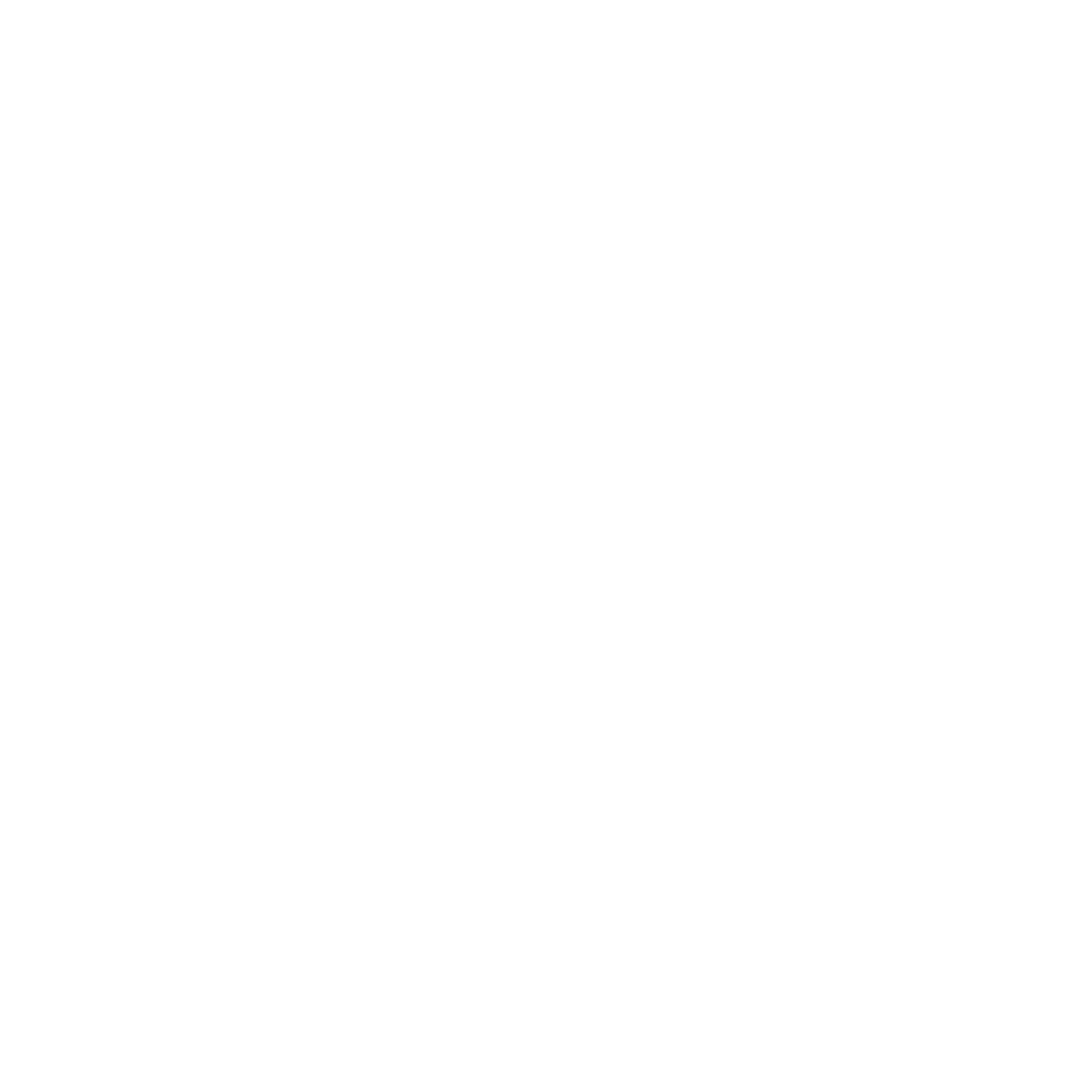# **Introduction**

Drug overdose is the leading cause of injury death in the United States, causing more deaths than motor vehicle crashes. According to the Centers for Disease Control and Prevention (CDC), overdose rates have increased roughly five-fold since 1990. The CDC attributes the rise in drug overdose deaths to a higher use of prescription painkillers and increasing numbers of overdoses from cocaine and prescription sedatives. In 2008, the most recent year for which data is available, the CDC reports 36,500 poisoning deaths in the United States.1

Providing overdose prevention, recognition, and response education to drug users and their neighbors, friends, families, and the service providers who work with them is a harm reduction intervention that saves lives. Heroin and other opioid overdoses are particularly amenable to intervention because risk factors are well understood and there is a safe antidote — naloxone.

# **Using this Guide**

This manual is designed to outline the process of developing and managing an Overdose Prevention and Education Program, with or without a take-home naloxone component. Overdose prevention work can be easily integrated into existing services and programs that work with people who use or are impacted by drugs, including shelter and supportive housing agencies, substance abuse treatment programs, parent and student groups, and by groups of people who use drugs outside of a program setting. It offers practical suggestions and considerations rooted in harm reduction - an approach to drug use that promotes and honors the competence of drug users to protect themselves, their loved ones, and their communities and the belief that drug users have a right to respect, health and access to life-saving tools and information.

This manual begins with a description of how to integrate overdose prevention education into existing programs. Next, it goes into detail about how to develop and manage a take-home naloxone program. The manual uses case studies of existing overdose prevention programs to outline main points and provide models. The manual also includes a comprehensive "Overdose Prevention and Response," section which provides details on overdose and its causes and co-factors; overdose recognition basics; and effective responses. An extensive [Appendix i](http://harmreduction.org/issues/overdose-prevention/tools-best-practices/manuals-best-practice/od-manual-appendix/)s available online and includes annotated citations of existing research studies, examples of data tracking forms, examples of policies and procedures, examples of PowerPoint presentations for overdose prevention trainings/groups, and other overdose materials.

This manual is simply a guide. It is not meant to be exhaustive nor prescriptive, and there are numerous other resources that go into extended detail about many of the topics covered. We have provided links to these resources whenever possible. Take from this manual the parts that are important and meaningful to you, adapt them how you see fit, leave those pieces that may not apply, and pass on to others what you develop.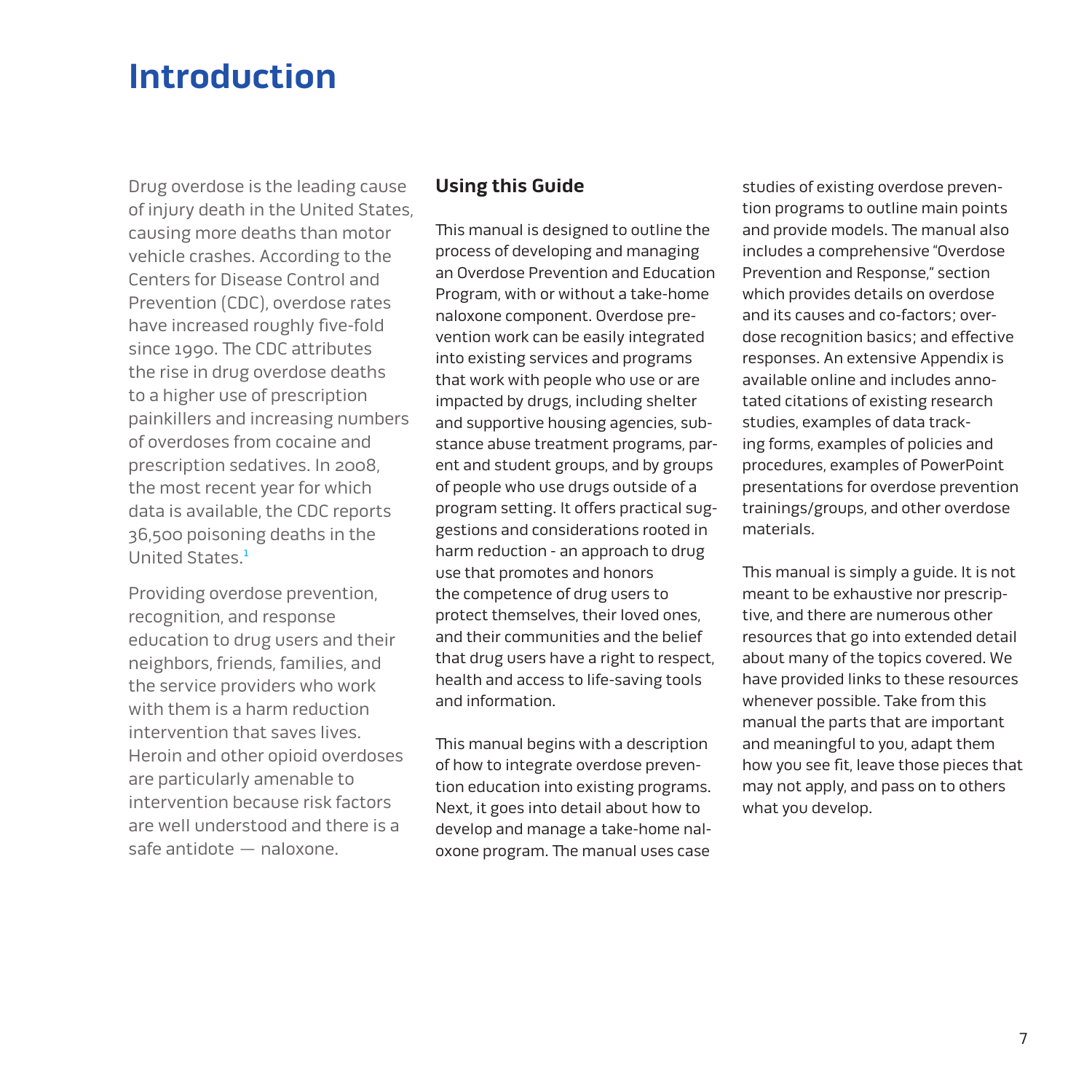# **Introduction Notes**

1. Warner M, Chen LH, Makuc DM, et al. Drug poisoning deaths in the United States, 1980-2008. http://www.cdc. [gov/nchs/data/databriefs/db81.htm.](http://www.cdc.)  Published December 2011. Accessed September 20, 2012.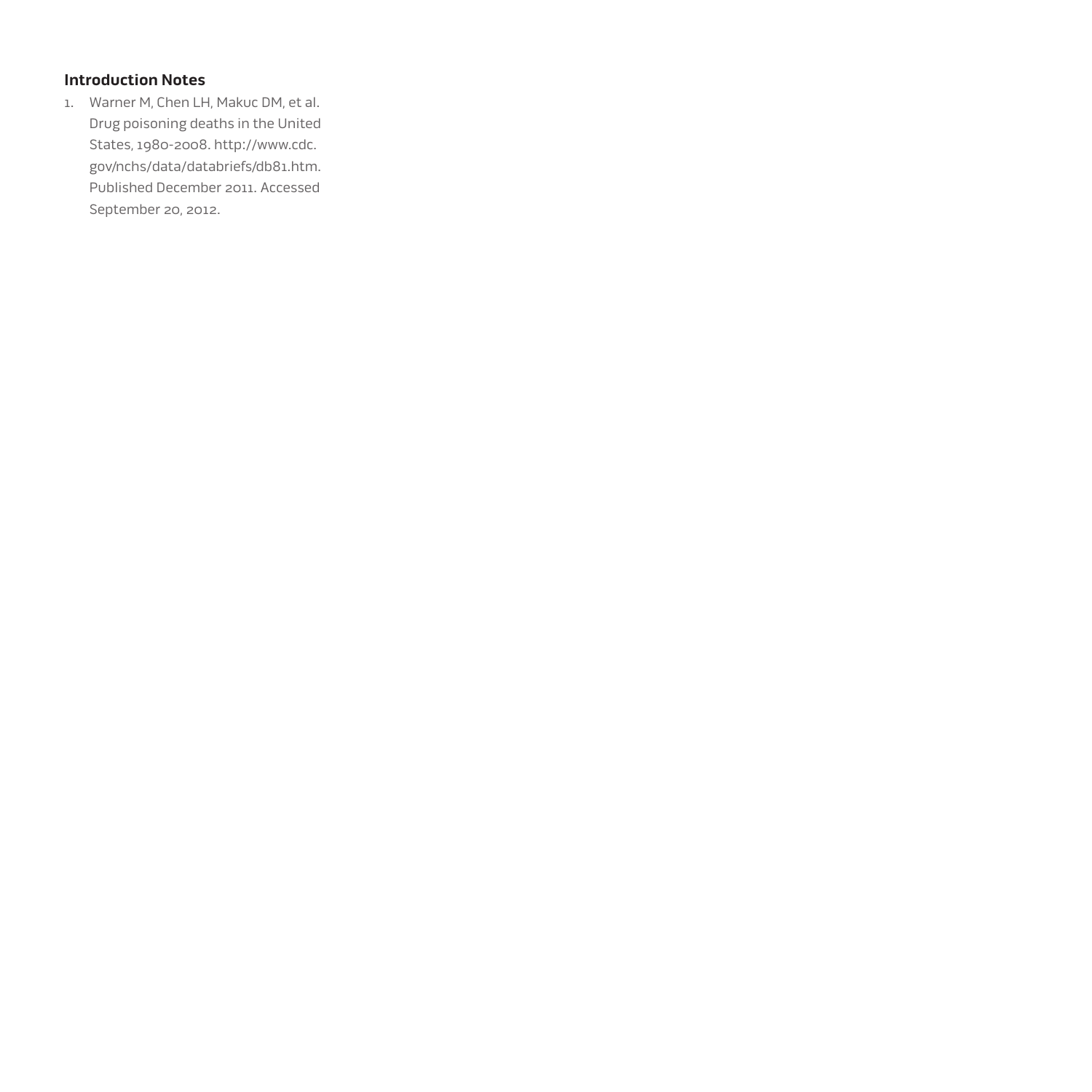# <span id="page-8-0"></span>**Module 1: Understanding the Basics**

## **What is Overdose?**

Overdose (OD) happens when a toxic amount of a drug, or combination of drugs overwhelms the body. People can overdose on lots of things, including alcohol, Tylenol®, opioids or a mixture of drugs. Mixing heroin, prescription opioids (like Oxycontin®, fentanyl, morphine, Vicodin®, Percocet®, etc.) and other downers such as alcohol and benzodiazepines (like Xanax®, Klonopin®, Valium®, Ativan®, etc.) are a particularly dangerous combo, since they all affect the body's central nervous system, which slows breathing, blood pressure, and heart rate, and in turn reduces body temperature. Stimulant drugs like speed, cocaine, and ecstasy raise the heart rate, blood pressure, and body temperature, and speed up breathing. This can lead to a seizure, stroke, overheating, or heart attack. Overamping is the term we have begun using to describe what one might consider an "overdose" on speed. See [page 64](#page-63-0) for more information.

Opioid overdose occurs when the level of opioids, or combination of opioids and other drugs, in the body render a person unresponsive to stimulation or cause their breathing to become inadequate. This happens because

opioids fit into the same receptors in the brain that signal the body to breathe. If someone cannot breathe or is not breathing enough, oxygen levels in the blood decrease causing the lips and fingers turn blue, a process called cyanosis. Oxygen starvation will eventually stop vital organs like the heart, then the brain, and can lead to unconsciousness, coma, and possibly death. Within 3-5 minutes without oxygen, brain damage starts to occur, soon followed by death.

In the case of opioid overdose, survival or death wholly depends on maintaining the ability to breathe and sustaining oxygen levels. Fortunately, this process is rarely instantaneous; most commonly, people will stop breathing slowly, minutes to hours after the drug or drugs were used. While people have been "found dead with a needle in their arm," in most cases there is time to intervene between when an overdose starts and before a victim dies. Even in cases where a person experiences overdose immediately after taking a drug, proper response can reverse the overdose and keep the person breathing and alive.

## **What is Naloxone?**

Naloxone (also known by the brand name Narcan®) is a medication called an "opioid antagonist" and is used to counter the effects of opioid overdose, for example morphine or heroin overdose. Specifically, naloxone is used in opioid overdose to counteract lifethreatening depression of the central nervous system and respiratory system, allowing an overdose victim to breathe normally. Naloxone is not a controlled substance (i.e., non-addictive), prescription medication. Naloxone only works if a person has opioids in their system; the medication has no effect if opioids are absent. Although traditionally administered by emergency response personnel, naloxone can be administered by minimally trained laypeople, which makes it ideal for treating overdose in people who have been prescribed opioid pain medication and in people who use heroin and other opioids. Naloxone has no potential for abuse.

#### **How Naloxone Works**

The brain has many receptors for opioids. An overdose occurs when too much of any opioid fits into too many receptors slowing then stopping the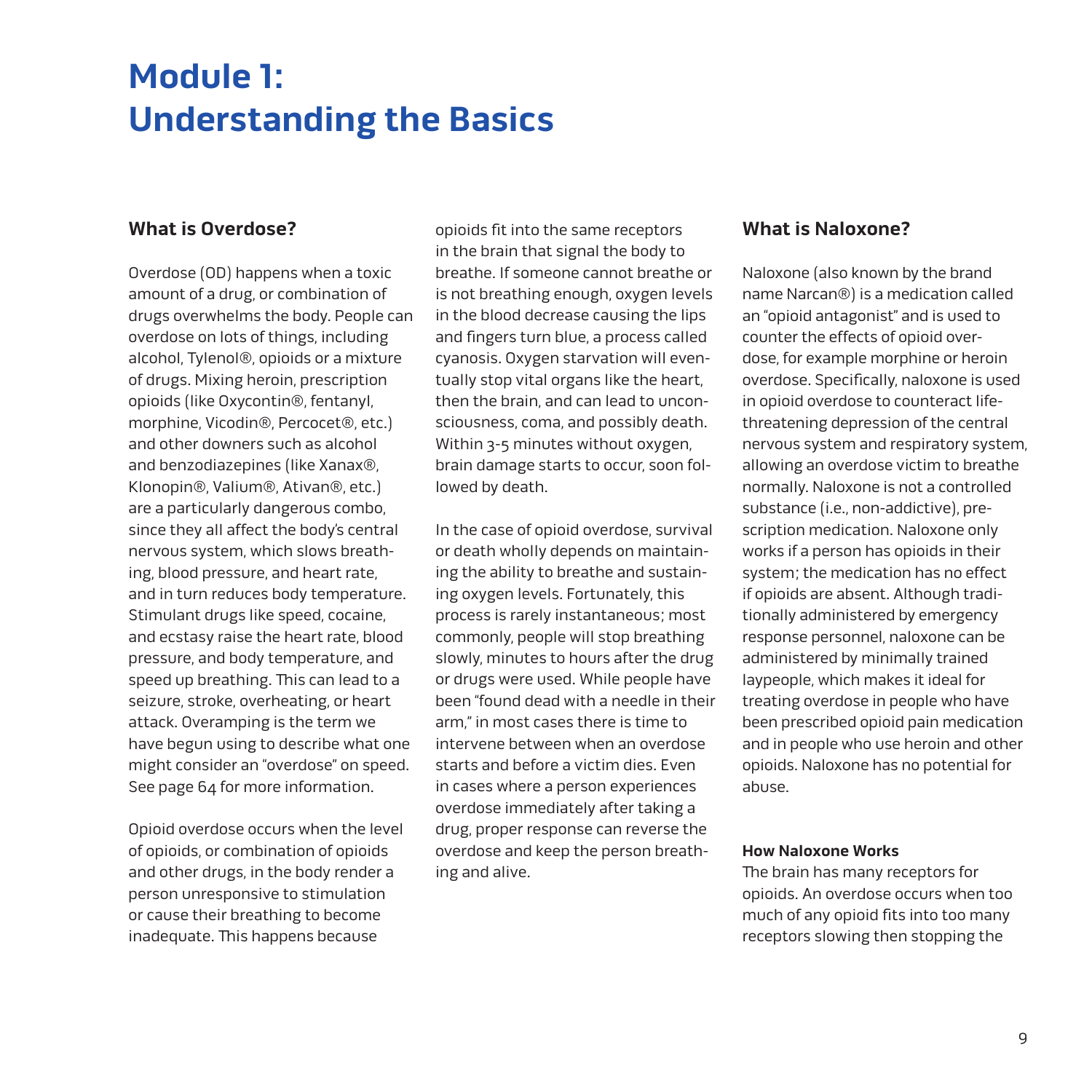#### **What is an opioid overdose?**

The brain has many receptors for opioids. An overdose occurs when too much of any opioid, like heroin or Oxycontin®, fits in too many receptors slowing and then stopping the breathing.



#### **Naloxone reversing an overdose**

Naloxone has a stronger affinity to the opioid receptors than opioids like heroin or Percocet®, so it knocks the opioids off the receptors for a short time. This allows the person to breathe again and reverses the overdose.



For a comprehensive overview of overdose prevention, recognition and response, please see [Module 5: Overdose Prevention and Response.](#page-52-0) Adapted from graphic by Maya Doe-Simkins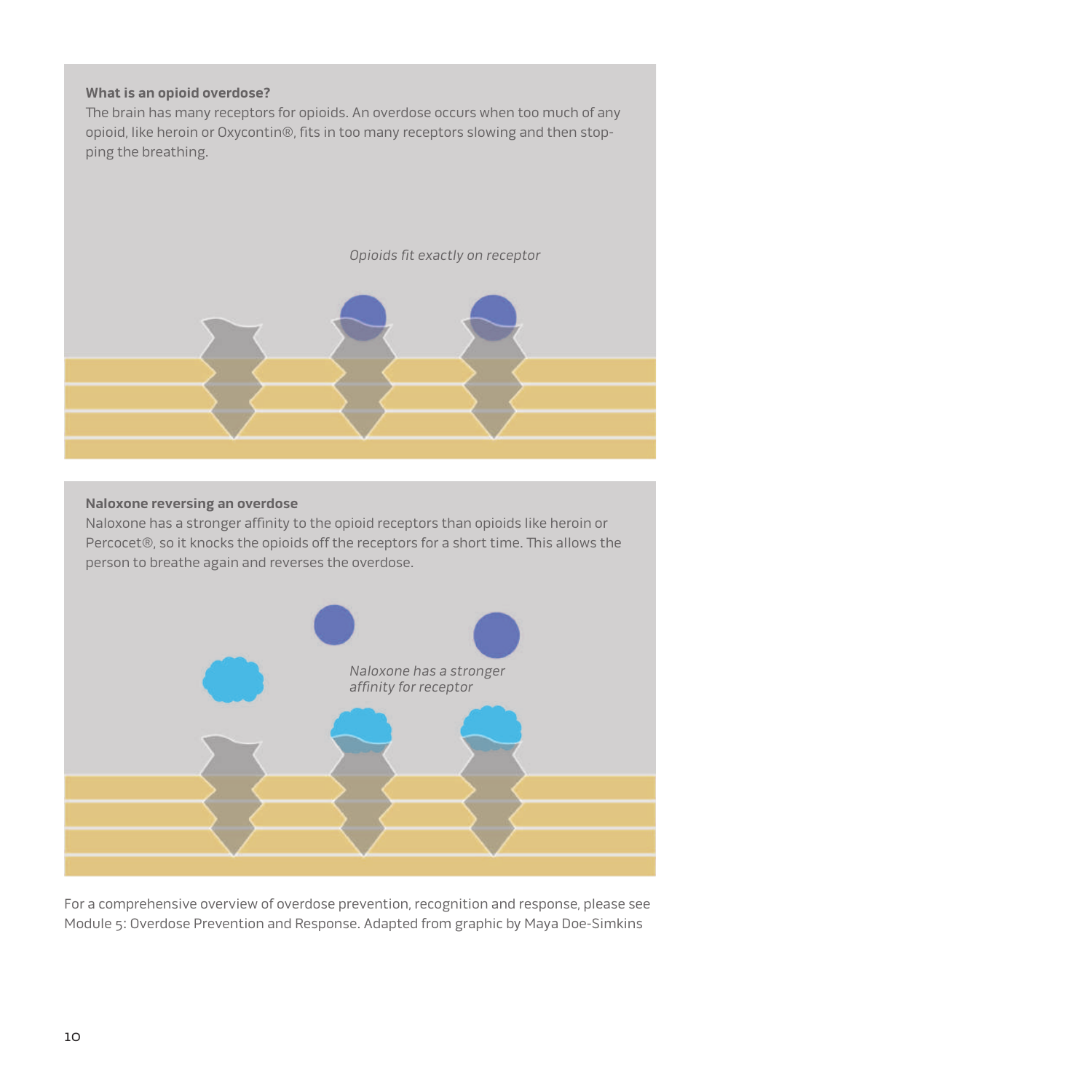breathing. Naloxone has a stronger affinity to the opioid receptors than many opioids (like heroin, Oxycontin® or Percocet®) so it knocks the opioids off the receptors for a short time. This allows a person to breathe again and reverses the overdose.

Naloxone may be injected in a muscle, vein or under the skin, or sprayed into the nose. Naloxone that is injected comes in a lower concentration (0.4mg/1ml) than naloxone that is sprayed up the nose (1mg/1ml). It is a temporary drug that wears off in 30-90 minutes.

## **The Need for Take-Home Naloxone Programs**

Studies indicate that many people who die from opioid overdose failed to receive proper medical attention because their peers and other witnesses (often other drug users) delay or do not call 911 for fear of police involvement.<sup>1</sup> While not all opioid overdoses are fatal, the provision of naloxone by laypeople to an overdosing person who would otherwise not receive medical intervention saves hundreds of lives each year. Additionally, timely provision of naloxone may help reduce some of the morbidities (i.e. medical complications or conditions) associated with non-fatal overdose. Witnesses who are able to perform rescue breathing and administer naloxone to an overdosing person experiencing respiratory depression will likely prevent brain damage and other harms.

In most jurisdictions naloxone is only used in hospital settings and carried by emergency medical personnel; as a result, it is only available to people experiencing overdose if and when emergency medical services are accessed. However, recognizing that many fatal opioid overdoses are preventable, take-home naloxone programs have been established in approximately 200 communities throughout the United States. These vital programs expand naloxone access to drug users and their loved ones by providing comprehensive training on overdose prevention, recognition, and response (including calling 911 and rescue breathing) in addition to prescribing and dispensing naloxone.

According to a survey conducted in 2010 by the Harm Reduction Coalition of known naloxone distribution programs, between 1996 and June 2010, a total of 53,032 individuals have been trained and given naloxone as a result of the work of programs the US. These 48 take-home naloxone programs, spread over 188 sites in 15 US states and DC, have received reports of 10,071 overdose reversals using naloxone.2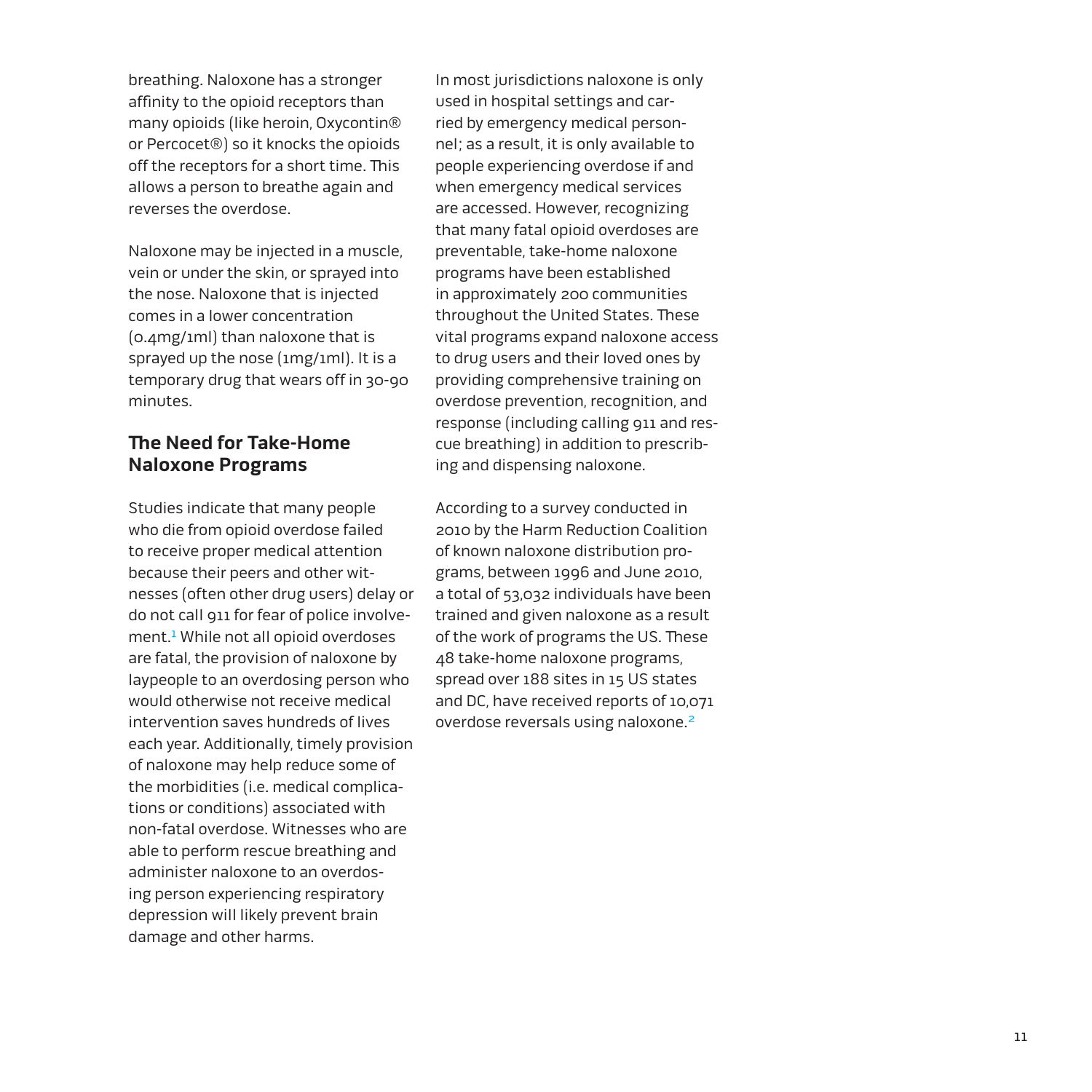#### **Module 1 Notes**

- 1. Pollini et al, 2005; Tobin et al, 2005; Davidson et al, 2003; Seal et al, 2003; Strang et al, 2000. Amy S.B. Bohnert, Kathryn Roeder, Mark A. Ilgen, "Unintentional overdose and suicide among substance users: A review of overlap and risk factors." Drug and Alcohol Dependence. 110.3 (2010) 183-192. Print.
- 2. Responses were collected from known naloxone distribution programs between October 5, 2010-November 12, 2010 using a Survey Monkey survey tool by Eliza Wheeler, DOPE Project Manager at the Harm Reduction Coalition. The survey was initiated as a project of the NOPE Working Group (Naloxone Overdose Prevention Education) in order to gather up-to-date data about the impact of US naloxone distribution programs. Published in the CDC Morbidy and Mortality Weekly Report, "Community-Based Opioid Overdose Prevention Programs Providing Naloxone — United States, 2010,"February 17, 2012 / 61(06);101-105.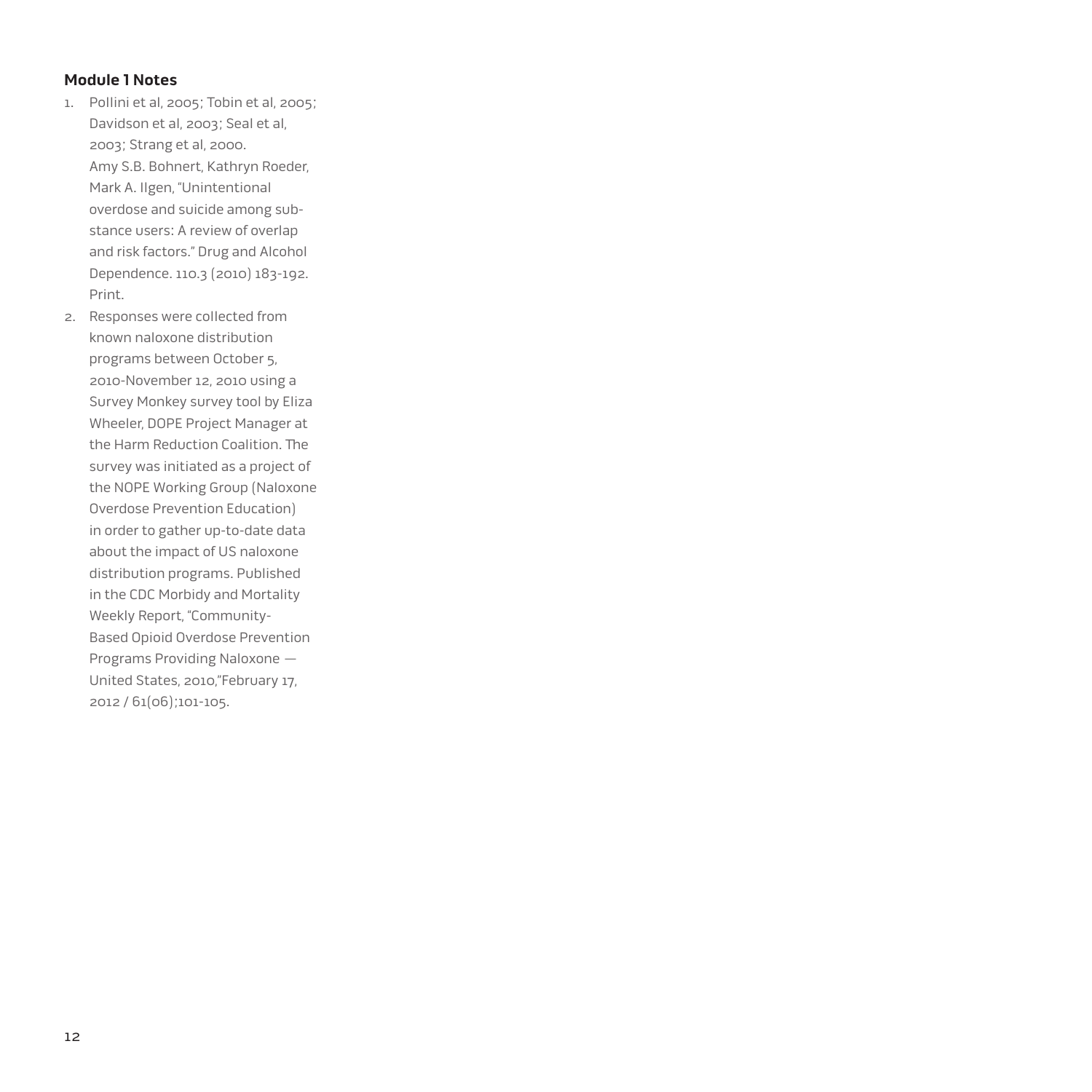# <span id="page-12-0"></span>**Module 2: Overdose Prevention Strategies without Naloxone**

There are important ways you can integrate overdose prevention into your current work at little to no cost. Although all of these suggestions may not be relevant to your unique program structure, they are a great starting point to begin brainstorming ways that overdose prevention can fit into your program.

The next section offers guidance for implementing some of these suggestions.

#### **Implementing Low-Cost Overdose Prevention Strategies**

- $\Box$  Put up posters about preventing or responding to an overdose
- $\Box$  Provide educational materials (brochures, fact sheets) for program participants on overdose
- $\Box$  Develop a policy for responding to on-site overdose
- $\Box$  Train program staff and volunteers on overdose including risk factors, signs and symptoms, and response (including rescue breathing and naloxone administration)
- $\Box$  Discuss overdose risks with participants and screen participants for higher risk
- $\Box$  Ask program participants if they have witnessed an overdose
- $\Box$  Ask program participants if they have survived an overdose
- $\Box$  Talk to program participants about the availability of naloxone
- $\Box$  Offer referrals to places where program participants can get naloxone
- $\Box$  Talk with program participants about what to do if they're with someone who is overdosing
- $\Box$  Discuss or incorporate overdose prevention in groups

#### **Notes:**

[Visit harmreduction.org to download this as a printable worksheet.](http://harmreduction.org/wp-content/uploads/2012/11/HRC_ODprevention_worksheet1.pdf)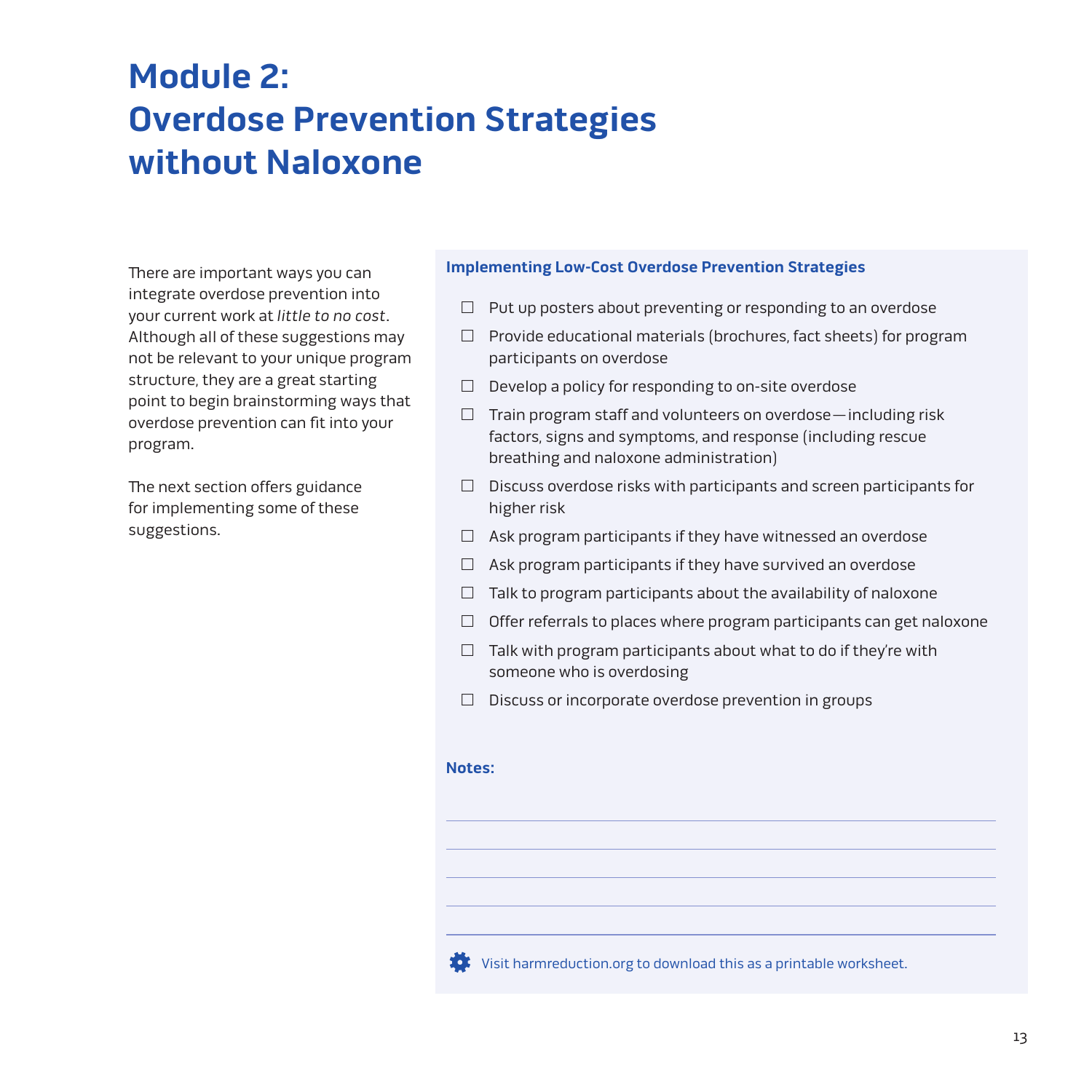# **Integrate Overdose Prevention Messages as Standard Practice**

There are several practical, participant-centered strategies that can be employed to assist staff in promoting overdose prevention messaging. Overdose prevention messages are relevant to anyone who uses drugs, whether they use prescription drugs or "street drugs." These messages can easily be incorporated into various settings, including primary health care, mental health services, drug treatment programs, shelters, supportive housing or correctional settings.

For example, staff can engage participants around overdose risk during informal conversations by asking if they plan to use alone or if they have friends that know they use. For participants who have recently been released from jail or come out of drug treatment, a conversation reminding them about the increased risk of overdose can be lifesaving.

More formally, staff can add questions about overdose risk to intake/assessment forms, health screenings or include overdose risk reduction as an integral component of treatment planning.

Posting overdose messages on fliers or posters in the agency provides another way of engaging program participants around overdose and sends the message that staff is available to discuss overdose risk and response. Some examples of these types of messages

can be found in th[e Appendix](http://harmreduction.org/issues/overdose-prevention/tools-best-practices/manuals-best-practice/od-manual-appendix/) Overdose Prevention and Response Messages, online.

The only costs associated with any of these strategies are staff time for training and printing costs of any materials posted in the agencies.

# **Develop an Onsite Overdose Response Policy**

A simple strategy for integrating overdose prevention into your program is to develop a policy for responding to on-site overdose. Having such a policy in place is not only vital in the event of an overdose, but it has the additional benefits of getting agency staff or volunteers engaged in overdose prevention issues and sends a message to program participants that their lives and safety are valued. This strategy does not require a great deal of resources. The main cost involved in developing a policy is staff time for those involved in the policy development, as well as the time needed to train all staff on the emergency response plan once it is in place.

In order to develop an overdose response plan for your agency, it is important to assess current circumstances related to overdose. See box on page 15.

These considerations are important to take into account when drafting an overdose response policy that is tailored to your agency. Some agencies may opt to incorporate naloxone training into their protocol, others may rely on calling 911 and doing rescue breathing, while others may train staff to take all these measures. Examples of various overdose response policies can be found online in th[e Appendix,](http://harmreduction.org/issues/overdose-prevention/tools-best-practices/manuals-best-practice/od-manual-appendix/)  Sample Documents, online.

# **Provide Overdose Response Training for Participants**

Overdose prevention and response education and training can be developed for program participants even if a program is not yet equipped to distribute naloxone. Some of the earliest overdose prevention efforts, such as distributing written materials, posting educational fliers and running groups about overdose, were initiated long before naloxone became available.

Providing education about overdose risk, recognizing overdose, performing rescue breathing, and calling 911 can all be lifesaving interventions. These educational sessions can be incorporated into existing group schedules or done one-on-one with participants. Session length can vary from ten to sixty minutes depending on the setting and trainee experience.

Costs related to participant trainings vary depending on the different supplies you decide to incorporate into your workshop.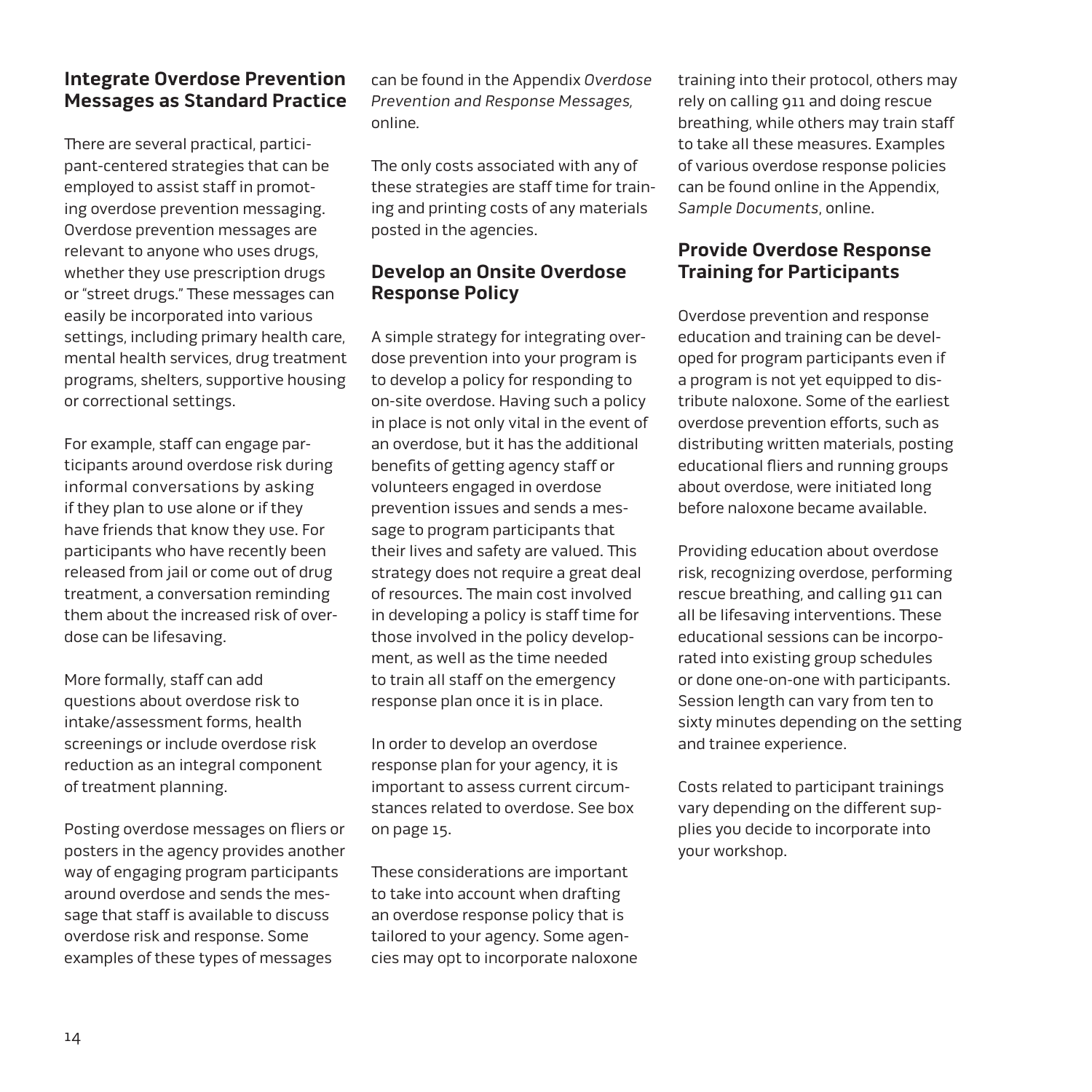Basic costs for implementing overdose prevention training include:

- • Staff time: For outreach and to conduct or staff the training. See the [Appendix,](http://harmreduction.org/issues/overdose-prevention/tools-best-practices/manuals-best-practice/od-manual-appendix/) Training Materials, online for examples of training guides.
- • Development/printing of materials and handouts: Educational materials can either be created in-house or there are numerous pamphlets and brochures available from other harm reduction organizations. See the [Appendix,](http://harmreduction.org/issues/overdose-prevention/tools-best-practices/manuals-best-practice/od-manual-appendix/) Overdose Prevention and Response Messages, online.

Optional costs may also include:

- • Rescue breathing dummies (approximately \$70): A great training tool for practicing rescue breathing.
- • CPR mouth shields (approximately \$180 for a box of 250): Great for both training and incentives. See the [Appendix](http://harmreduction.org/issues/overdose-prevention/tools-best-practices/manuals-best-practice/od-manual-appendix/), Naloxone Kit Materials, online for more details.

#### **Develop an Overdose Response Plan**

- $\Box$  Has overdose already occurred in your agency? If so, how was it handled? What worked well and what needs improvement?
- $\Box$  Are there locations within the agency that may present heightened overdose risks or complicate overdose response (such as bathrooms that lock or private rooms in Single Resident Occupancy hotels)?
- $\Box$  Does your agency have outreach staff or volunteers who work with people off-site, in the street or on home visits? What is the protocol if they witness an off-site overdose while working?
- $\Box$  Does an existing overdose response policy need to be evaluated or updated?

 $\Box$  Does your agency have staff on-site with medical and/or CPR training?

**[Visit harmreduction.org to download this as a printable worksheet.](http://harmreduction.org/wp-content/uploads/2012/11/HRC_ODprevention_worksheet2.pdf)**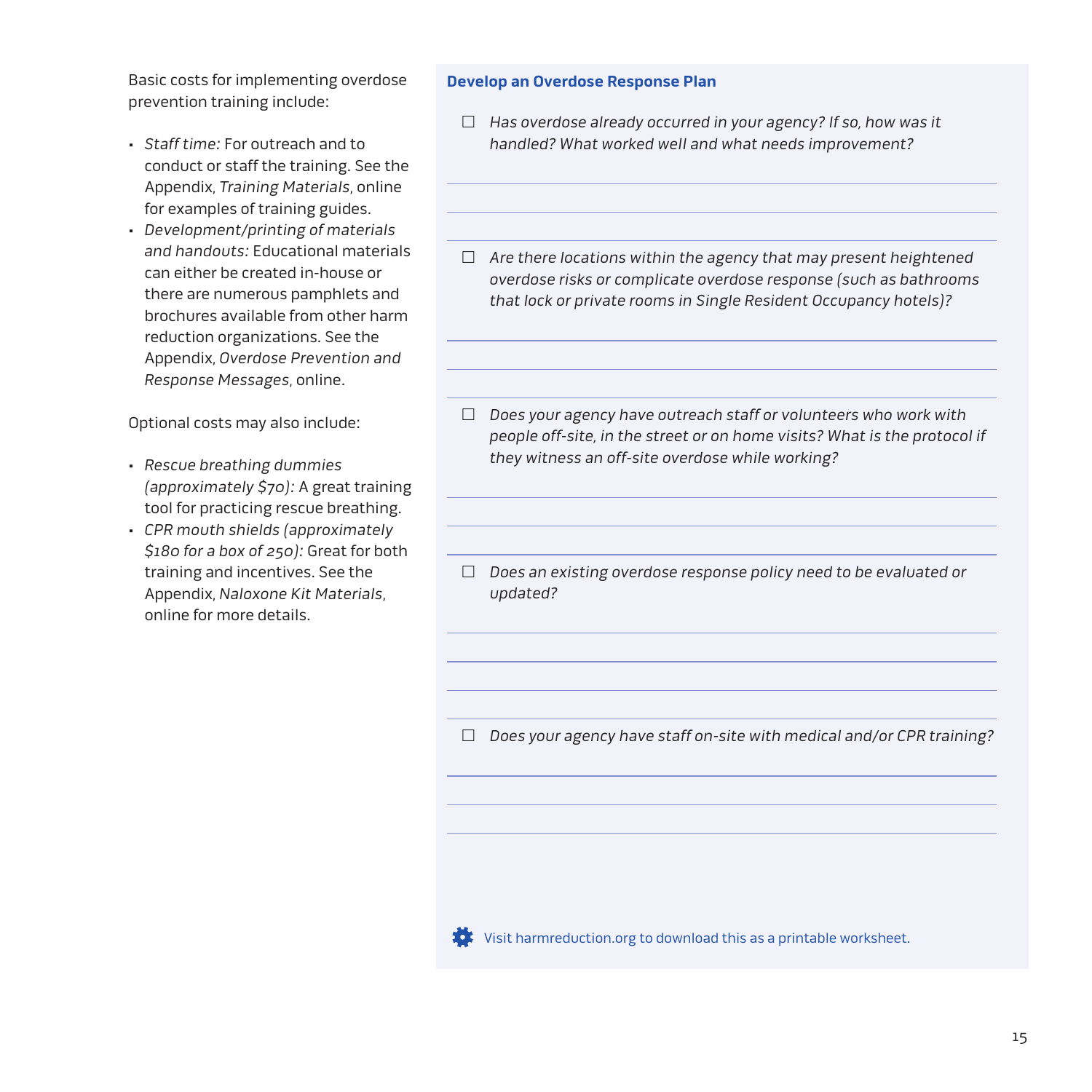<span id="page-15-0"></span>



# **Harm Reduction Action Center Denver, Colorado**

Harm Reduction Action Center finds creative ways to provide overdose prevention services despite their lack of access to naloxone.

Since 2002, the Harm Reduction Action Center (HRAC) has been the only Colorado public health agency providing specific health information and holistic services to injection drug users and their sexual partners. The mission of HRAC is to educate, empower, and advocate for the health and dignity of Metro-Denver's injection drug users and affected partners, in accordance with harm reduction principles. Guided by the principles of compassion, mutual respect and evidence-based solutions, HRAC seeks not only to meet immediate needs but to impart skills, education and behaviors needed to maintain personal health, reduce the harmful effects of marginalized lifestyles, and reduce injection-impacted health risks for the larger public.

According to the Colorado Department of Public Health and Environment, overdoses in Colorado have tripled in the last 10 years. Denver has been experiencing especially frequent fatal overdoses, with 8 fatal overdoses in one 6 week period on Denver's Capitol Hill. Unfortunately, the overdose

memorial in HRAC's front room (where we put framed pictures or handwritten names of program participants that have fatally overdosed) has grown so much in the last couple of years that we've had to expand the memorial.

It is very frustrating that we don't have access to naloxone for our staff or program participants and their drug/social networks. As of 2012, we have been unable to find a prescribing physician to help facilitate a take-home naloxone program. We have approached several doctors and have been met with resistance and a belief that providing take-home naloxone is illegal and we will get in a lot of trouble for doing it. We are continuing to approach different doctors to educate them and discuss the possibility of starting a take-home naloxone program. It is slow going in Colorado. Syringe exchange programs were only made legal in 2010, with legal syringe exchange beginning in Denver in February 2012.

Until we can start a take-home naloxone program, the Harm Reduction Action Center provides overdose prevention messaging in two of our health education classes (Break the Cycle and STRIVE) along with quarterly overdose prevention trainings. We teach folks how to: identify an overdose, call 911 without explicitly telling the operator that it is a drug overdose (an effort to keep law enforcement away), perform rescue breathing, and keep everyone

calm. Also, our overdose messaging dispels common myths such as putting ice up someone's ass, shooting someone up with milk or salt water, and other street myths. HRAC participants consistently ask for one-on-one consultations to cope with past overdose or will come to our agency first thing on the morning after an overdose. We take these opportunities to listen and offer encouragement for efforts taken during such a stressful time.

We honor August 31, International Overdose Awareness Day by organizing events in downtown Denver to speak about overdose and the stigma associated with drug use and overdose. Many mothers come up to us and cry; they have never been able to properly grieve for their child since fatal overdose can be stigmatizing for the entire family. In the event of a fatal overdose of a program participant, HRAC requests an autopsy from the Denver County Coroner and provides a memorial at our next all-IDU Advisory Committee meeting (which meets the 3rd Friday of every month). Harm Reduction Action Center looks forward to the day when we never have to add another person to our overdose memorial.

**Program update!** As of Spring 2012, HRAC found a physician willing to prescribe naloxone for their program and have started providing naloxone distribution at their sites.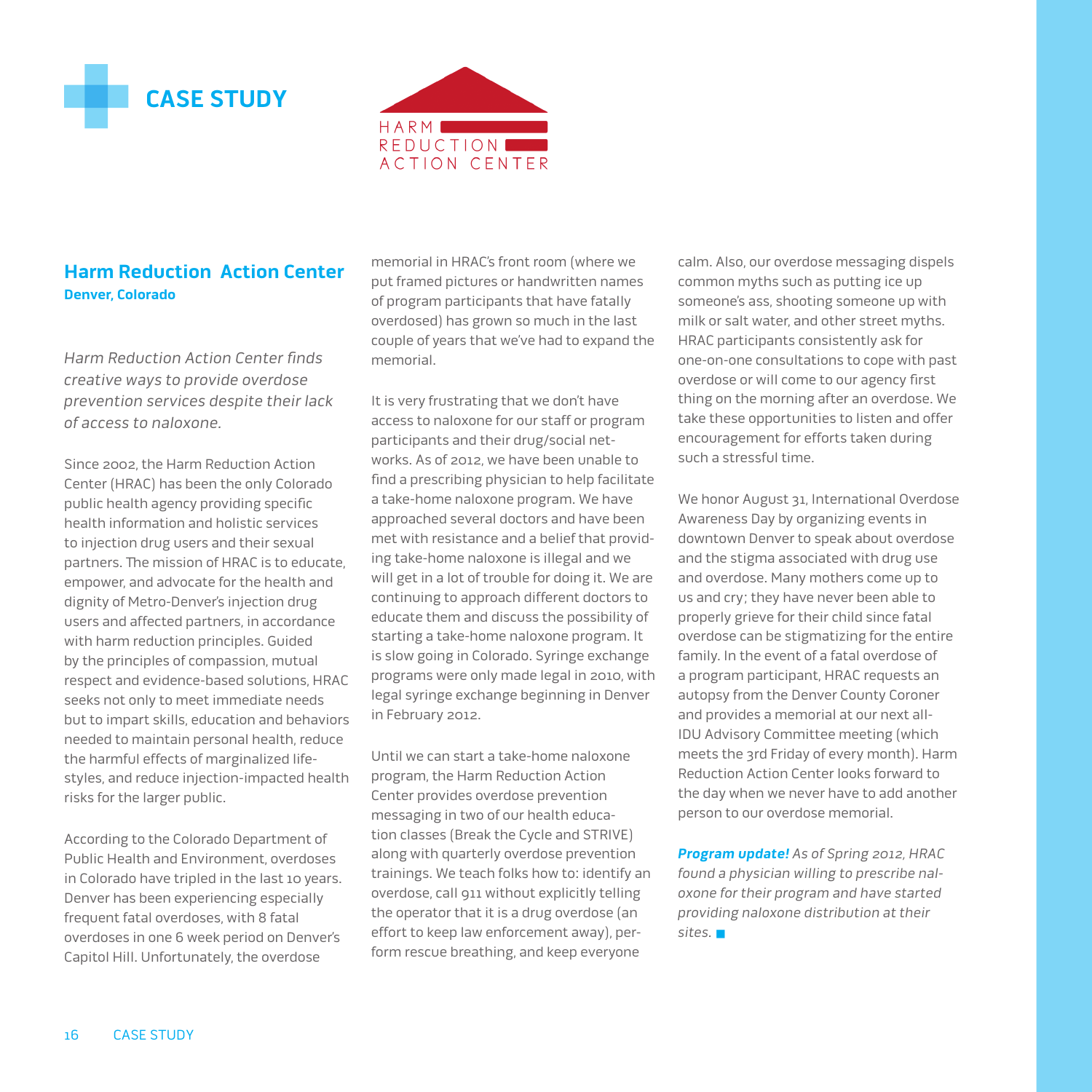# <span id="page-16-0"></span>**Module 3: Take-Home Naloxone Program Development**

As of 2010, there were over 188 sites in 15 US states and Washington DC where someone could obtain take-home naloxone. Most of these programs are run out of syringe access or other harm reduction programs, but take-home naloxone programs are expanding to physician's offices, drug treatment programs and hospital emergency rooms.

Harm reduction programs were a logical first home for take-home naloxone programs because they already work in close collaboration with people using drugs. Harm reduction programs have a direct source of knowledge from drug users who have overdosed or witnessed overdose, including insight into how first responders and emergency rooms are treating overdose victims and changing drug trends that impact overdose risk.

It is also appropriate and necessary to implement take-home naloxone programs in a variety of other settings with access to individuals who are, or could be, at risk for overdose. Take-home naloxone programs are also invaluable for potential bystanders or witnesses to overdose, like family members or loved ones of people who use drugs.

This section will outline important considerations when planning a take-home naloxone program including community engagement, legal considerations, the role of medical professionals and special considerations for implementation within different venues.

# **Community Assessment, Outreach and Engagement**

Engaging in a community planning process is an important step in creating a take-home naloxone program. It is important to tailor your overdose prevention work to the community you work in and, whenever possible, gain community buy-in. One of the first and most important steps is to gather information about overdose in your community. See boxes on pages 20-21.

Some communities are able to collect this information using formal sources, such as the Medical Examiner's office, however in some communities it can be more difficult to get this information. It is helpful to tap into the knowledge of community members who are already somehow engaged with those most at risk of overdose, and also to better understand and assess what is currently known about local overdose trends.

These groups may not only be interested in supporting future work on overdose prevention, but they may also have valuable information about current and past overdose risks in the community. If you do not already work with drug users, familiarizing yourself with service providers who work with drug users can facilitate the linkage of your program to those most at risk for overdose. Reaching out to these stakeholders will help make your take-home naloxone programs more relevant and better integrated within the community.

#### **Reviewing Existing Data**

Gathering both qualitative and quantitative data will be helpful in making a case for local take-home naloxone programs and will also help you target your services to those most at risk. Similar to the list of potential community stakeholders, possible sources of local data and information include the following:

- • City and State Health Departments
- • Community Needs Indexes (where applicable)
- • Emergency Medical Services (Ambulance, Fire)
- • State or City Offices of Vital Records
- • Medical Examiner or Coroner's Offices
- • Local emergency rooms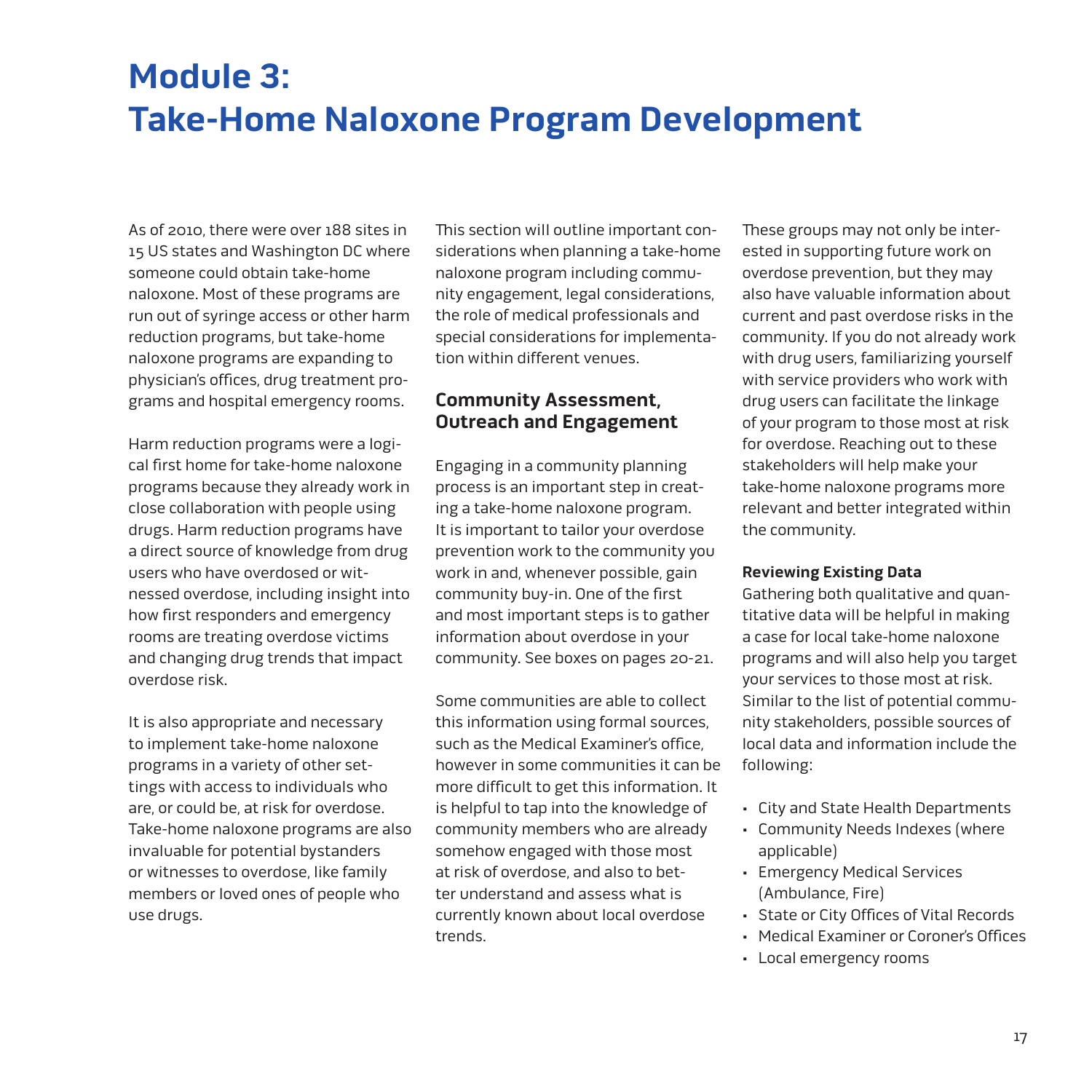<span id="page-17-0"></span>



# **Chicago Recovery Alliance Chicago, Illinois**

Dan Bigg from CRA talks about how the first take-home naloxone program in the US began.

Chicago Recovery Alliance (CRA) started harm reduction (HR) outreach in January 1992 and, through respectful collaboration with people injecting drugs, has grown to become one of the larger HR programs in the world to date. Starting in a state where it was illegal to purchase or possess a syringe without a prescription, our work's research component exempted CRA and our participants from the laws against syringe and other injection equipment prohibitions. As we've grown, we have met regularly and formally with our participants in what we call Community Advisory Groups (CAG)—composed of a diverse group of people injecting in a geographically limited area—paying people for their expertise and having a good meal at each CAG meeting. CAGs have always informed both the initiation of and ongoing feedback about our work. If CRA owes anything to its successes it is listening to the feedback given by CAGs! As our participants report other needs and interests we respond similarly—such as making viral hepatitis prevention the 'goldstandard' of safer injection, including integrating HAV/HBV vaccination into our work,

and addressing opiate-related overdose prevention. As early as 1995, CRA made our first t-shirt that had a list of HR options on the back, including: "Keep Narcan Around."

It was May 4, 1996 and one of our founders, John Szyler (who had created our philosophical touchstone: "any positive change") died of a heroin overdose. He left us to not only grieve his loss, but also to use his death to motivate—you guessed it—another positive change in helping people prevent overdose by teaching about it and making naloxone, the decades proven opiate overdose antidote available to our participants. In the fall of 1996, after sadness turned to desire for action, some MD friends and myself started naloxone training and distribution to select CRA participants. Overdose was, and is, the number one cause of premature death among our participants and people were delighted about having this resource available to them. For those participants who had heard about naloxone, it was generally regarded as kindly as garlic might be to a vampire. Most experiences with naloxone up to that point were after abuses at the hand of an emergency medical provider who shot 2mg intravenously into a person who had overdosed and subsequently fought with them as they exploded out of the emergency room or ambulance in serious withdrawal. Following HR practice, we sought out medical help that valued and respected life and human rights. Shawn DeLater, an emergency room physician and

Sarz Maxwell, an addictionologist, were our first medical care providers ready and willing to put a healthy, lifesaving touch on reversing opiate-related overdose with effective and humane intervention. From 1997 to 1999, our program expanded slowly and steadily in Chicago, and at our insistence, the Drug Policy Alliance held the first Opiate Overdose Conference in Seattle with international presenters in early 2000.

In January 2001, CRA rolled out its first overdose training for all staff, interested volunteers and participants and incorporated naloxone distribution to all sites and contact points CRA operates. At this time, we also posted materials on our website for any other program to use. Through spreading the word within the HR community about the effectiveness of naloxone distribution, other programs in the US began to start distributing naloxone by the late 1990s and early 2000s.

One consistent hurdle in development of our program was that we first tried to err on the side of caution and provide a lengthy training to participants. After the program had been going for a while we realized that getting good overdose info (focused on maintaining airway and breathing) and naloxone to people in sufficient economy was essential and we slowly distilled the essential information down to a few essential points which we called SCARE ME (see page 19).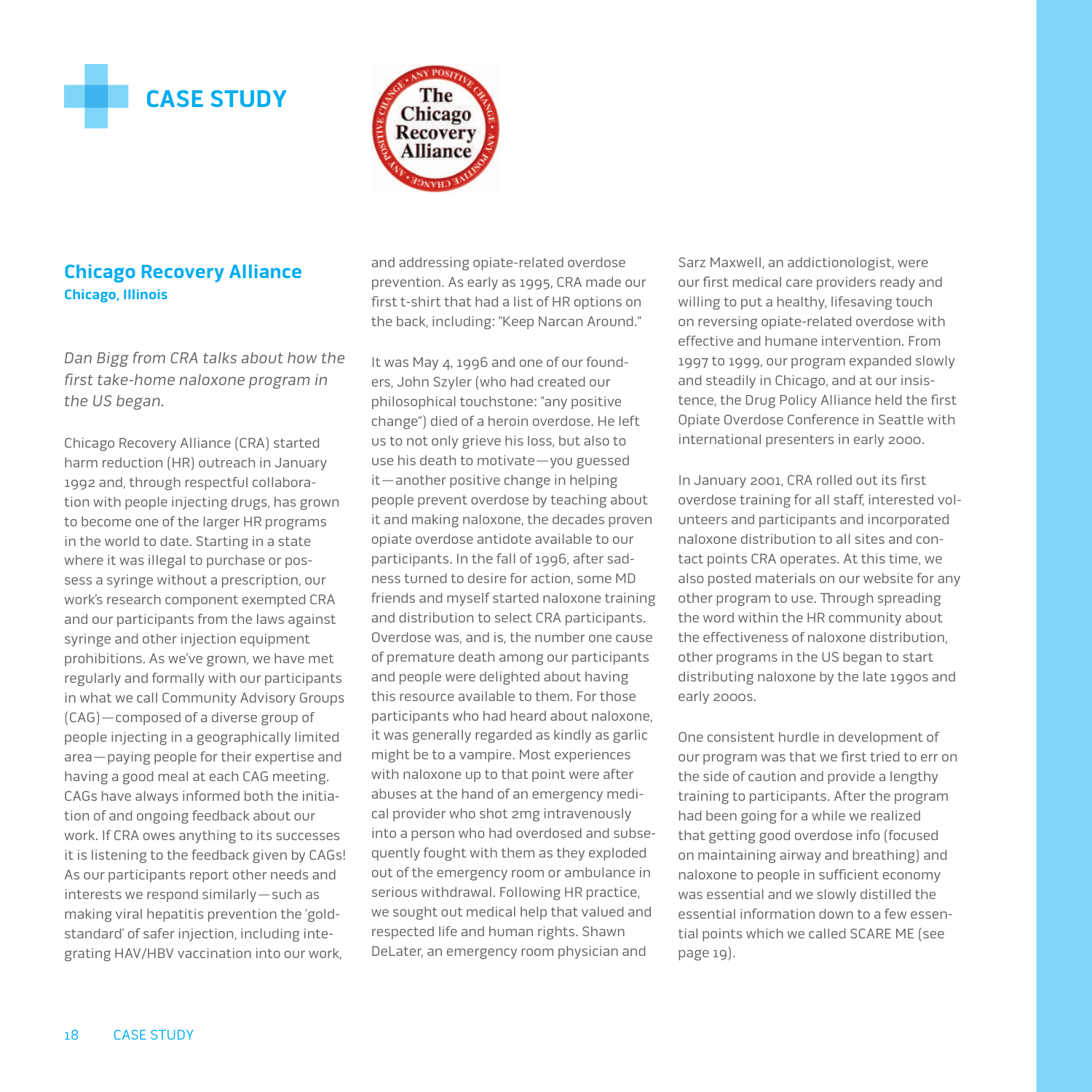In 2010, through collaboration with the AIDS Foundation of Chicago and other HR programs in Illinois we came to enact a new law supporting effective overdose prevention work in our state (20 ILCS 301/5-23) which exempts both prescribers of naloxone and lay persons who try to revive a person with naloxone. Since then, many other programs in Illinois have started providing naloxone.

Our approach is based on forming harm reduction relationships with participants; listening for needs/interests and acting accordingly; and consistently providing as many options for positive change as possible. Through August 2011 we have provided 22,010 overdose prevention encounters and received 2,720 reports of peer opiate-related overdose reversal!

**SCARE ME** is an acronym for: **S**timulation **C**all 911 **A**irway **R**escue Breathing **E**valuate the Situation **M**uscular Injection **E**valuate again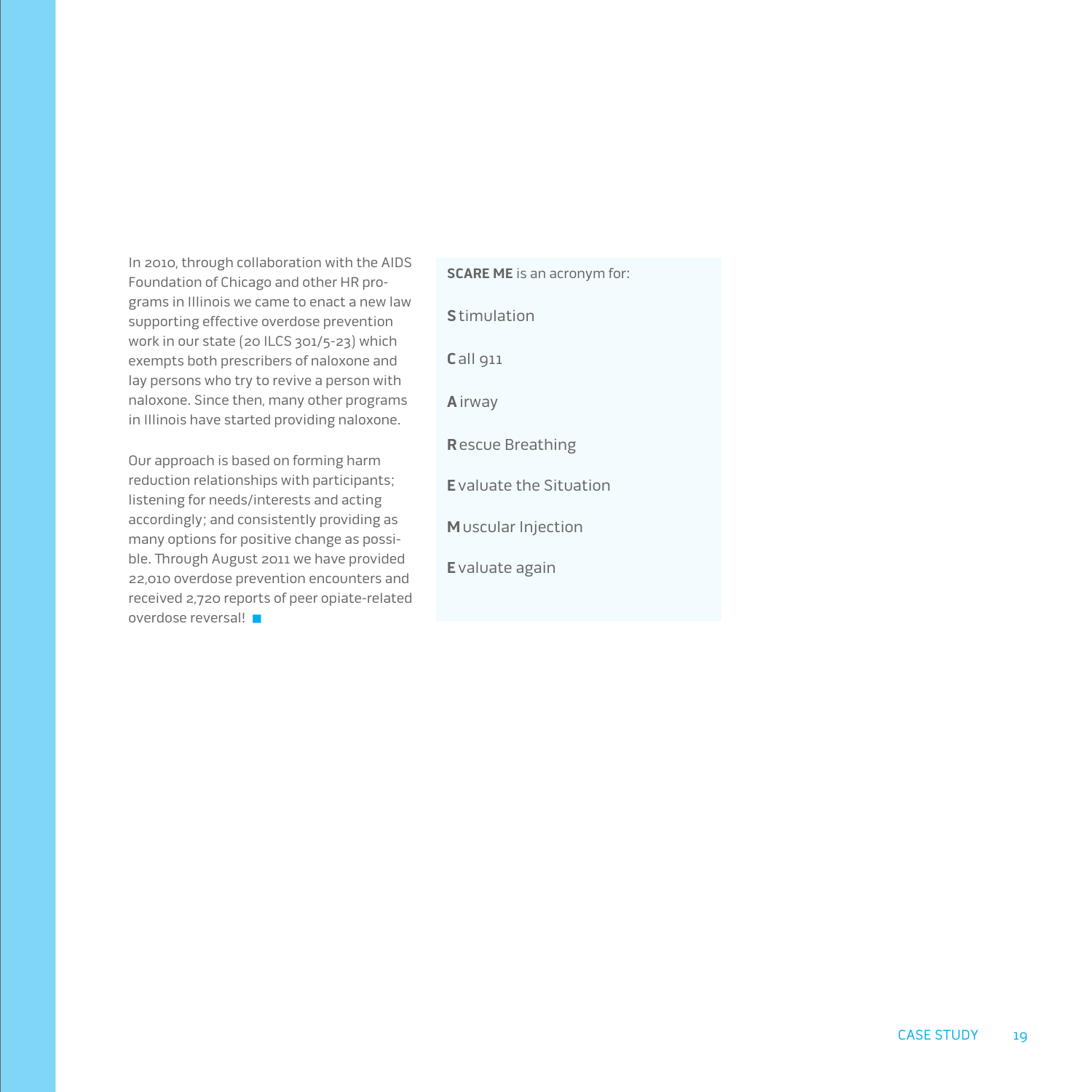- • Police reports of drug arrests
- • Methadone programs
- • Hospital-based and private detoxification programs
- • Local drug treatment centers
- • Pharmacies and local health-care clinics
- • HIV/AIDS service organizations and other community-based organizations
- • Syringe exchange programs in other cities and states

You can also consult national data sources if it is proving difficult to get local data. Some great sources of national data on overdose are the Centers for Disease Control (CDC) and the Substance Abuse and Mental Health Services Administration (SAMHSA).

Please see the [Appendix,](http://harmreduction.org/issues/overdose-prevention/tools-best-practices/manuals-best-practice/od-manual-appendix/) Research Bibliography, online for more information.

#### **Collecting Original Data**

Oftentimes, reviewing existing data on overdose trends reveals a lack of information on the subject. For this reason, it is important to collect new data related to the issue.

Methods for collecting original data include:

- • Key informant interviews
- • Field observation
- • Focus groups
- • Surveys

During interviews, focus groups, and surveys, it is helpful to ask about:

- • Witnessing overdose
- • Firsthand experiences of overdose
- • Types of drugs commonly available and consumed locally
- • Drug purity
- • Common modes of administration of these drugs

#### **Understanding Overdose in Your Community**

- $\Box$  Who is overdosing? (i.e. age, race/ethnicity, gender, etc.)
- $\Box$  What drugs are people taking when they overdose?
- $\Box$  How are people taking drugs when they overdose? (i.e. injecting, snorting, orally)

 $\Box$  Where is overdose occurring? (i.e. which cities/neighborhoods)

 $\Box$  In what settings are people overdosing?



[Visit harmreduction.org to download this as a printable worksheet.](http://harmreduction.org/wp-content/uploads/2012/11/HRC_ODprevention_worksheet3.pdf)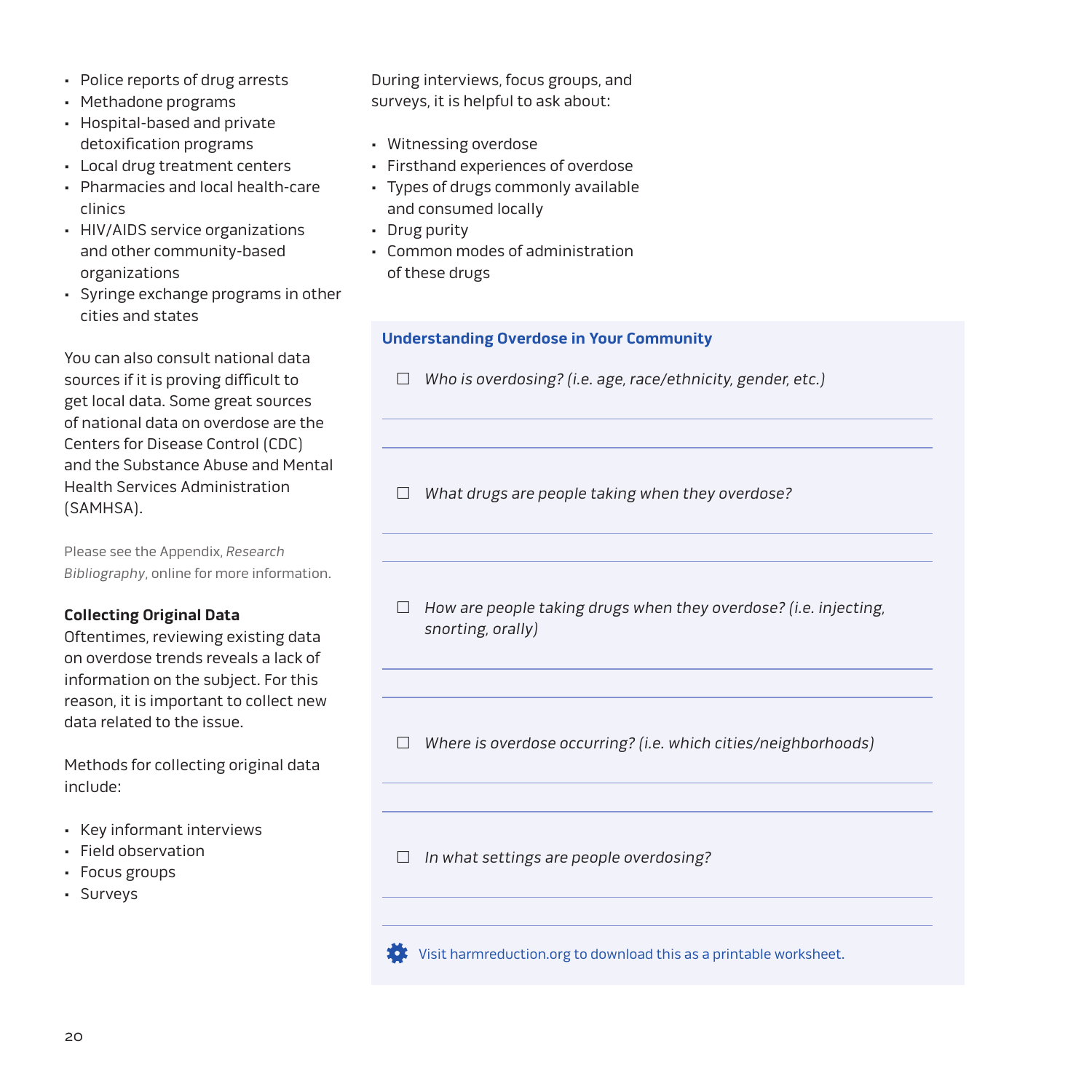#### **Key Elements of a Community Assessment Process**

- $\Box$  Reviewing existing data and policies
- $\Box$  Collecting original data
- $\Box$  Identify stakeholders. Stakeholders include, but are not limited to:
	- People who use drugs
	- Friends and families of drug users
	- Syringe access/needle exchange programs
	- First responders (fire departments, EMS, etc.)
	- Homeless shelters
	- Drug treatment providers
	- Jail discharge planners
	- Housing programs
	- HIV prevention programs
	- Health departments
	- Hospital emergency departments
	- Pain clinics
	- Community Health Centers and Health Care for the Homeless Clinics
	- Parent support groups

#### **Who are the stakeholders in your community?**

**Legal Considerations**

According to Scott Burris, JD, of Temple University Beasley School of Law, "In the US, naloxone programs fall within the scope of normal medical practice and no specialized legislation is required for them to operate." Prescribing naloxone to opioid users who are at risk for overdose is a simple and inexpensive harm reduction measure that has the potential to significantly reduce mortality from opioid overdose. Although some physicians in the US may be discouraged from distributing naloxone due to legal concerns, legal analysis conducted by Burris finds that the legal risks are low. Prescribing of naloxone in the US is fully consistent with state and federal laws regulating drug prescribing. $<sup>1</sup>$ </sup>

Many successful programs have moved forward under the existing legal framework and, further, have advocated with health departments or state legislatures for funding or additional political support. Advocacy has included specific legislation to reduce physicians' fear of liability, to protect third-party administrators (the actual user of the naloxone), to protect bystanders who call 911 from prosecution, and to provide government funding. See the [Appendix,](http://harmreduction.org/issues/overdose-prevention/tools-best-practices/manuals-best-practice/od-manual-appendix/)  Public Policy, online for examples of legislation and policy educational materials.

[Visit harmreduction.org to download this as a printable worksheet.](http://harmreduction.org/wp-content/uploads/2012/11/HRC_ODprevention_worksheet3.pdf)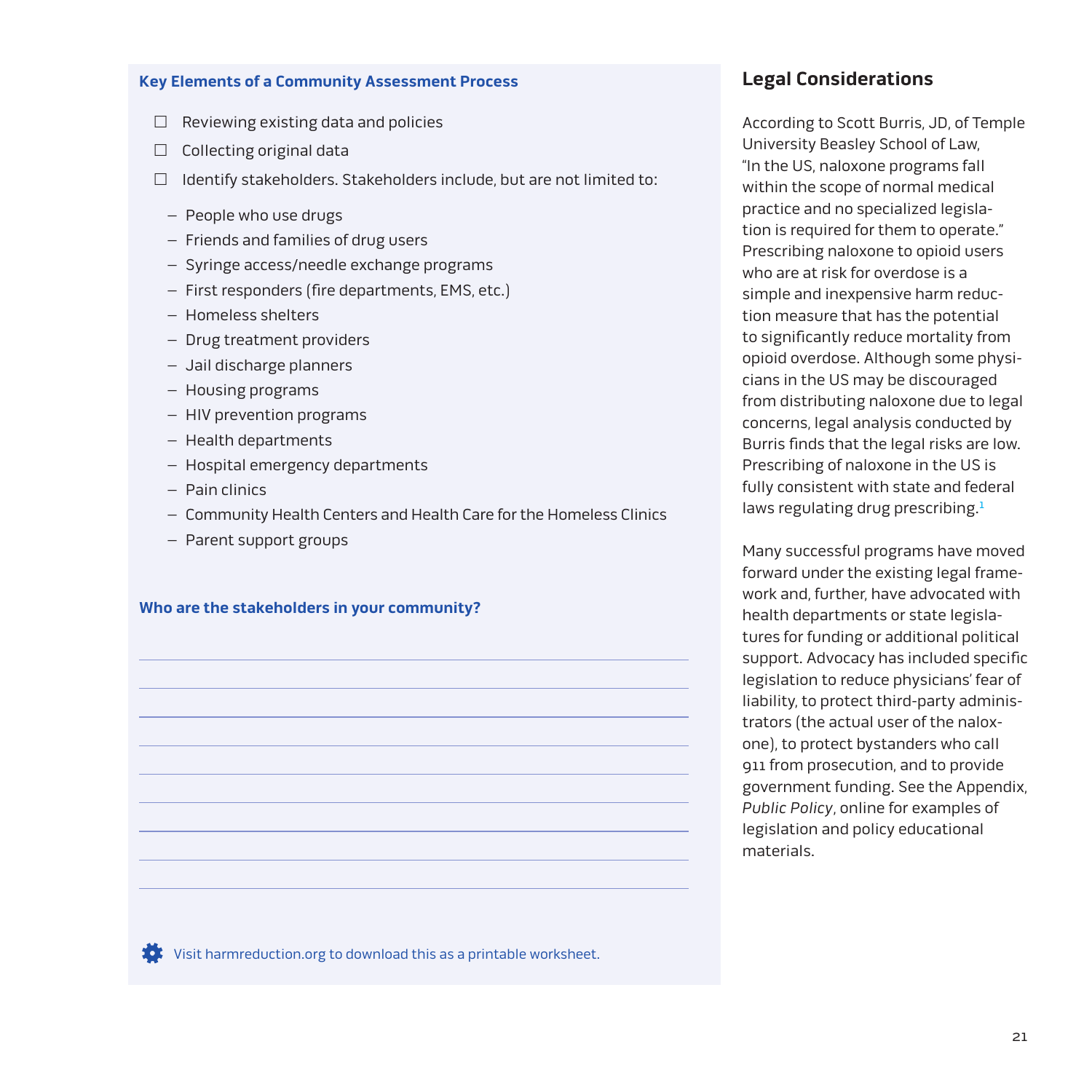## **Protections for Third-Party Administrators**

While it is legal anywhere in the US to prescribe naloxone to an at-risk person (i.e. an opioid user) for their personal use, protocols and protections for prescribing naloxone to a "third party"—wherein the person who receives the prescription has the expressed intention of using it on another person—vary. Similar issues have been dealt with regarding use of "EpiPens®" or epinephrine auto-injections, which are prescribed to people with severe allergies. The person who has the allergy is prescribed an EpiPen® for use on his/herself in the advent of an allergic reaction. However, in some states there have been additional protections put in place for someone who is not prescribed the EpiPen® to use it on a person with an allergy. For example, in August 2011 the Illinois General Assembly approved Public Act 097-0361, allowing school personnel, including nurses, to administer certain medications, such as asthma inhalers and EpiPens®, to students.<sup>2</sup> Another similar precedent concerns expedited partner therapy for sexually transmitted diseases. Expedited partner therapy (EPT) is the practice of treating the sexual partners of people diagnosed with chlamydia or gonorrhea by giving a prescription or dispensing medication to the diagnosed patient on behalf of their

sexual partner(s). EPT has been shown to increase treatment and decrease reinfection. The practice is recommended by CDC as an option for treatment of partners of patients diagnosed with chlamydia or gonorrhea.3 The Center for Law and the Public's Health and the CDC assessed the legal status of EPT and found that three-fourths of US states either expressly permit EPT or do not expressly prohibit the practice.4

There are several ways that US programs have instituted protections for third-party administrators of naloxone. For example, California passed Assembly Bill 2145 in 2010 that explicitly states that third-party administrators of naloxone are protected from liability in participating counties. The Massachusetts Department of Public Health states that third-party administrators are protected in their overdose prevention pilot project guidelines and in the text of the standing orders issued by the medical director that oversees the project. In both of these states, it should be noted that naloxone programs existed without incident long before legislation or public health regulations were passed. That said there are a number of state and federal policy changes that would facilitate greater access to overdose prevention. To read further on the topic, see th[e Appendix,](http://harmreduction.org/issues/overdose-prevention/tools-best-practices/manuals-best-practice/od-manual-appendix/) Public Policy, online. See [page 42](#page-41-0) for additional resources.

## **The Role of Medical Professionals**

Since naloxone is not yet available over-the-counter, and only obtainable by prescription, it is necessary to work with a medical professional who can prescribe the drug for your program. As stated in Scott Burris' legal analysis, anyone with prescribing authority can legally prescribe naloxone to someone who is at risk for opioid overdose.<sup>5</sup> Arrangements can be made to provide additional liability protection for the prescriber of naloxone and to thirdparty administrators of the drug. A "third-party administrator" refers to the person who uses the naloxone to revive an overdosing person.

There are several models for working with medical professionals that allow for different levels of engagement from the prescriber. Some naloxone programs work with a prescriber who is present during naloxone trainings in order to sign off on the prescription for naloxone in person. In this case, the naloxone is typically given to the participant during the training, and is supplied free of charge by the program instead of requiring that it be filled at a pharmacy in the traditional manner. In a variation of this model, some prescribers work with nurse practitioners (NP) and allow the NP to sign off on the prescriptions in their absence.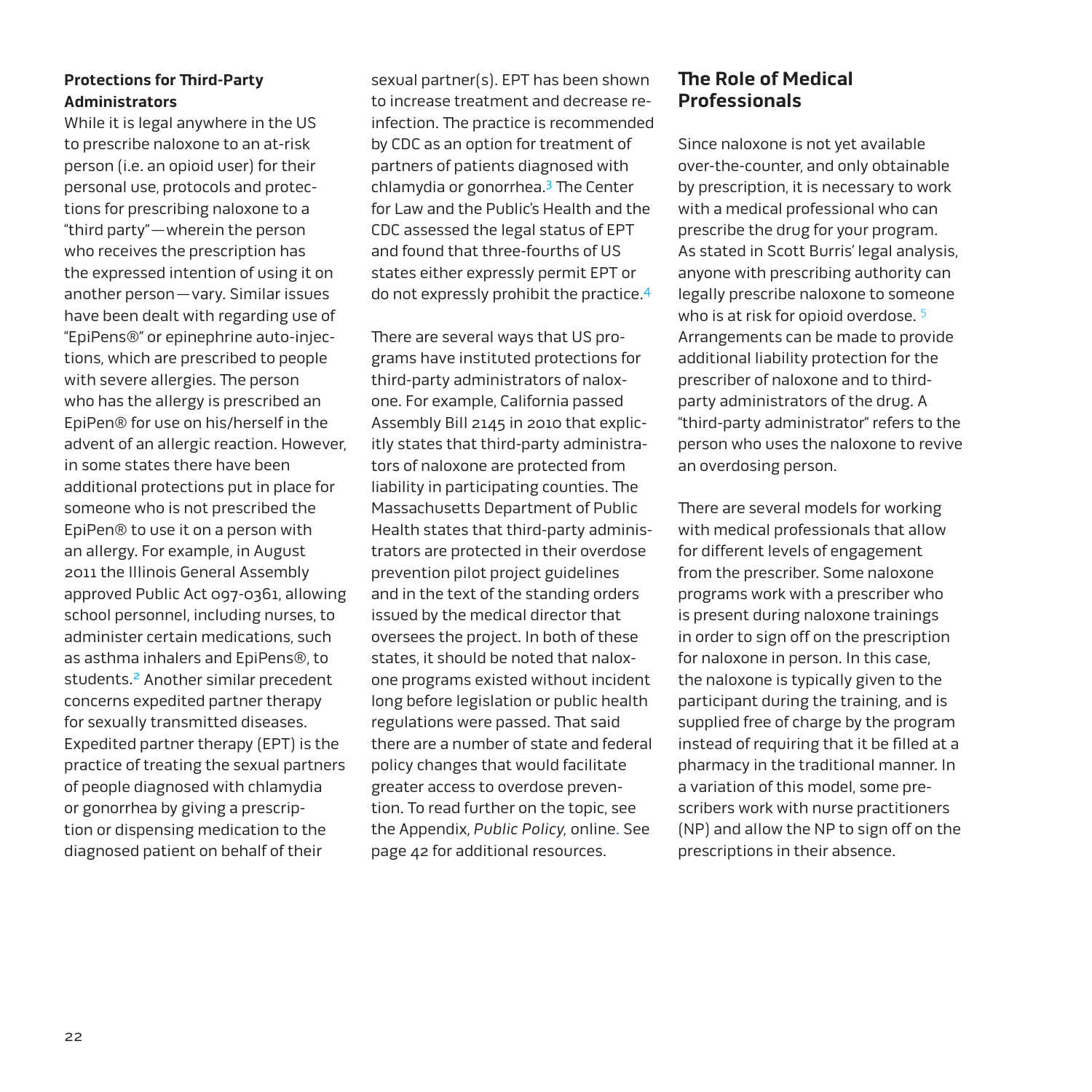Other places have adopted a "standing order" model. For example, in Massachusetts, the Department of Public Health has appointed a Medical Director who assumes prescribing authority and clinical oversight for their statewide naloxone distribution pilot program. Massachusetts uses a "standing order" model (see the [Appendix,](http://harmreduction.org/issues/overdose-prevention/tools-best-practices/manuals-best-practice/od-manual-appendix/) Sample Documents, online) that empowers trained non-medical people (i.e. syringe access workers, counselors, outreach workers) to distribute the naloxone (see the Appendix, Sample Documents, online). This option is convenient for programs and allows them the most freedom to train and distribute naloxone to participants directly within the community, without the limitation of scheduling a provider to be present at trainings. Other states, such as New Mexico, use a slightly different standing order model that allows Department of Public Health personnel with prescribing authority to prescribe naloxone at overdose prevention programs throughout the state. While prescribing clinicians still sign off on each prescription for naloxone in New Mexico, they have modified their protocol to allow the program to call in a naloxone order over the phone to the clinician. Other states like Illinois and cities like San Francisco and Santa Cruz, California are also using versions of standing orders.

#### **How do you find a prescriber?**

The first step in finding a naloxone prescriber is to come up with a list of doctors (psychiatrists, MDs, etc.—anyone with prescribing privileges) that you think may be interested; brainstorm doctors who work with drug users in any capacity, or who are involved in other related work like wound care, methadone or buprenorphine programs, or medical care for homeless individuals. Physicians who work at public health departments, emergency departments, or oversee emergency medical personnel or the fire department may also be interested in becoming prescribers. For example, the first doctor in Boston, Massachusetts to step forward to prescribe naloxone through the Boston Public Health Commission's syringe access program was the Medical Director of EMS for the city of Boston.

It is important to convey that this project would take very little of the prescriber's time and effort, but their prescribing authority is important to legitimize and protect the program and its participants. There are doctors in the US that have been prescribing naloxone through harm reduction programs for many years and would gladly speak with someone who was interested in prescribing naloxone. Feel free to contact the Harm Reduction Coalition in order to connect with other take-home naloxone programs and prescribing doctors.

### **Important Information for Potential Prescribers**

If the doctor you are going to approach has little knowledge of naloxone programs, it is a good idea to prepare a packet of information, including:

- $\Box$  A review of the research on overdose and naloxone
- $\Box$  Information on the legality of prescribing naloxone nationally, and in your area
- $\Box$  Summary information from any community planning meetings/initiatives
- $\Box$  Funding plans, if applicable
- $\Box$  Examples of program guidelines

Samples of many of these items can be found throughout this manual and in th[e Appendix](http://harmreduction.org/issues/overdose-prevention/tools-best-practices/manuals-best-practice/od-manual-appendix/)  online.

#### **Notes:**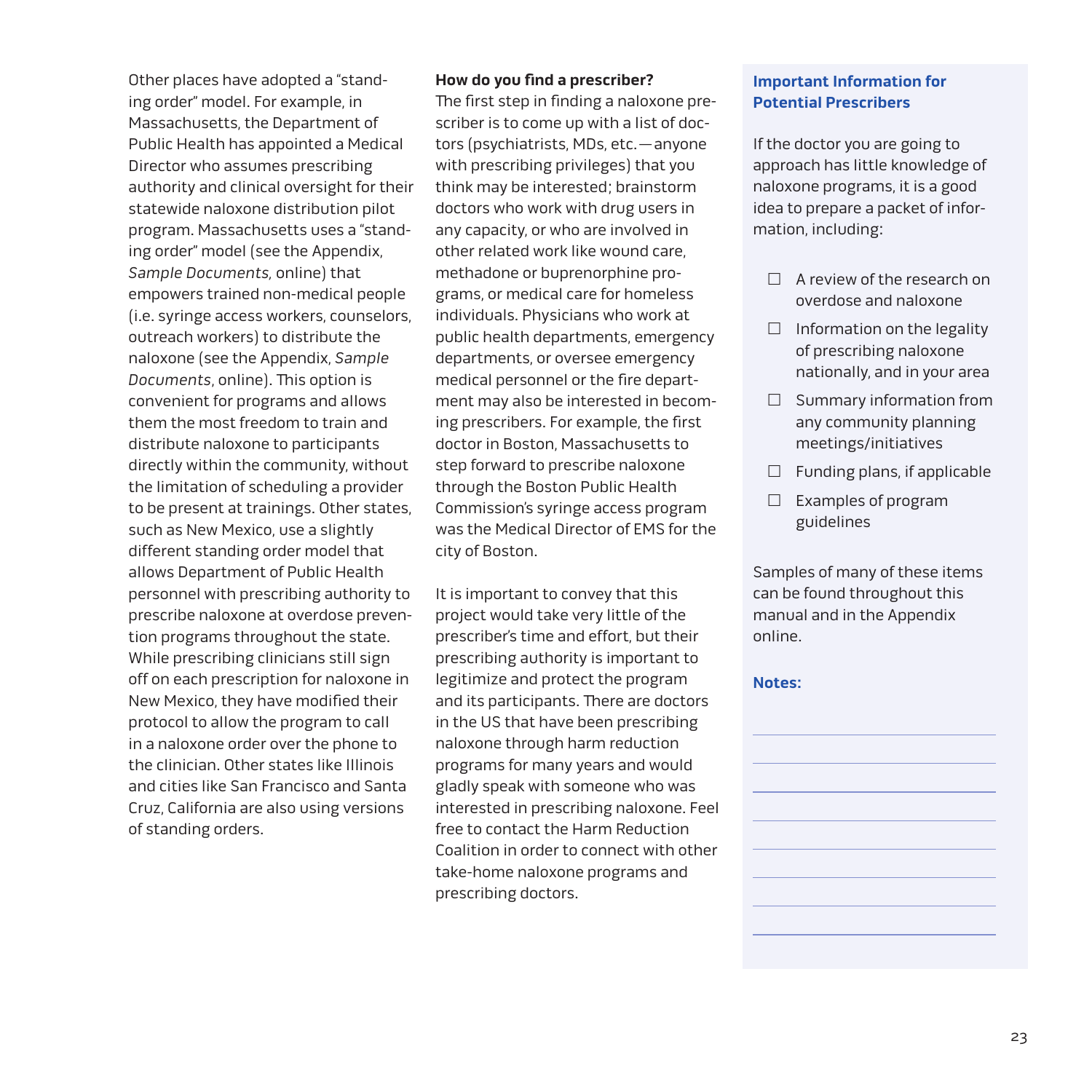<span id="page-23-0"></span>



## **DOPE Project San Francisco, California**

DOPE Project borrows from their friends, gains the support of the city public health department and secures funding and a doctor to support their existing overdose prevention work.

The DOPE (Drug Overdose Prevention and Education) Project was built on a strong legacy of harm reduction efforts in San Francisco as well as other cities (Santa Cruz, California; Chicago, Illinois), States (New Mexico), and countries (Australia, England, Canada). In 1993, youth outreach workers in San Francisco first distributed overdose prevention education flyers developed by the Santa Cruz Needle Exchange in California. In 1998, in response to increasing fatal overdoses among young IDUs in the Haight Ashbury district, syringe exchange street outreach workers in San Francisco began conducting monthly overdose prevention trainings targeting young IDUs. Education materials were adapted from materials developed in Santa Cruz, California, Chicago, and Australia—early innovators in overdose prevention. Using supplies from peers in the harm reduction community, street-based syringe exchange workers in San Francisco began incorporating training in naloxone into their monthly overdose trainings for young IDUs. What began as a

community-led response among outreach workers and researchers, soon gained institutional support from local public health and substance abuse treatment officials. Research combined with policy advocacy and direct service work made the DOPE Project possible by getting buy-in from the local health department, drug user and HIV researchers, harm reduction organizations and drug users who utilize those services.

Research played a critical role in building the case for overdose prevention interventions in San Francisco. In the early-1990's, empirical evidence among HIV and drug use researchers and prevention workers suggested that IDUs, while targeted for HIV prevention, were instead dying of heroinrelated overdose. However, little research had been done to assess the incidence of fatal and nonfatal overdose among IDUs in the U.S. Research and pilot overdose prevention projects conducted in San Francisco by the University of California San Francisco (UCSF)'s Urban Health Study throughout the late 1990s and early 2000s were instrumental in demonstrating the need for overdose prevention, the overdose risk experienced by drug users, and the likelihood that overdose prevention interventions could be successfully adopted by drug users.

In July 1999, the San Francisco Treatment on Demand (TOD) Planning Council tasked a diverse committee with developing recommendations for a response to the city's

"heroin epidemic." The Heroin Committee comprised researchers, clinicians, drug treatment providers, outreach workers, social service providers, drug users and others who developed recommendations for addressing heroin-related issues in San Francisco, including overdose prevention. Several of the Heroin Committee's recommendations were funded and implemented, including a citywide overdose awareness campaign. The campaign featured billboards, bus shelter ads, and free, 20-minute phone cards, which were distributed by programs serving IDUs, with pre-recorded messages encouraging users to "fix with a friend."

As DOPE project founder Rachel McLean noted, "It's about being entrepreneurial. You knock on lots of doors and whichever opens, you walk through." Rachel had written a school paper on the problem of overdose for a public health class, and then written a follow-up paper describing a programmatic response to the problem, which she summarized in a one-pager she gave to the Heroin Committee. Two years later, the public health department had some spend-down money at the end of the fiscal year (as health departments frequently do in June, which can be an excellent source for small and pilot projects), and staff remembered her proposal and asked her to start the overdose prevention project she had recommended.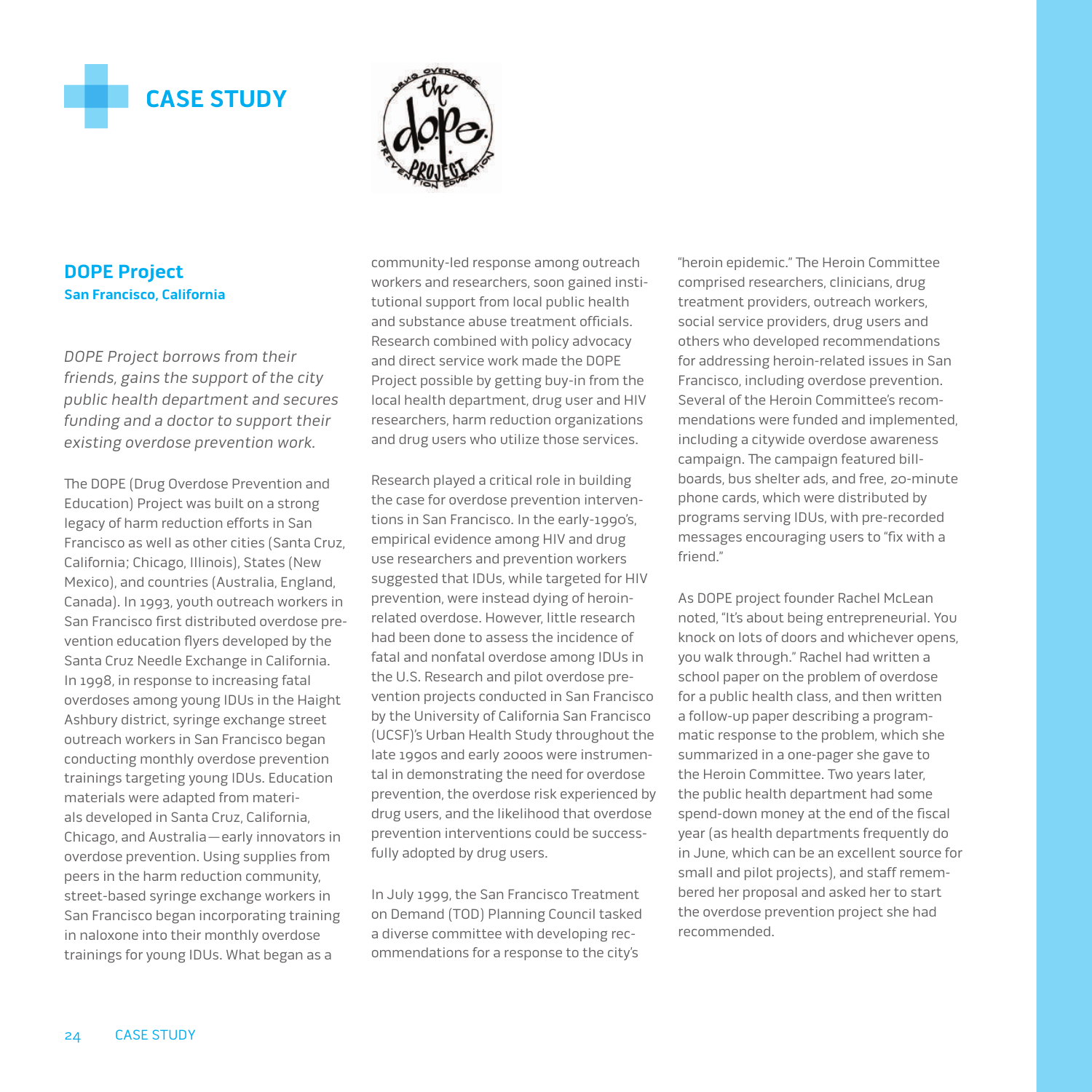In December 2001, the TOD planning council allocated \$30,000 in city seed funding to establish a comprehensive overdose prevention program to put the committee's remaining, unfulfilled overdose recommendations into practice and in January 2002, the DOPE Project began with a team of eight overdose trainers conducting trainings on overdose recognition, management, response, and prevention for program participants and workers of syringe exchange programs, homeless shelters, drop-in centers, drug treatment programs, pretrial diversion programs and other venues serving people at risk for drug overdose. The curriculum, which was adapted from materials from the Santa Cruz Needle Exchange, Chicago Recovery Alliance, San Francisco Needle Exchange, and other programs, included rescue breathing, safely calling 911, overdose myths and prevention, but did not include naloxone administration. Trainings typically lasted 30-45 minutes for program participants and 1.5 hours for providers.

In 2003, researchers from the Urban Health Study presented the findings of their naloxone pilot study conducted in 2001 to the Director of the San Francisco Department of Public Health (SFDPH). The findings of the naloxone pilot study, along with an article by Scott Burris on exploring the legal implications for physicians of prescribing take-home naloxone to heroin users, proved instrumental to SFDPH's decision to give the green light for a citywide take-home naloxone program in San Francisco.

In late 2003, the DOPE Project began providing naloxone by prescription in collaboration with Dr. Josh Bamberger, medical director of the SFDPH's Housing and Urban Health program. DOPE trainers provided the overdose prevention and response education, and the Nurse Practitioner at the site would complete a "clinical registration" form with the person, and sign off on the naloxone prescription. In June 2005, the DOPE Project became a program of the Harm Reduction Coalition, and in 2010, the city changed its policy to allow DOPE trainers to distribute naloxone directly under a standing order without a medical provider present.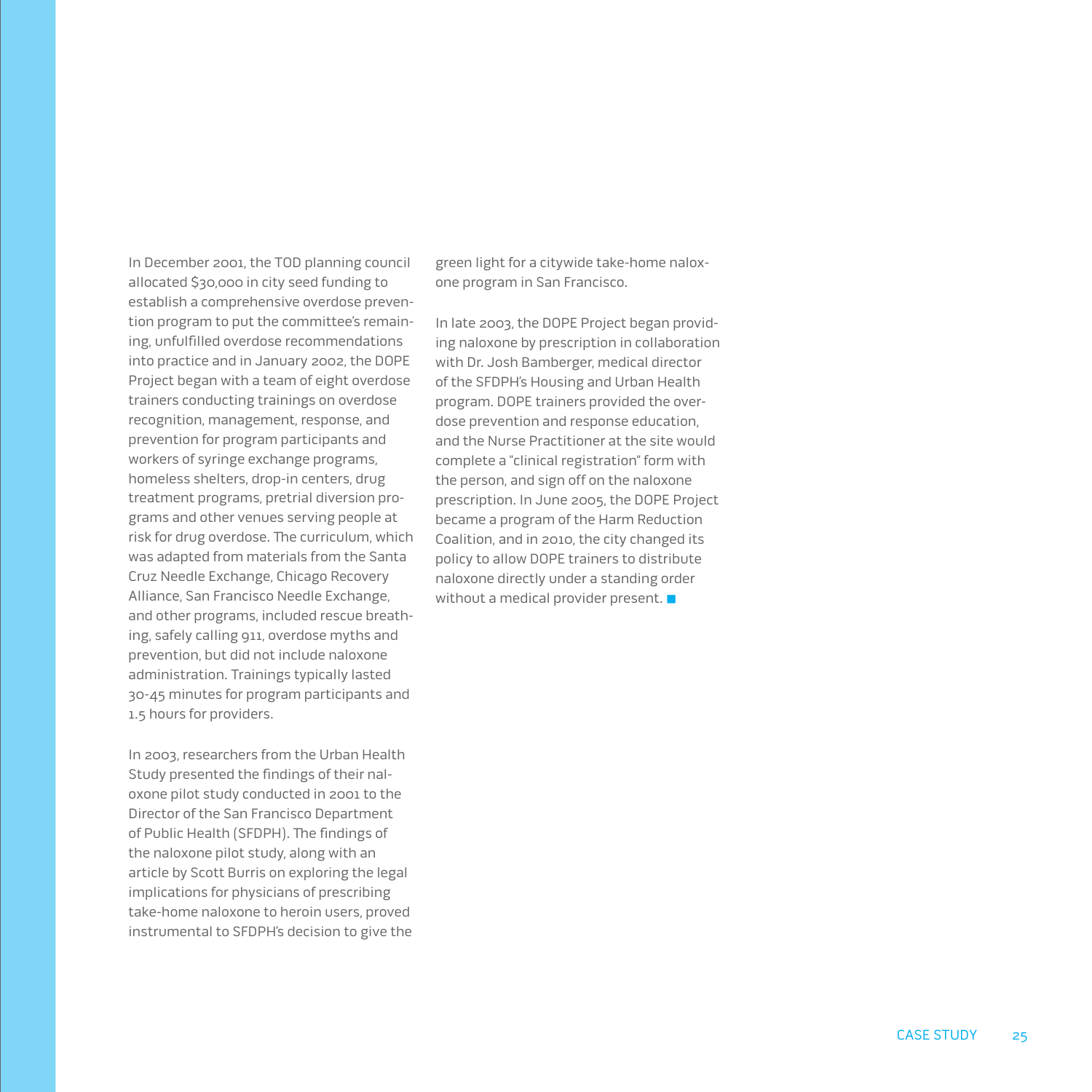# **Venues and Tips for Different Settings**

This section adapted from the work of Maya Doe-Simkins, Alex Walley and colleagues for their "Notes from the Field (temporary title)" Overdose Prevention Manual.

Naloxone programs can be implemented effectively wherever they may reach individuals at risk for overdose, or potential bystanders. That being said there are some venues that are particularly well suited to implement takehome naloxone programs, including:

- • Syringe access/harm reduction programs
- • HIV/AIDS service and prevention organizations
- • Drug treatment programs
- • Jail and corrections
- • Parent and family groups
- • Health care settings and pain management clinics

This is not to suggest that these are the only places where overdose prevention programs are needed, but they are good starting points. Overdose prevention and education should be available in a variety of settings, to a variety of different people who may be potential bystanders or witnesses to an overdose. Drug users, their families and friends and staff of programs are all potential lifesavers in an overdose situation. Additionally, some first responders (Fire, EMS) could benefit from a more in-depth discussion about the risk factors that contribute to overdose as well as compassionate

strategies for dealing with overdose in the community.

## **Syringe Access/Harm Reduction Programs**

Chicago Recovery Alliance, a harm reduction and syringe access program (SAP), was the first program in the US to start distributing naloxone to drug users in 1996. Since then, many other SAPs in the US have started takehome naloxone programs while others provide overdose prevention trainings, workshops and educational materials at their exchanges. It should become standard practice to include overdose prevention in syringe access operations since overdose is the single most common cause of death among people who inject drugs (more than HIV and Hepatitis C).

## **HIV/AIDS Service and Prevention Organizations**

Overdose prevention and response are necessary components of quality HIV/AIDS programming for people who use drugs. Some programs that provide services to people living with HIV/AIDS may not have funding to provide syringe access (the most obvious way that drug users are engaged in HIV prevention) but this does not mean they do not serve people who use drugs. HIV case management and housing programs, HIV testing sites and health care clinics that specifically treat people living with HIV/AIDS are all ideal places to provide take-home naloxone and overdose prevention. Even people living with HIV/AIDS who do not have a history of "illicit" drug

use may be on opioid pain medication, which, in combination with other types of medication that are co-prescribed, can be a risk factor for overdose. In the publication, Why Overdose Matters for HIV, Curtis and Dasgupta describe seven reasons why it is critical to link HIV services with overdose prevention and education:

- • Overdose is a significant cause of mortality among people living with HIV. Overdose often greatly exceeds HIV and other infectious disease as a cause of death among injection drug users.
- • HIV infection is associated with an increased risk of fatal overdose, due in part to systemic disease and liver damage associated with HIV infection. HIV care and treatment providers should therefore prioritize providing overdose prevention support to their drug-using patients.
- • Overdose prevention services connect people who use drugs to HIV prevention, drug treatment, primary health care and other basic services. By expanding the breadth of care and support and addressing the priorities of people who use drugs, HIV prevention services may expand coverage and more effectively fight the HIV epidemic.
- • Overdose prevention empowers people who use drugs and who have or are at risk of acquiring HIV. Overdose education and naloxone distribution put powerful tools in the hands of people who use drugs, much as syringe exchange enables people to take charge of their health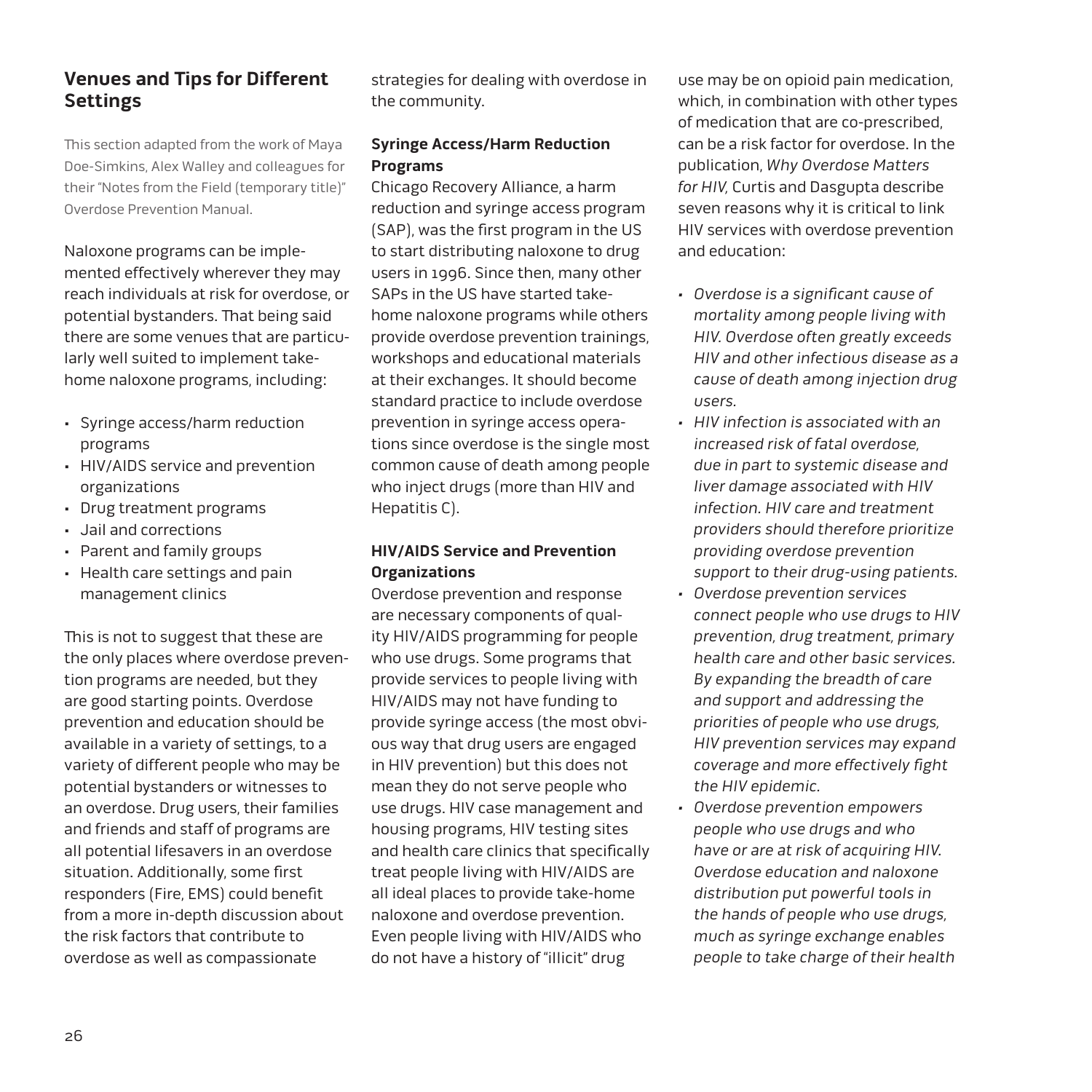<span id="page-26-0"></span>



# the grand rapids Red project

## **The Clean Works Program of The Grand Rapids Red Project Grand Rapids, Michigan**

A needle exchange program in Michigan takes action to expand access to naloxone.

In Kent County, Michigan, overdose is currently the leading cause of unintentional injury of all people aged 21-65, yet it is not an issue that is addressed locally by public health. People are dying in Kent County, but they are dying largely silent deaths. At the Clean Works program of the Grand Rapids Red Project, we view this as unacceptable. Overdose fatalities, specifically opiate overdose fatalities, are preventable. We decided that we should do something about this as an organization, and as a group of people concerned with the health of people who use drugs.

In October of 2008, we began partnering with a local doctor to provide participants of our syringe exchange program with access to the life saving medication naloxone and the knowledge and skills to use it to successfully intervene in opiate overdose situations. Prior to this point there had been limited naloxone access within the City of Grand Rapids, but more was needed to make an impact in the rapidly rising death toll from opiate overdose fatality. Michigan does not have specific legislation dealing

with naloxone and overdose programs, so the same laws apply as with any prescription medication. So, in October of 2008, we began providing comprehensive overdose prevention and intervention trainings using the SCARE ME protocol developed by the Chicago Recovery Alliance. A lot of research and work has gone into reducing overdose fatality in other cities and by other organizations; instead of reinventing the wheel in Grand Rapids, we borrowed it from other organizations.

In Grand Rapids, we operate a fixed site syringe exchange program 3 days a week. Overdose trainings are available on a walk in basis for free anytime we are open. We are located in the Heartside neighborhood in downtown Grand Rapids. The overdose mortality rate in the neighborhood in which we operate is 45 times the average rate in Kent County. The neighborhood is dominated by shelters, soup kitchens and low-income residences, and has seen a large rate of gentrification in the past few years. A large proportion of our program participants come from the area in which we operate, but we also receive program participants from many miles away as we are the only syringe exchange program in the Grand Rapids area. Through our overdose prevention program, we talk with our program participants about recognizing overdoses, the importance of rescue breathing, calling 911, and how to intervene in an overdose. Program participants are provided with access to naloxone hydrochloride.

Almost immediately after starting this program, we began receiving reports of people reversing overdoses because of the knowledge and the tools we had the opportunity to put in their hands. Through August of 2011, we have had the opportunity to facilitate 209 trainings, and these trainings have led to 64 reported overdose reversals.

The success of this intervention cannot be denied on an individual level. Anyone who has experienced a friend turning blue, knocking on death's door right next to them, and not knowing what to do—contrasted with having the tools, the knowledge, and the ability to save that friend's life—knows that this intervention works. We have 64 reported reversals to show the strength of this intervention on an individual level. What we also like to see is our interventions working on a community level. Shortly after starting to provide overdose prevention and intervention trainings in Grand Rapids, cumulative overdose fatalities began to stabilize. After increasing almost four-fold in the past fifteen years, overdose fatality stopped increasing, and as of 2010 it actually started decreasing in Kent County.

Training people who use drugs on how to intervene in overdose situations works. Providing people with the knowledge and tools necessary to save lives, saves lives. People who use drugs are the true first responders in most overdose situations, and its past time we treated them as such.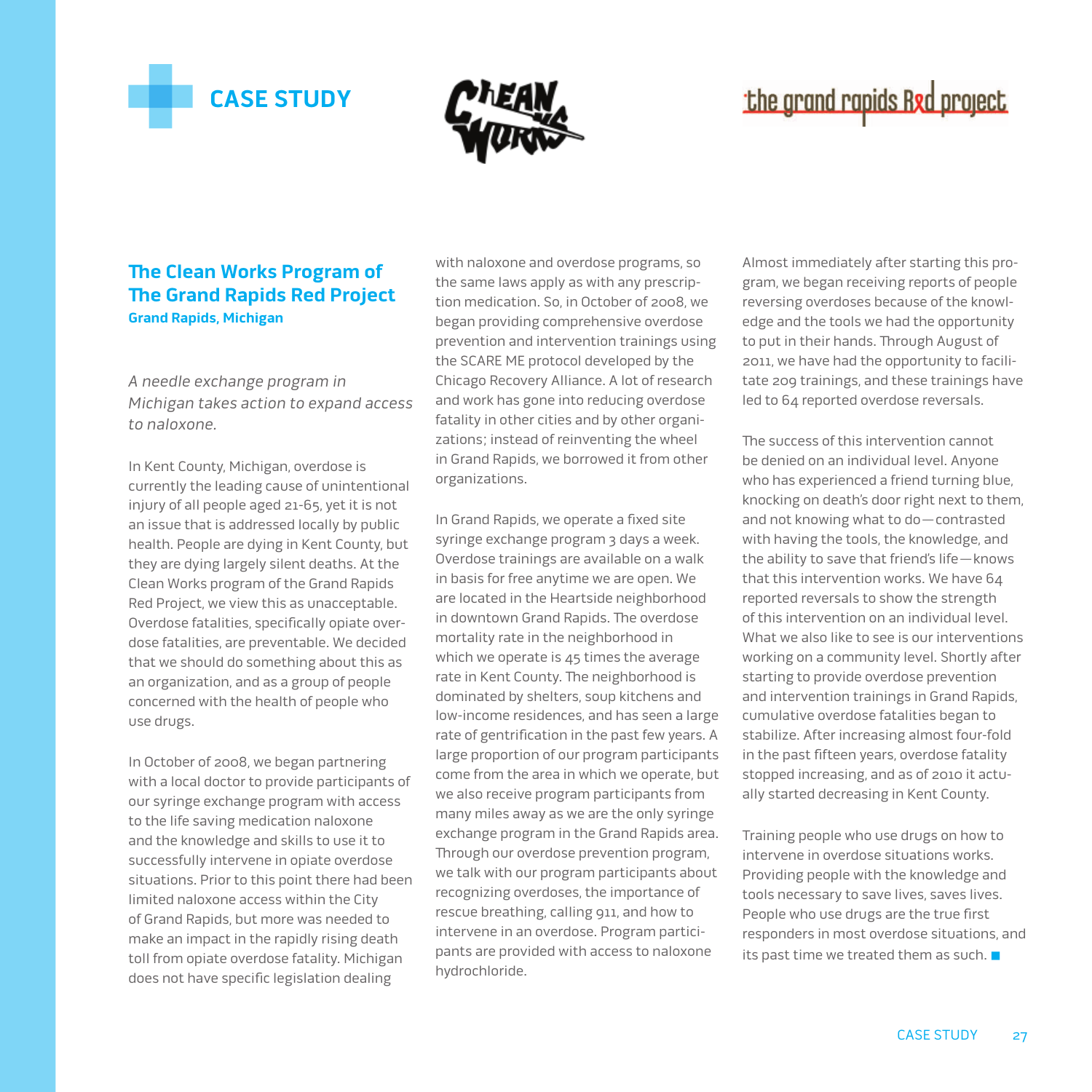- • Overdose may exacerbate HIVrelated disease. Nonfatal overdose is associated with a number of disease sequelae, including pneumonia, pulmonary edema, acute renal failure, rhabdomyolysis, immune suppression, physical injury, and other conditions.
- • Many of the same policies that increase risk of HIV infection among injection drug users also increase the risk of overdose; addressing overdose risk can impact HIV risk. State policies that criminalize and incarcerate people who use drugs or prioritize abstinence-based, often compulsory, drug treatment are well documented to increase the risk of HIV infection and the risk of overdose.
- • Overdose is a serious concern among people living with HIV who use drugs. Virtually any survey of injection drug users shows that large majorities have both experienced and witnessed overdose, and that a significant proportion have experienced multiple overdoses in their lifetime.

For full text and references, please see [The Eurasian Harm Reduction Network](http://www.harm-reduction.org/images/stories/library/why_overdose_prevention_matters_for_hiv.pdf) publication. 6

#### **Drug Treatment Programs**

Take-home naloxone programs fit with a variety of types of drug treatment modalities, including opioid replacement therapy programs like methadone and buprenorphine clinics, residential treatment facilities, shortterm inpatient detoxes and outpatient clinics. Drug treatment providers have a unique opportunity to reduce unintentional overdose deaths because they have access to people at risk for overdose and the responsibility of ensuring the health and safety of their participants.

Drug users who are engaged in treatment may have lower risk for overdose while in treatment, but are at extremely high risk of overdosing if they begin using again after a period of abstinence or reduced use. Integrating overdose prevention and education messages into treatment planning, relapse prevention groups and most importantly, discharge planning does not encourage relapse or drug use, but instead offers practical, honest information and resources to someone who may begin using again. If it is not realistic to implement a take-home naloxone program at your treatment program, it is important to refer people to their closest take-home naloxone program upon discharge.

In some places in the US, drug treatment programs have embraced this idea and have begun giving participants of inpatient detoxes who are not going on to further treatment a naloxone kit upon discharge. Some methadone maintenance programs include overdose prevention and naloxone prescriptions as part of the intake process. Some residential treatment programs provide overdose prevention, education and response workshops as part of their rotating group schedule. In New York State, the Offices of

Alcohol and Substance Abuse Services offers CASAC/CPP/CPS credit hours for addiction medicine professionals who participate in an online course about overdose prevention. To check out their [training curriculum, go to http://www.](http://www.) oasas.ny.gov/AdMed/eshome.cfm

Methadone and buprenorphine (Suboxone®) programs are ideal places to implement overdose prevention and take-home naloxone programs. According to a 2007 SAMHSA report, the majority of methadone overdose deaths are associated with use of the drug for the treatment of pain rather than addiction, but methadone clinics are still great places to implement overdose education as a way of reducing overdose deaths and showing patients that their lives and lives of their family and friends are important to the clinic. Most deaths associated with methadone can be described by one of three scenarios:

- • Accumulation of methadone to toxic levels at the start of treatment for pain or addiction (i.e., the induction phase).
- • Misuse of diverted methadone at high doses and/or by individuals who had little or no tolerance to the drug.
- • Synergistic effects of methadone used in combination with other CNS depressants, such as alcohol, benzodiazepines, or other opioids.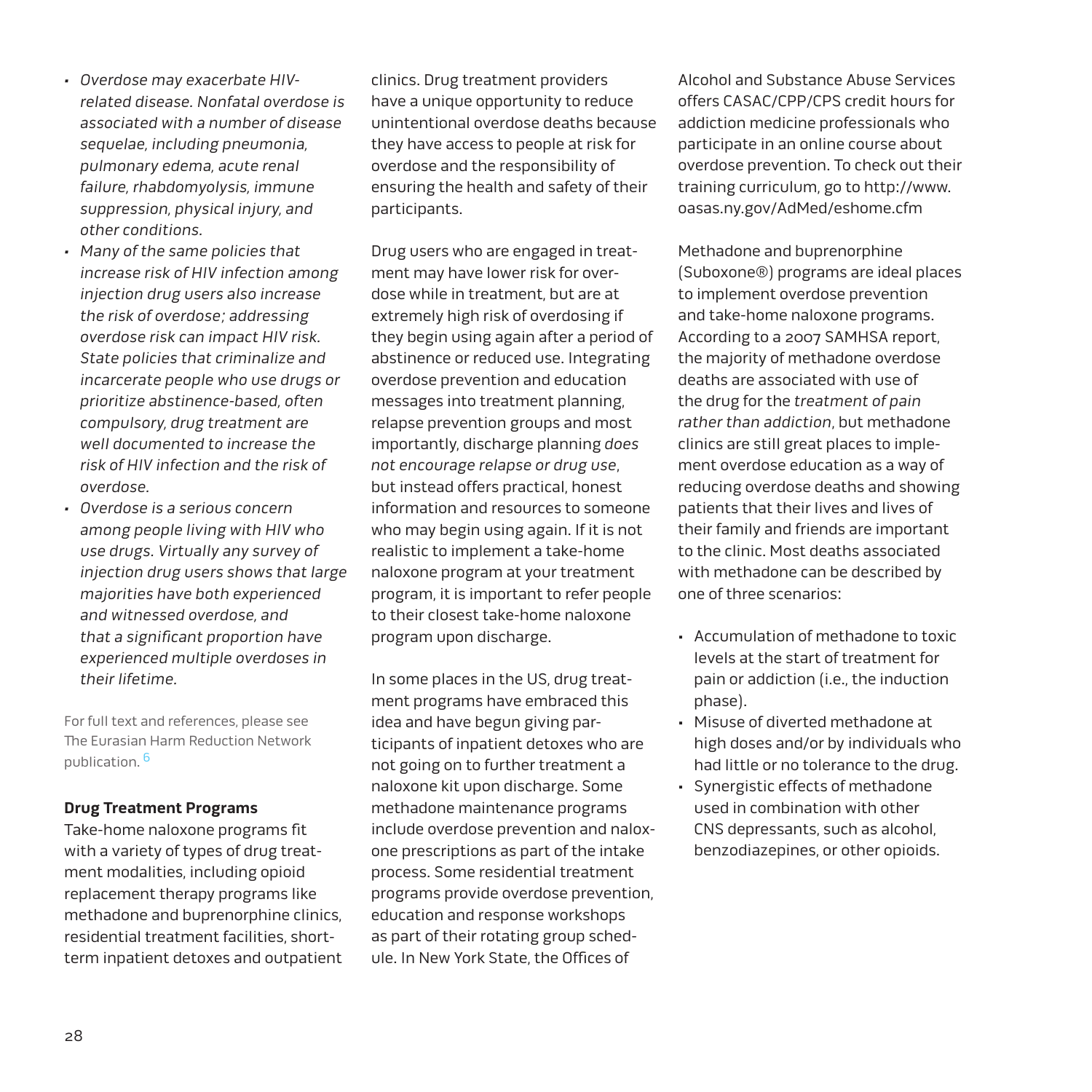Opioid replacement therapy (ORT) patients who are in the induction phase, who have co-occurring morbidities or polysubstance use are at higher risk for overdose. ORT patients whose treatment ends abruptly, or who begin to decrease their dose of methadone may supplement with other opioids to relieve withdrawal, putting them at high risk for overdose. Finally, ORT patients are important bystanders and potential users of naloxone because they may still know many individuals or family members who are using.

Here are some possible scenarios for incorporating overdose prevention into a treatment setting, in order from simplest to most thorough (see the [Appendix,](http://harmreduction.org/issues/overdose-prevention/tools-best-practices/manuals-best-practice/od-manual-appendix/) Sample Documents, online for more information):

- • Clinic staff refer patients to the closest overdose prevention program/take-home naloxone program for training and naloxone as part of their treatment plan;
- • Take-home naloxone/overdose prevention program staff regularly visit the treatment clinic to provide on-site training and to distribute naloxone;
- • Clinic staff provide overdose prevention training and subsequently refer trainees to the closest take-home naloxone program for naloxone;
- • Clinic staff provide both overdose prevention training and distribute naloxone on-site. 7

Providing Overdose Prevention Training with Drug Treatment Program Staff

If you are hoping to provide overdose education to participants in drug treatment, it is usually a good idea to offer training for program staff first. Typically, once staff are trained and get comfortable with the training and the topic, they become open to having their program participants trained. Sometimes this happens immediately, while other times it requires a prolonged process to build comfort and acceptance and to demonstrate appropriateness. Harm reduction interventions have not always been accepted in more traditional treatment programs, and drug treatment providers may benefit from a discussion about the perceived ethical dilemma of providing overdose prevention, education and naloxone rescue kits to individuals in drug treatment. Questions that are likely to come up include: Will overdose prevention/naloxone training support continued/more use? What kind of message does it send to people in treatment? See box on page 30.

Providing Overdose Prevention Training with People in Drug Treatment

When providing training at another agency, it is vital to be mindful of and respect the confidentiality of participants, including among host agency staff. For example, although a methadone counselor may have arranged for a group or training to take place, patients that attend the group could suffer negative outcomes if their counselor learns about their polydrug use from discussions within the group. It is best to either avoid situations where someone may disclose this kind of information, or have such conversations in private without counselors present.

The trainer should approach groups by first asking what they know about each topic, as opposed to simply telling them about each topic. This allows for a more interactive session and recognizes that all participants come to the session with existing knowledge on the subject; failure to acknowledge this can be both boring and insulting to training participants. Under these circumstances, you're likely to find that groups will generally run themselves.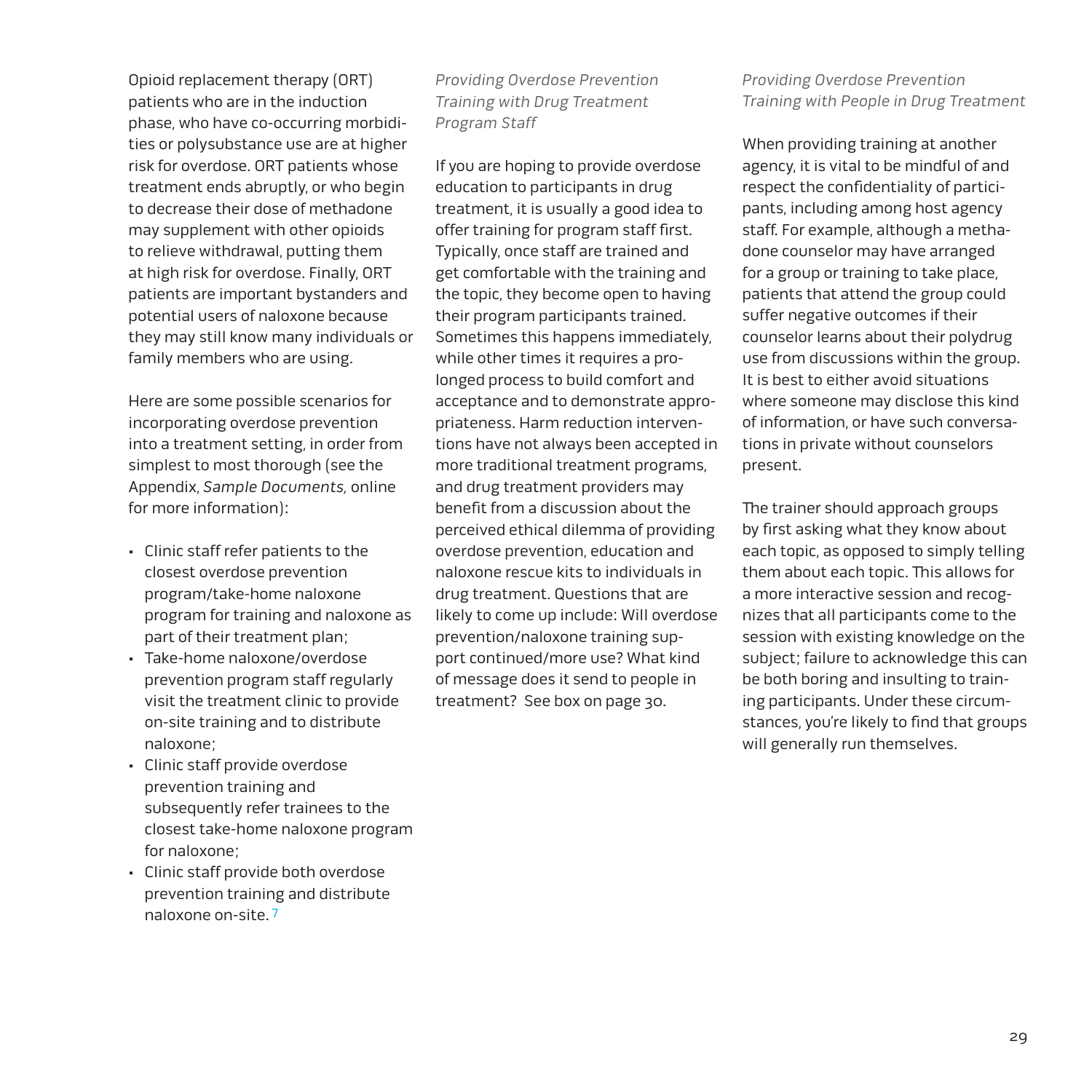#### **Tips for Training Drug Treatment Program Staff**

- $\Box$  Explain the legal basis for the project and be prepared to field questions.
- $\Box$  Encourage the agency to develop its own internal policy about overdose prevention and naloxone. Bring a copy of an existing agency policy to use as an example.
- $\Box$  Discuss any possible risky environments or situations unique to their program, i.e. are there locking bathrooms, are people in rooms alone?
- $\Box$  Discuss strategies to ensure that residents/guests/program participants feel comfortable and safe reporting overdose or accessing naloxone rescue kits to manage the overdose.
- $\Box$  Describe how overdose prevention conversations enhance therapeutic relationships and build trust with program participants.
- $\Box$  Explain that there is no evidence that discussing overdose prevention and response with individuals in drug treatment results in relapse.
- $\Box$  Explain that while naloxone is provided to treatment program participants, it may also be used to save the life of someone else (i.e. peers or family members). Telling a person in treatment that she or he has the potential to save a life is a very positive message, particularly for those new in treatment that may be struggling to feel good about themselves.
- $\Box$  All groups should be reminded that using naloxone as punishment (i.e.—administering naloxone to someone who is not experiencing overdose or administering too much naloxone) will be counterproductive.

See th[e Appendix,](http://harmreduction.org/issues/overdose-prevention/tools-best-practices/manuals-best-practice/od-manual-appendix/) Training Materials, online for additional resources.

[Visit harmreduction.org to download this as a printable worksheet.](http://harmreduction.org/wp-content/uploads/2012/11/HRC_ODprevention_worksheet4.pdf)

If participants (or staff of the treatment program) express discomfort about discussing drug use or relapse, try reframing the training as "how to save a life" and discuss the possibility of being around others, like family or friends, who may continue to use and who may be at risk of overdose. While this may seem insincere or feel like a compromise, it is a legitimate way to discuss overdose prevention and response with participants who may otherwise be unwilling to engage. Either way, they will receive information that they can apply to their own experience if they begin using again at any point after treatment.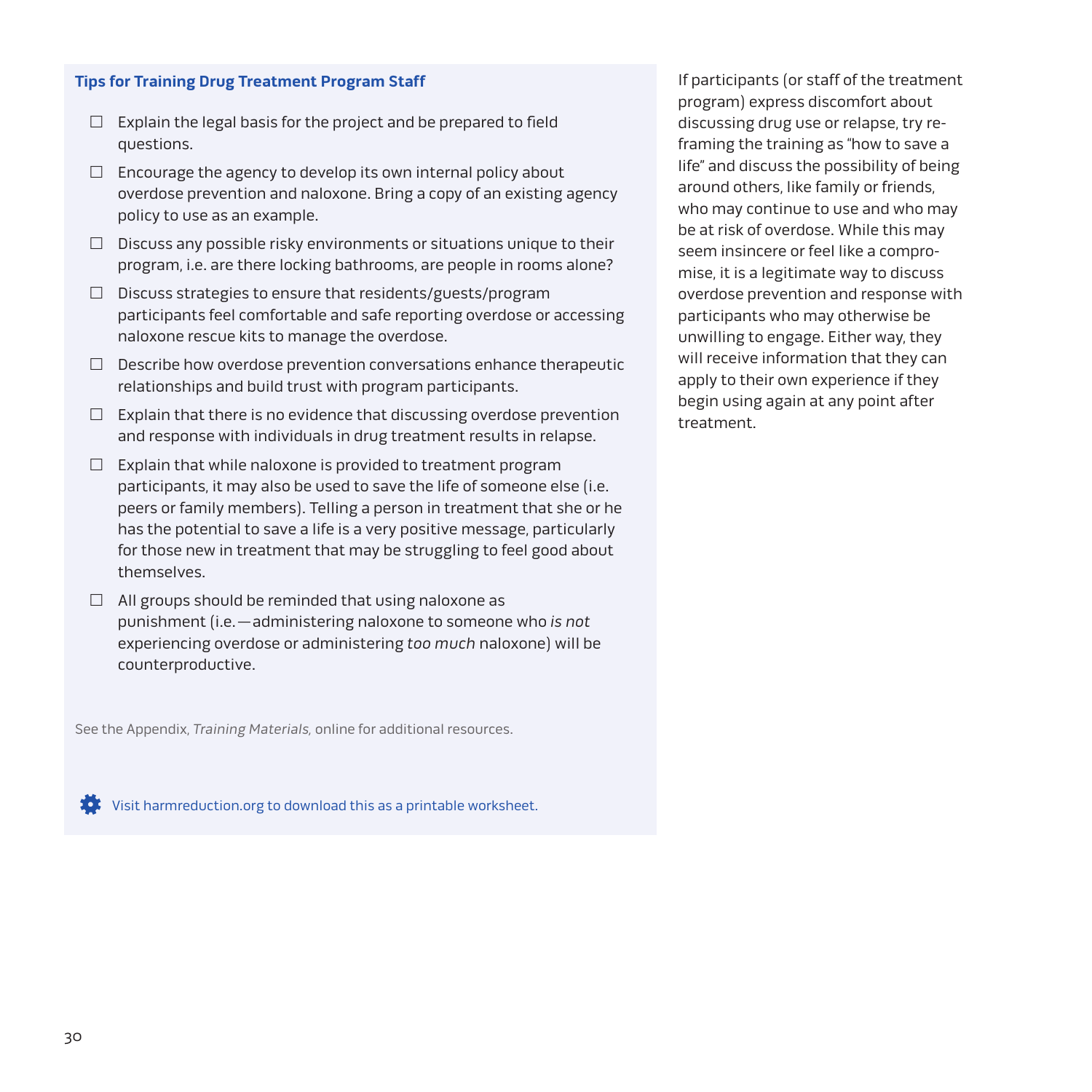#### **Jails and Corrections**

Individuals with a history of drug use who are leaving jail or prison have a great likelihood of overdosing in the first 2 weeks following discharge. Correctional settings are great places to provide overdose prevention information and ideally, naloxone prescription at the time of discharge. Overdose prevention groups can be provided to individuals in treatment programs in prison/jail, on open tiers where educational groups are offered or in classrooms. It is also beneficial to work with probation offices, drug courts and pre-trial diversion programs to provide overdose prevention education and when allowed, naloxone prescription.

As a program or individual providing harm reduction services, it can be challenging to get access into the correctional system to provide overdose education, but several programs across the country (in San Francisco, Pittsburgh, New York City, Baltimore, Massachusetts, Rhode Island and several facilities in New Mexico) have made it happen. As of now, none of these programs distribute naloxone to inmates while they are incarcerated, or as they are leaving custody, but they do provide vital overdose education and referral to local naloxone programs on the outside.

To gain entrée to the correctional system, it is important to find an ally, someone who is on the inside who you can present the idea to, and who has the power to help move it through the proper channels to gain approval from the facility. Some jails and prisons have public health interventions in place already, like HIV testing or peer-led HIV prevention, or they have a jail health program that could be a good place to start. You can also check to see if the correctional system has an offender re-entry program, or case management program—these are also possible places to find an ally who understands the increased risk of overdose for people leaving prison and re-entering the community. If your local department of public health already works within the prisons, contact them to inquire about proposing an overdose prevention group. Many jails and prisons also have drug treatment components that may be interested in incorporating overdose prevention into their existing workshops and group activities.

### Providing Overdose Prevention Training in a Corrections Setting

Respect authority! This might be a tough one, but the correctional system is rigidly hierarchical and there are many rules and policies intended to keep inmates, correctional officers and visitors safe. Some of these policies might seem ridiculous, inappropriate or downright abusive to you, but remember that you are their guest; policies must be respected or you won't be allowed in to do the important work that you want to do. So: Follow their rules. Vent later. Your goal is to get information to the individuals who are locked up, and dealing with correctional officers and prison administrators is the only way you'll get to do that. Plus, sometimes they can be great allies, so don't assume the worst from the start.

Similar to the suggestion above, follow the proper channels to get approval to enter the corrections system and keep all relevant parties informed of your intentions, content and actions. Similar to providing overdose prevention in drug treatment settings, If participants (or correctional officers, wardens, etc.) express discomfort about discussing drug use or relapse, it's important to try framing the training as "how to save a life" and to discuss the possibility of witnessing overdose among other people, like family or friends, who may continue to use and who may be at risk.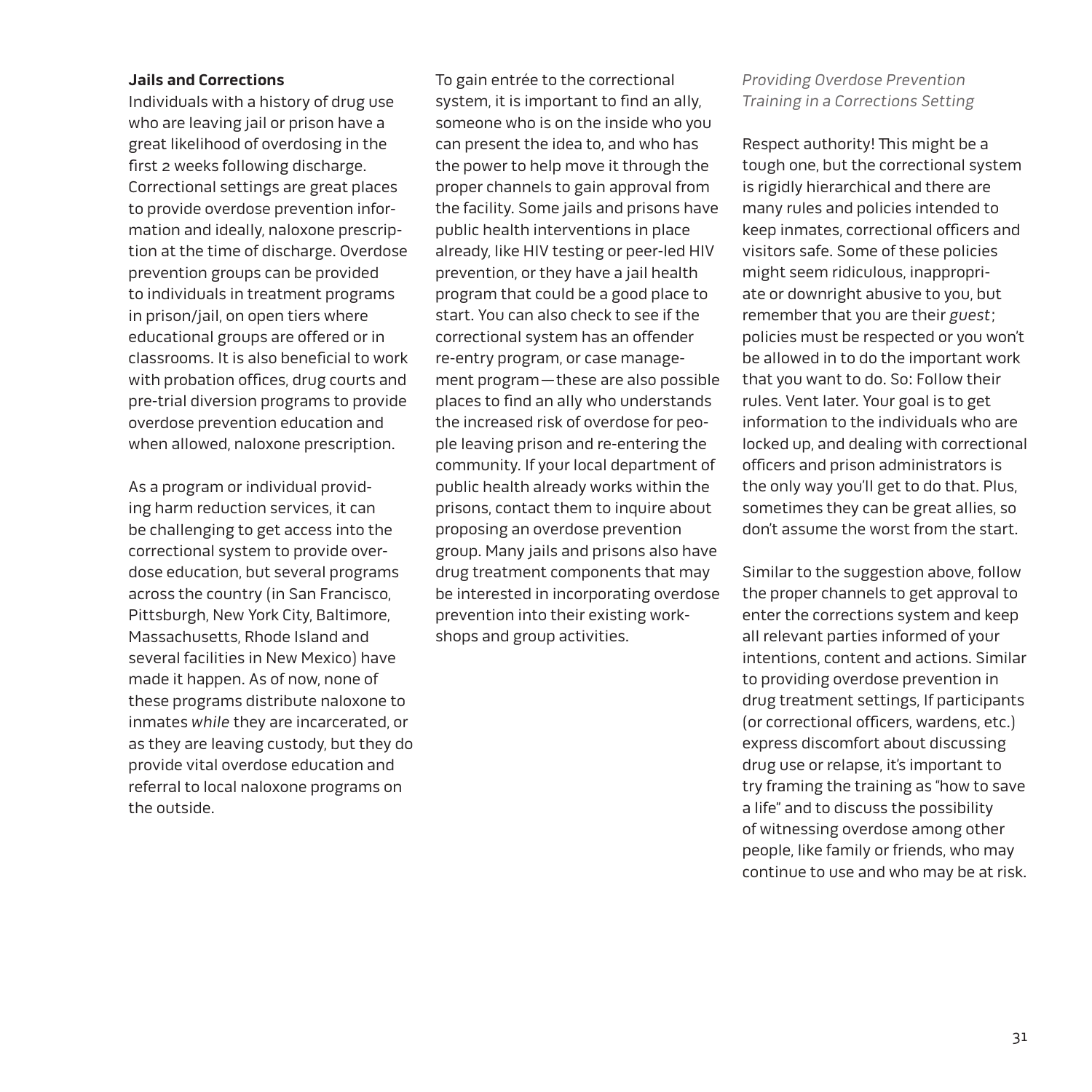<span id="page-31-0"></span>

prevention point pittsburgh

# **Prevention Point Pittsburgh Pittsburg, Pennsylvania**

Taking overdose prevention into the jails to reach those at risk.

Prevention Point Pittsburgh (PPP) started the Overdose Prevention Project (ODP) in 2002 in response to the alarming increase in overdose deaths in Allegheny County, Pennsylvania. The ODP Project provides training on overdose prevention and response to individuals at risk of drug overdose, as well as to staff of agencies who work with individuals at risk and other individuals, family and friends, who might be present at the scene of an overdose and might be in a position to save someone's life. Trainings are offered at needle exchange, at methadone and other drug treatment programs, community settings as requested, and the Allegheny County Jail. PPP offers a Naloxone Prescription Program at their Oakland Needle Exchange Site. All participants in the Naloxone Prescription Program receive training on Overdose Prevention and Response, learn how to perform rescue breathing and how to administer naloxone. Individuals who use opiates are also given a prescription for naloxone and receive naloxone to take home at the time of the training. Only individuals who use opiates can be prescribed naloxone, but anyone can take the training.

PPP in the Allegheny County Jail

In 2000, Allegheny County established the Jail Collaborative, a cooperative effort among the Allegheny County Jail, Department of Human Services, Health Department, Court of Common Pleas, and community partners with the purpose of reducing recidivism and increasing success for inmates following incarceration by focusing on treatment and services in the jail as well as intensive support for inmates and ex-offenders. Deb Rock, a staff person for the Collaborative had been an early supporter of harm reduction and had testified at public health hearings resulting in legalization of needle exchange in Allegheny County. In 2002, as Prevention Point Pittsburgh (PPP) was developing the Overdose Prevention Project, Deb suggested that the warden of the Allegheny County Jail (ACJ), Calvin Lightfoot, might be open to PPP implementing Overdose Prevention and Response trainings for inmates in the jail. She facilitated a meeting with Warden Lightfoot who then asked that the PPP training be presented to senior staff of the ACJ.

While we had assumed that trainings in the jail would be open to inmates who asked to participate, with 8-12 in a training group, Warden Lightfoot felt strongly that all inmates should receive the training and asked us to conduct trainings on the "open pods" (housing units) with those who did not wish to participate required to remain in their cells during the training.

PPP began conducting trainings at ACJ in June of 2003. Trainings were conducted 2-3 times a month, rotating between different pods, both male and female. Trainings involved anywhere from 20 inmates, on a pod where many were elsewhere in the jail on work assignments, to 80 inmates on an exceptionally crowded pod.

While we were hesitant about conducting essentially mandated trainings, this actually worked out quite well. Many inmates seemed leery or uninterested in the trainings, some presumably because they expected a "just say no to drugs" message, some because they weren't drug users and some because they felt they knew everything they needed to know about overdose. As we started the trainings, introducing ourselves as "from the needle exchange" and started to get into very practical information on risks and responses, the audience warmed up considerably and by the end of the each training we had lots of great questions and discussion, with particular interest in the demonstration of how to use naloxone and how to do rescue breathing. People often come up, individually, after the training with questions or concerns.

Trainings are conducted by two trainers working together—typically one staff person and one regular PPP volunteer. Permission was granted to bring in a collapsible, aluminum tripod with a paper flip chart pad with pre-printed slides on the chart that were used in lieu of PowerPoint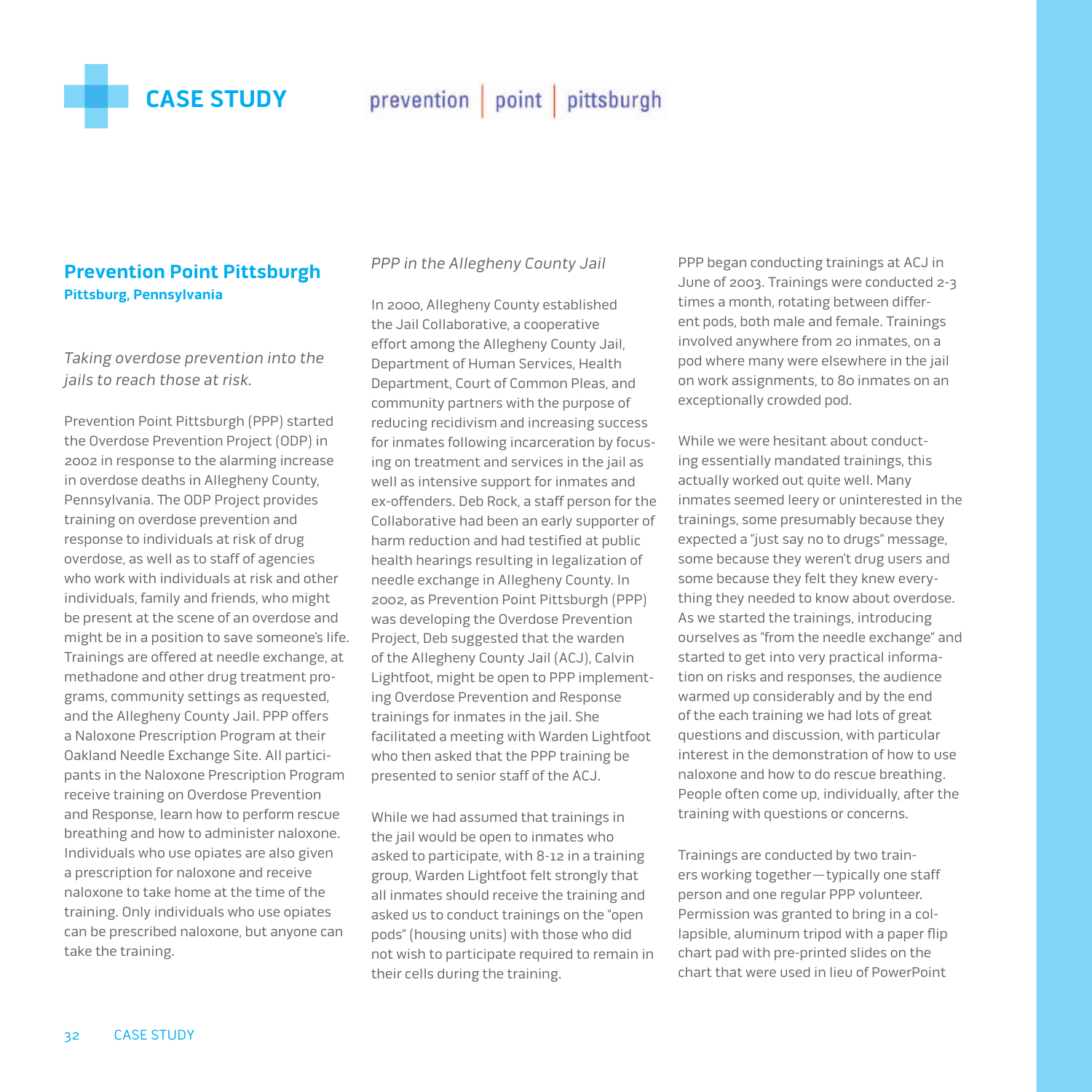slides. Trainings are one hour long and at the end, trainers demonstrated how to do rescue breathing by having one trainer lie on a table while the other trainer demonstrated on the "live dummy." This is generally a major highlight of the presentation and received cheers from the audience. We take in literature on HIV and Hep C, in addition to the regular ODP curriculum and also specific literature on cocaine overdose and prescription opioid overdose.

In the 8 years of conducting the trainings there have been 2 fights witnessed by PPP staff, one of which resulted in cancellation of the training, the other did not. In addition to limitations in PPP staff time, other challenges have involved imperfect communication among jail staff. At times, PPP staff arrives and the correctional officer on the pod has not been informed which sometimes results in trainings being cancelled. To date, we've trained over 6,700 inmates and feel the program has been an overwhelming success. We see lots of people at the needle exchange for naloxone who say they learned about us from the "jail trainings."

A Pre/Post Test Evaluation indicated a 250% increase in knowledge among training participants in the first year of the program. But, more significant are the stories we have heard:

"I think everybody needs this training who is in active addiction or knows someone who is," said one of the inmates who attended the training. "I learned some things today that may help save a life—maybe my own life, though my goal is to go out of here and stay clean."

From another training attendee: "If I would have had this training a year ago, I think my daughter would be alive today."

Another said: "I had this training a year ago when I was in jail. Last week my girlfriend overdosed and I knew just what to do…I saved her and she is alive because of what I learned."

#### Future Directions

The Overdose Prevention Project is building on our success; developing strategies to make Overdose Prevention and Response education and naloxone accessible to prescription opioid users with equal effectiveness, as our efforts to reach heroin users have shown. Prevention Point began working with local physicians and involved in a project with the Schweitzer Fellowship program to develop a model to facilitate naloxone prescribing in a variety of traditional medical settings. This project involves educating physicians and pharmacists and

developing educational materials, printed and video, specifically tailored to this type of practice. In addition to making naloxone more easily accessible to non-injection opioid users who are not reached through needle exchange programs, this practice also serves to reduce the stigma associated with participation in overdose prevention efforts by making the general population aware of the risk of opioid overdose involved in pain management efforts.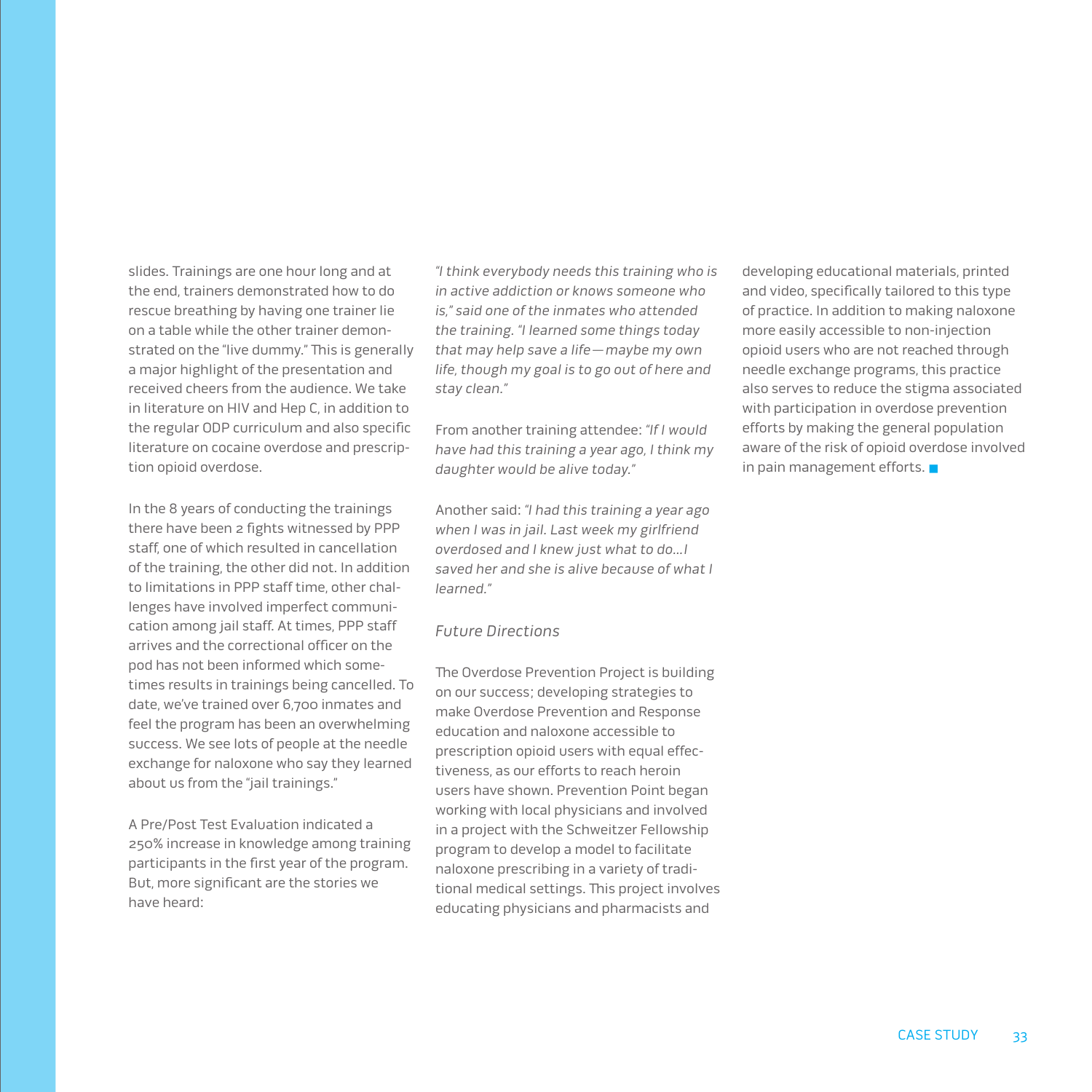#### **Parent and Family Groups**

All across the country, parents and loved ones of people who use drugs have been organizing in a variety of ways to support each other, advocate for drug policy reform, and expand access to drug treatment. Further, some of these parent groups have embraced overdose prevention and naloxone as a strategy to help keep their loved ones alive. Overdose prevention and harm reduction strategies can be a tough sell at first for some parents and loved ones, who may feel that these strategies are either enabling, or take the focus off getting their loved one into treatment. When responding to these concerns, focus on the life-saving and empowering nature of being prepared to save someone from an overdose; overdose prevention is not meant to be a "solution" to their loved one's drug use but rather, a way to keep them alive another day.

Be mindful that parents and loved ones who are organized as part of a 12-step program may not be able to invite an outside group to provide overdose education, because this violates some of the traditions of 12-step programs. However, if a member of one of these fellowships wishes to host separate overdose prevention trainings, they can do so. Groups that are not 12-step affiliated have more flexibility to offer educational workshops and to invite guests to their meetings.

### **Tips for Providing Overdose Prevention Training with Loved Ones, including Parents, Family and Friends**

Friends and family of users may need:

- $\Box$  Referrals to support groups and grief counseling.
- $\Box$  Support to address anger that these resources (overdose prevention information and naloxone) were not previously made available.
- $\Box$  Disclosure at the beginning of the group that it will explicitly address overdose, and that it could be emotionally charged and painful.
- $\Box$  Be mindful that discussions about involuntary drug treatment and increased overdose risk are important but also may become heated and lengthy, so plan time accordingly.
- $\Box$  Some loved ones may want to get involved in advocacy or activism—be prepared with suggestions for these opportunities (advocacy opportunities for pending legislation, local coalitions, etc.).
- $\Box$  Discuss ways that family and friends can communicate to their drug using loved one that they have naloxone and are trained to use it, without making that person feel as if they will be punished with the naloxone.
- $\Box$  All groups should be reminded that using naloxone as punishment (i.e.—administering naloxone to someone who is not experiencing overdose or administering too much naloxone) will be counterproductive.

[Visit harmreduction.org to download this as a printable worksheet.](http://harmreduction.org/wp-content/uploads/2012/11/HRC_ODprevention_worksheet4.pdf)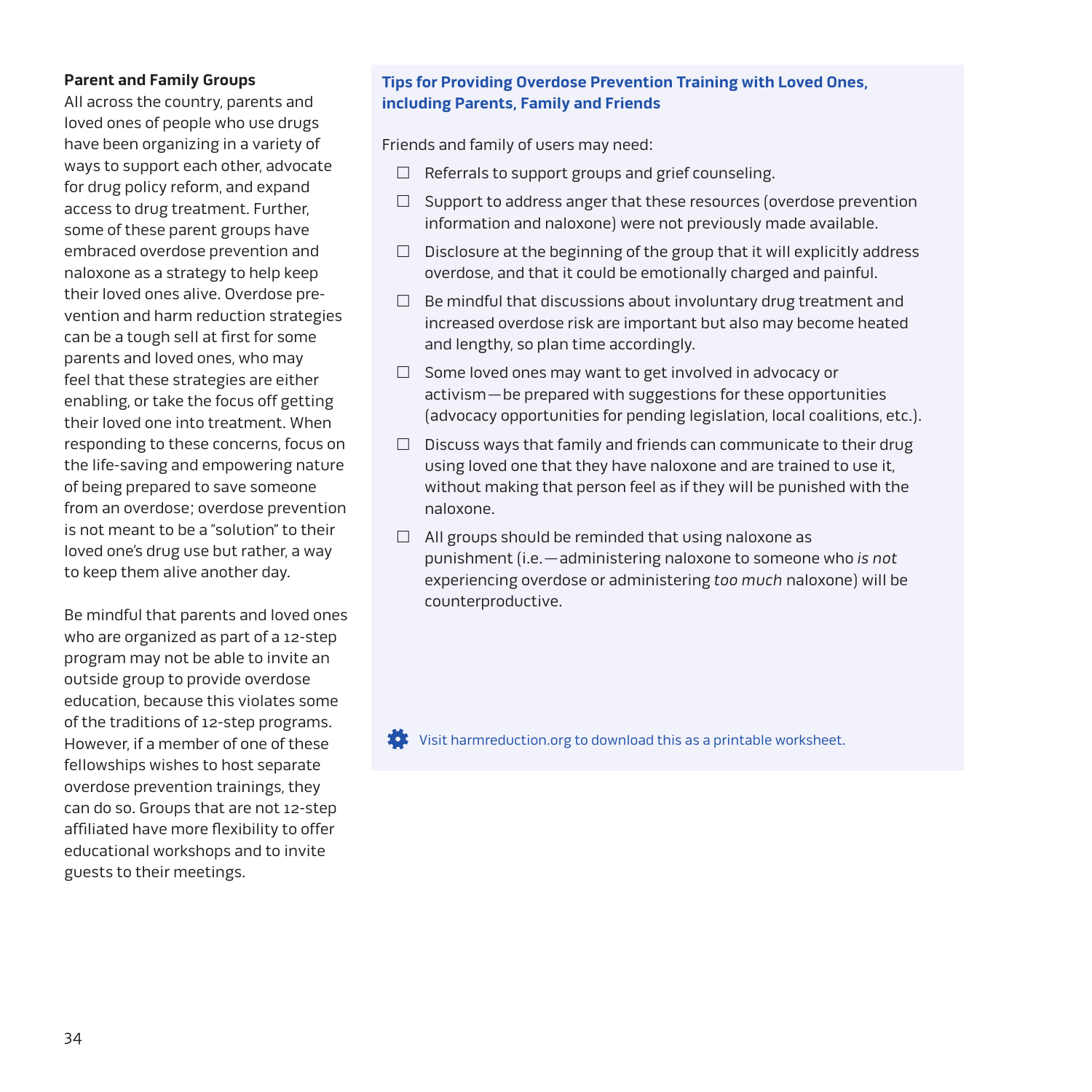## **Health Care Settings and Pain Management Clinics**

An emerging model for increasing access to naloxone is to work within more traditional health care settings with physicians and pharmacies. Several places in the US have begun piloting this model and details and procedures are still being developed. The first program to develop such a model, Project Lazarus in Wilkes County, North Carolina, was responding to an overdose epidemic in their region that was driven primarily by prescription opioids. Implementing a model within a health care setting requires coordination with multiple players, including health care administrators and pharmacists. For more information on the Project Lazarus model, see th[e case study o](#page-39-0)n page 40. Contact Project Lazarus (http://projectlazarus.org), visit the website http://prescribetoprevent.org or contact Harm Reduction Coalition for more information.

Engaging with medical providers about their role in offering overdose education to patients, even if they aren't ready to prescribe naloxone, can be valuable. In some places, overdose education is already being integrated into clinical practice. For example, the New York State Department of Health AIDS Institute's Clinical Education Initiative provides Continuing Medical Education credit for physicians and other medical professionals about overdose prevention and the role of naloxone in the [community. Learn more here: http://](http://www.ceitraining.org/cme/courses/overdose.cfm) www.ceitraining.org/cme/courses/ overdose.cfm

#### **Considerations for Engaging Medical Professionals**

- $\Box$  Share information about other overdose prevention initiatives carried out by physicians and medical providers and offer reassurance about the legality of naloxone prescription. Gather information and support documents from other programs doing similar work, such as Project Lazarus. Bring documentation on legality of prescribing naloxone (i.e. Scott Burris' article on naloxone prescription—[see page 42\)](#page-41-0).
- $\Box$  Be prepared to provide suggestions about different ways that patients can be educated about overdose. Providers may be resistant to having to squeeze one more thing into their visits with patients. There are creative ways that programs have addressed this, including the use of pamphlets, videos (including the Project Lazarus patient education video: http://projectlazarus.org/patients-families/videos), or referrals to health workers, interns or counselors on staff that could provide the overdose education.
- $\Box$  Be prepared to discuss barriers to enacting a traditional prescription model and offer examples of how this has been carried out successfully in other places around the US (North Carolina, Pittsburgh, Massachusetts).
- $\Box$  Clinics and doctors may have questions about how to bill for overdose prevention services and how naloxone can be covered by insurance. Several programs report that they bill for naloxone under opioid abuse/use codes for Medicaid.
- $\Box$  If providers want to differentiate opioid "misusers" from the rest of their opioid using patients, refer to the inclusion criteria for naloxone prescription and reframe the issue as "opioid safety education" or "patient safety." Anyone taking opioids can benefit from overdose prevention education.
- $\Box$  Remember, there are three major players involved in naloxone prescription: the prescribers, the pharmacists and the payers (insurance, Medicaid, etc.).

[Visit harmreduction.org to download this as a printable worksheet.](http://harmreduction.org/wp-content/uploads/2012/11/HRC_ODprevention_worksheet5.pdf)

Continues on page 38.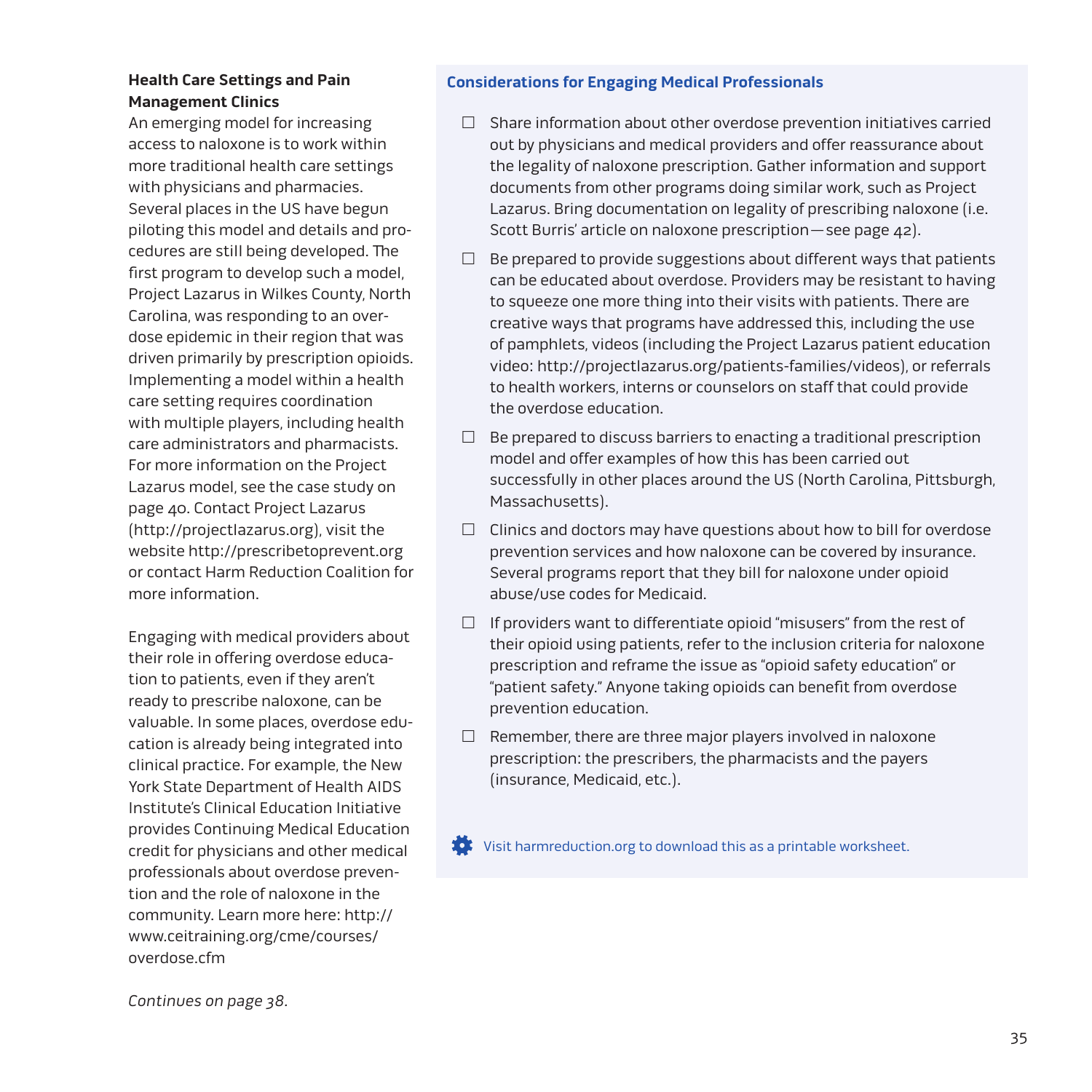<span id="page-35-0"></span>

Not One More Anonymous Death



Overdose Prevention Project

# **Learn to Cope and the N.O.M.A.D. (Not One More Anonymous Death) Project Statewide, Massachusetts**

A life-saving collaboration between parents and a harm reduction program.

Learn to Cope (LTC) is a support group for parents and family members dealing with a loved one addicted to heroin, Oxycontin® and other drugs. Joanne Peterson founded Learn to Cope in 2004 in Massachusetts, with a small group of parents when her own son became addicted to opiates. What started then as a single, peer-to-peer support group in Randolph, Massachusetts, has grown to include nearly 3,000 members registered nationally. There are chapters across Massachusetts in Brockton, Gloucester, Lowell, and Salem. New chapters are planned for Quincy and at Massachusetts General Hospital in Boston. While the cornerstone of LTC remains the weekly support meetings, the non-profit has become a national model for addiction treatment and prevention programming. LTC also maintains a private online message board for parents and other family members, along with a resource guide and other information about substance use at http://www.learn2cope.org.

In 2005, outreach workers from a local needle exchange program attended a community forum about opiate use in a Boston suburb, where they heard Joanne speak about LTC. They approached Joanne after the forum and talked, and learned that she was interested in getting information about overdose prevention and other harm reduction programs. Joanne had recently heard about the naloxone distribution pilots in Massachusetts and written an Op-ed in her local newspaper about the huge number of overdose deaths in her community, asking why parents did not have access to this life-saving drug. The fact that a parent was interested in working with harm reduction programs was exciting for the outreach workers and they were very interested in doing what they could with Joanne. The needle exchange workers passed this information on to Mary Wheeler, who was working at the harm reduction program in an area of Massachusetts where LTC held meetings. Mary and Joanne connected, and they have forged a longstanding collaboration that has grown over the years. Mary's program, Healthy Streets (part of CAB Health and Recovery, now Northeast Behavioral Health), provided overdose prevention and naloxone distribution as part of their Not One More Anonymous Death (NOMAD) project. Mary and NOMAD workers first offered support to Learn to Cope families around substance abuse as well as help getting their loved ones into treatment programs.

As the relationship between the program and LTC grew, they began to provide more services and education to the parents' group. Over the last 6 years NOMAD/Healthy Streets has collaborated with the LTC family groups in the following ways:

- • Providing education on: Hepatitis C transmission, prevention and treatment; accessing substance abuse treatment and the realities of the process as a non-using family member and; recognizing substance use;
- • Providing naloxone training and enrollment at Learn to Cope support group meetings;
- • Trained 12 parents from across Eastern MA to become approved Opioid Overdose Trainers. They have since begun distributing naloxone in their respective groups;
- • Presented at the "Youth At Risk" conference about working with parents of drug users, presented with 2 LTC group members;
- • Provided technical assistance to families who were in LTC but still lost their loved one to a fatal overdose start their own support group called GRASP North Shore. Currently, staff meets to provide TA every 3 months or as needed via email and phone.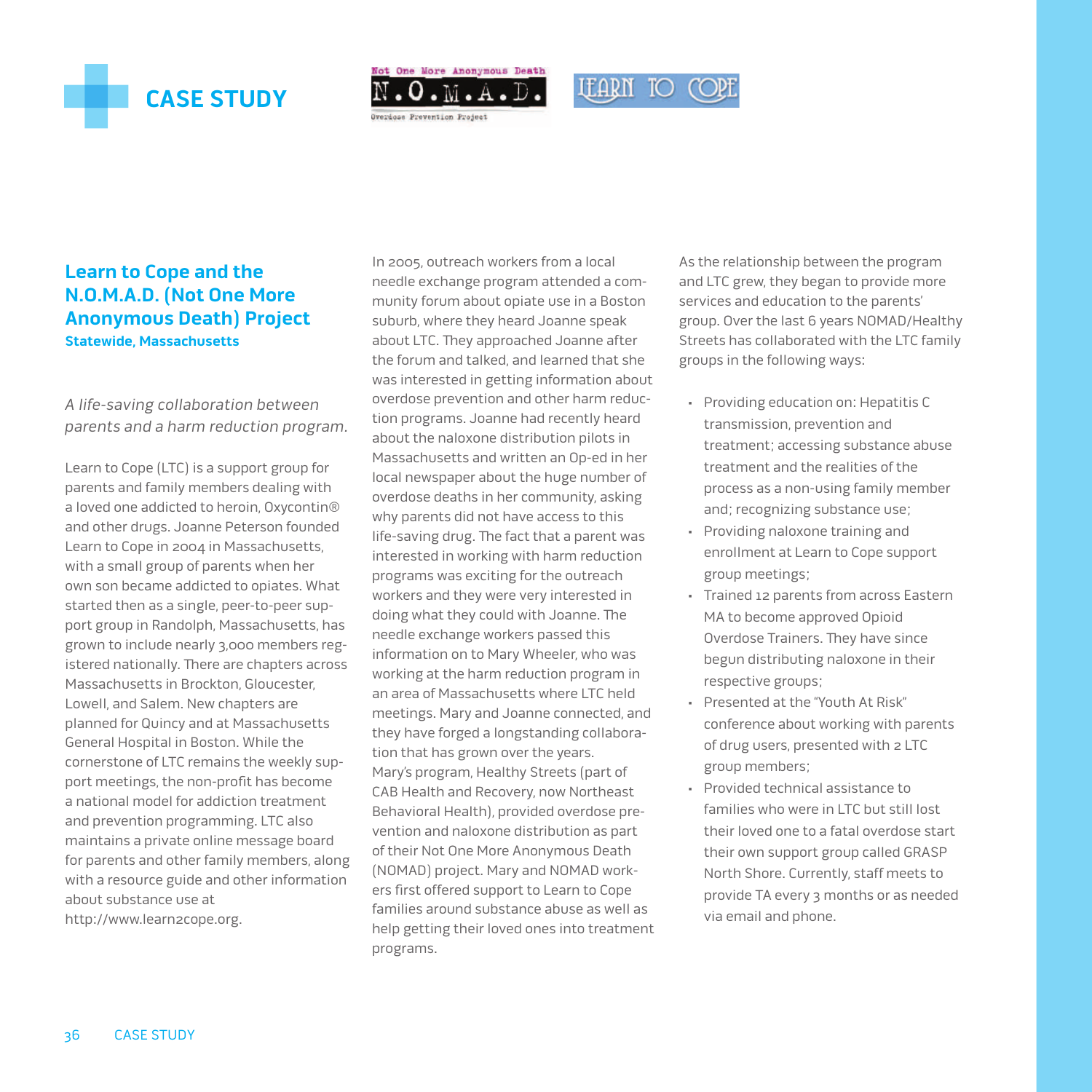• Worked for 6 years with LTC on the Lynn, MA Overdose Vigil. Several parents have spoken and they also conduct outreach for the event.

One of the unique things about this collaboration between a harm reduction program and a parents' group was that Joanne never asked the harm reduction programs to hold back any information from families, no matter how uncomfortable it was for some to hear at first. Harm reduction programs, like needle exchange, can be difficult for some parents to accept at first, but with time and respectfully delivered information, many parents have come to accept and even advocate for harm reduction programs.

As Mary states: "From the start, Joanne never requested we keep needle exchange or the realities of drug use a secret. The harm reduction programs that work with Learn to Cope have been very clear that families no longer need palatable information, they need the truth even if it is uncomfortable for some to hear. Joanne was a remarkable advocate for harm reduction. Without her belief in the philosophy we would most likely not be as involved in LTC as we are. Our program is able to bring to the table a lot of the realities of drug use that families are generally shielded from allowing them to have a full spectrum of accurate and useful information. Families often times will call the program and ask us questions about treatment, come to the

program with their loved ones to access treatment or work with us while a loved one is incarcerated to secure treatment upon their release."

While Joanne was supportive of harm reduction programs from the start, other parents continue to struggle with the concepts, especially around needle exchange and safer drug use information. However, parents tend to be extremely supportive of overdose prevention efforts and naloxone distribution. The most important thing for harm reduction programs to remember when working with families is to tailor their information and approach to their audience and to be sensitive to parents' needs. For example, Joanne suggests that overdose prevention trainings focus on overdose risk factors, signs and symptoms, recognizing overdose and responding, including rescue breathing and naloxone administration. In-depth discussion of safer drug use, or overdose prevention strategies for the drug user can be triggering, and not information that parents feel is necessary for them to know. Instead, the trainers could provide information on how their loved one can access this information for themselves from their local harm reduction program.

Joanne suggests that parents that want to learn more about naloxone distribution contact their local department of public health and ask where they can get access to naloxone, and if there are no local programs, why not? Programs that offer naloxone can reach families by contacting local family groups or by running Op-eds or outreach advertisements in local media. Programs should ensure that the trainings are confidential and they should offer to come to the parents, instead of having parents visit a needle exchange or drop-in center.

To date, there have been countless lives saved by trained family members as a result of this collaboration. In December 2011 alone, a father saved his daughter and a mother saved her son. Other overdoses that have been reversed included a grandmother saving her grandchild and a mom saving her son's friend.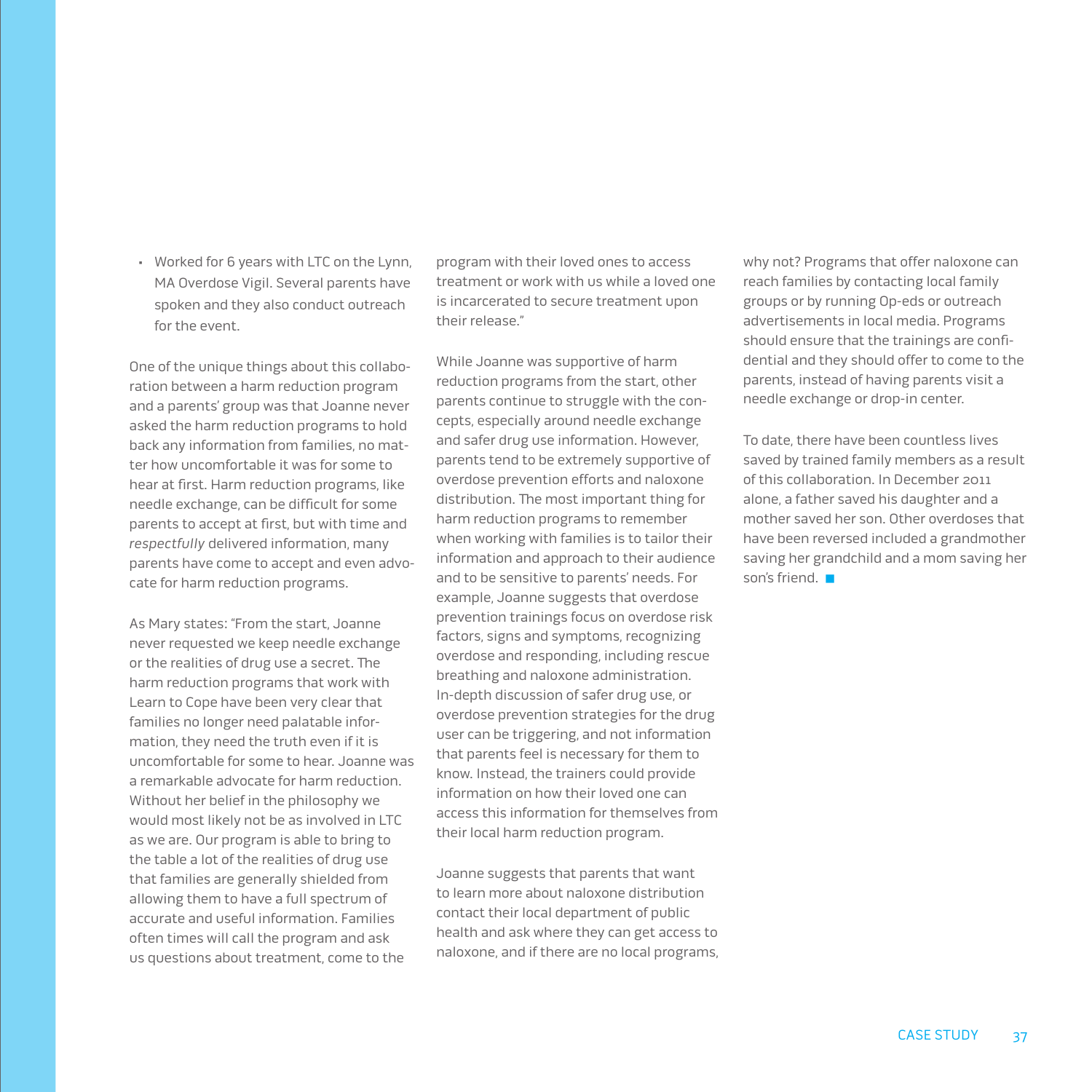## **Access to Naloxone through Collaboration with Pharmacies**

Although it is legal to prescribe naloxone to someone who is at risk for opioid overdose, this does not mean that prescriptions for naloxone can be readily filled at a local pharmacy. This is a particularly relevant concern for naloxone programs being integrated into traditional health care settings. Pharmacies do not typically stock naloxone because it is not a drug that has been prescribed directly to opioid users by physicians in the past. This does not mean that they cannot do so, it just means it's necessary to work with the pharmacy and the physician who may be interested in prescribing naloxone to make sure they include naloxone on their formulary, order the medication and assemble kits (with intranasal, this includes the atomizers, and with injectable, it includes syringes). While it's great to have pharmacists stock naloxone, they can also easily order it as needed. So if a doctor wants to prescribe, they can call the pharmacy and the pharmacy will usually have it by the next day. Many pharmacies will also deliver for free.

When working with medical institutions and pharmacies, it is important to design a protocol that clearly states who will provide patient training as well as the mechanism for obtaining and paying for the prescription naloxone. For example, the Pittsburgh Overdose Prevention Project is currently working with a number of clinics (free clinics, HIV clinics) that have an in-house pharmacy with a pharmacist on staff. According to Alice Bell, who heads up the Pittsburgh OPP, this is has been the easiest way to go, because they can dispense the naloxone right there and it saves the step of sending someone to an independent pharmacy to pick up the naloxone. See the case study on page 39 for more information.

In Wilkes County, North Carolina, Boston, Massachusetts, Seattle, Washington and Pittsburgh, Pennsylvania, protocols have been implemented to prescribe naloxone to opioid users in health care settings in collaboration with pharmacies. Physician prescription and pharmacy access models are developing as we write this, and few have been in operation long enough to gather evidence on effectiveness or to evaluate policies and procedures. However, this is a promising new opportunity to expand access to naloxone to at-risk individuals and their loved ones. For more information, please visit http://prescribetoprevent.org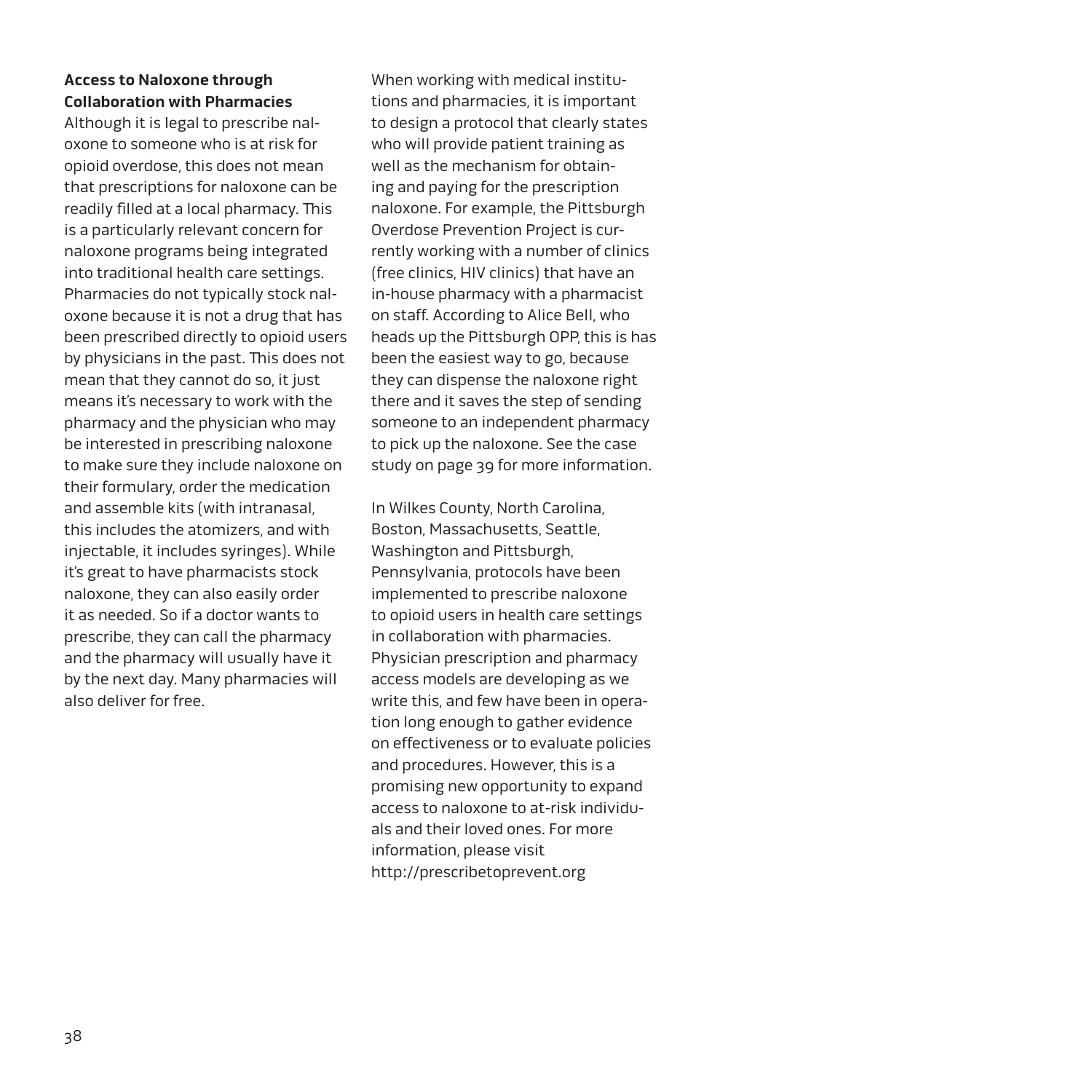

## prevention point pittsburgh

## **Duquesne University School of Pharmacy's Center for Pharmacy Services Pittsburgh, Pennsylvania**

Prevention Point Pittsburgh works with local physicians and pharmacists to increase the accessibility to naloxone for individuals who are legitimately prescribed opioids for pain, in addition to those who may be abusing prescription pain medications.

Drug poisonings are the number one cause of injury death among adults in the U.S. Drug overdose is responsible for over 90% of poisoning deaths, largely opioid overdoses. Naloxone is an opiate antagonist used routinely in emergency medicine to reverse opiate overdose. Distribution of naloxone to lay persons at potential risk of overdose has been demonstrated to be a feasible and effective component to lowering opiaterelated mortality.<sup>i, ii</sup> However, naloxone prescription programs primarily reach injection drug users through syringe exchange and similar programs.<sup>iii</sup>

Project Lazarus in Wilkes County, North Carolina (see case study on the next page) pioneered the idea of making naloxone available through the regular prescription process in traditional medical settings where opioids are prescribed; the local pharmacist provides education on opioid

safety and naloxone administration. Project Lazarus recently published data indicating a decrease in overdose fatalities achieved by their program in the first year of operation.<sup>iv</sup>

The Overdose Prevention Project (OPP) of Prevention Point Pittsburgh (PPP) is building on the successful Project Lazarus model in Allegheny County. PPP works with local physicians and pharmacists to increase the accessibility to naloxone for individuals who are legitimately prescribed opioids for pain, in addition to those who may be abusing prescription pain medications. Making naloxone widely accessible when opioids are used may reverse the spiraling rate of poisoning fatalities in Allegheny County.

### The Evolution of Community Pharmacy Collaboration

The Duquesne University School of Pharmacy recently opened a community pharmacy, The Center for Pharmacy Services (CPS), in the Hill District of Pittsburgh. OPP and CPS collaborated to develop an evolutionary model for opioid overdose prevention. The model uses pharmacists to educate patients and physicians about opioid safety and the effectiveness of prophylactic prescription of naloxone to prevent fatal overdose. It is now a routine part of opioid safety training for patients prescribed opioids for pain.

Beginning in February 2011, patients presenting at CPS with a prescription for

an opioid analgesic are offered counseling on opioid safety, including potential side effects, how to take opioid pain relievers safely, possible signs of opioid over medication and/or overdose and safe disposal of unused prescription medicines. Patients are provided with opioid safety educational materials. The patient (or caregiver) also receives instruction on how to identify and effectively respond to an overdose and how to administer naloxone.

A patient who receives the opioid safety education can request a prescription for naloxone. The pharmacist facilitates this by fax, sending a simple form to the prescribing physician requesting they sign an order to prescribe naloxone along with the opioids prescribed for an emergency. This would be analogous to the prescription of an EpiPen® as a preventative safety measure for individuals allergic to bee stings.

Once the physician approves the request, the prescription is filled and naloxone is dispensed. The patient is asked to initial a form indicating completion of training on opioid safety and naloxone administration, which is then faxed back to the physician for patient chart inclusion.

CPS is seeking to broaden awareness of the opioid safety education and naloxone service that they offer to physicians and patients in Allegheny County. For further information, contact CPS, 412-246-0963 or PPP 412-247-3404.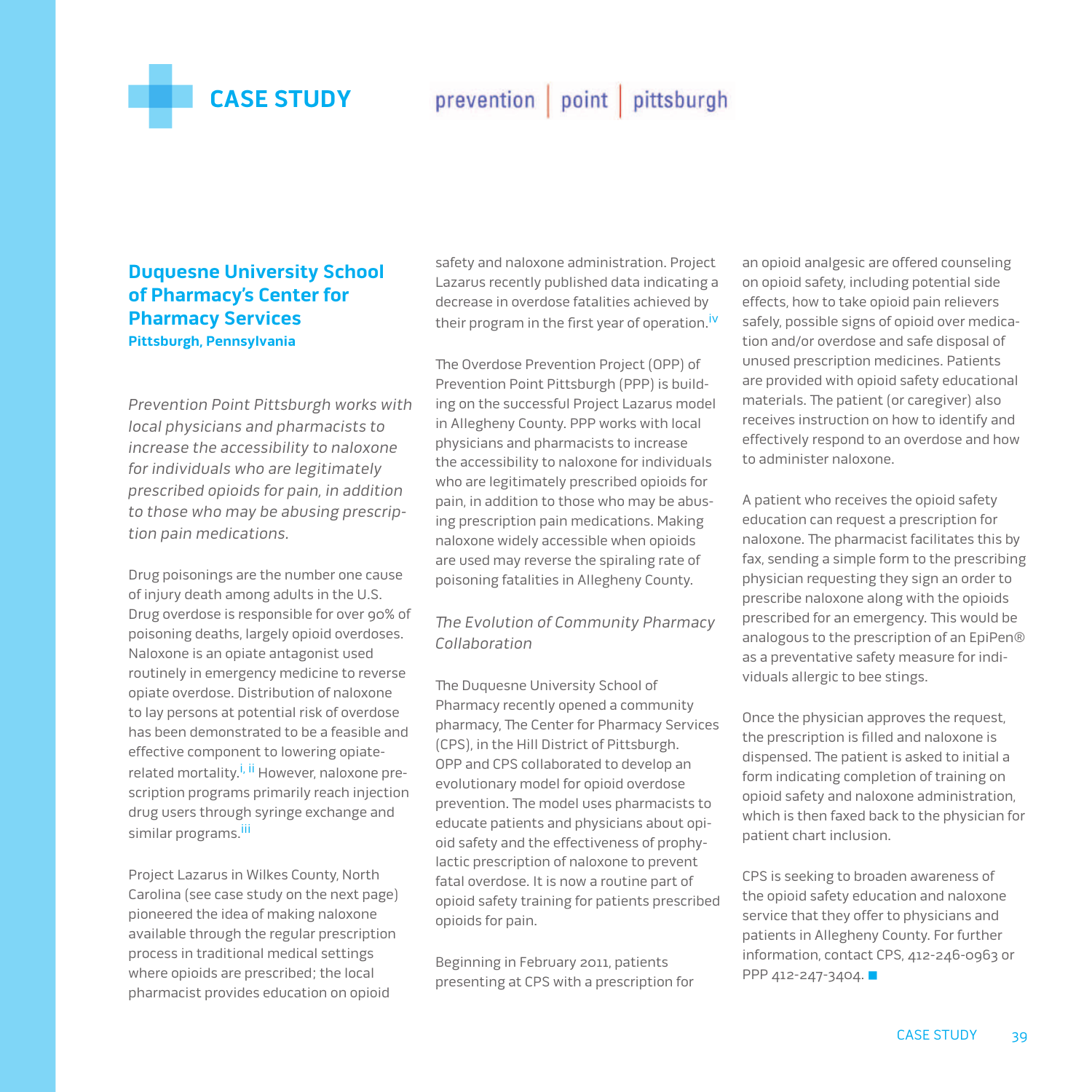



## **Project Lazarus Wilkes County, North Carolina**

In response to some of the highest drug overdose death rates in the country, Project Lazarus developed a community-based overdose prevention program in Wilkes County and western North Carolina that focused on increasing access to naloxone for prescription opioid users.

In 2009, the Wilkes County unintentional poisoning mortality rate was quadruple that of the State of North Carolina's, due almost exclusively to prescription opioid pain relievers, including fentanyl, hydrocodone, methadone, and oxycodone. Earlier data had shown that 80% of overdose decedents did have a prescription for the medication that they died from in the months prior to death, suggesting that an intervention situated in medical practice could make up for this missed opportunity for prevention. In light of this, naloxone distribution is now done through encouraging physicians to prescribe naloxone to patients at highest risk of an overdose. Those entering drug treatment and anyone voluntarily requesting naloxone are also able to receive naloxone for free.

The naloxone is paid for by Project Lazarus, through grants from industry, and is available at a community pharmacy. Patients watch a DVD about overdose prevention and naloxone use in the clinic, go to the pharmacy to pick up the kit, and are also encouraged to watch the video at home with friends and family.

#### How it Works

The Project Lazarus' take-home naloxone provision model works as follows. A Wilkes County resident sees a physician for routine medical care. The physician, who has been trained by Project Lazarus, identifies the patient as a naloxone priority patient, based on criteria for overdose risk, see box on opposite page. The 15 priority groups and risk factors were derived from a review of the known etiology of opioid-induced respiratory depression and clinical insight. When patients agree to participate in Project Lazarus, they watch a 20-minute DVD in the physician's office. The video covers patient responsibilities in pain management, storage, and disposal of opioid medications, recognizing and responding to an opioid overdose, and options for substance abuse treatment. Project Lazarus participants then go to a pre-arranged community pharmacy and pick up a free naloxone kit.

The messaging in Project Lazarus materials does not dwell on the differences between "legitimate" and "illicit" users of opioids, but rather presents straightforward information that can be used to prevent an overdose fatality.<sup>i</sup>

Our efforts over the last two years have prevented overdose deaths in Wilkes County. In a publication in Pain Medicine, we report that the overdose death rate dropped 42 percent from 2009 to 2010 and substance abuse related emergency department admissions dropped by 15.3% from 2008 to 2010. In 2010, only 10% of fatal overdoses were the result of a prescription for an opioid analgesic from a Wilkes County prescriber, down from 82% in 2008. The findings show that after our one-on-one education sessions, prescribers increased their use of pain agreements and utilization of the prescription monitoring program (in Wilkes, approximately 70% of eligible physicians are signed up, versus 20% for the rest of the state). Just as importantly, prescribers reported feeling more secure treating pain and increasing doses as needed; patients responded feeling legitimized in having their pain needs addressed and found it worthwhile having explicit rules within which to seek treatment. For more information, visit http://www.projectlazarus.org/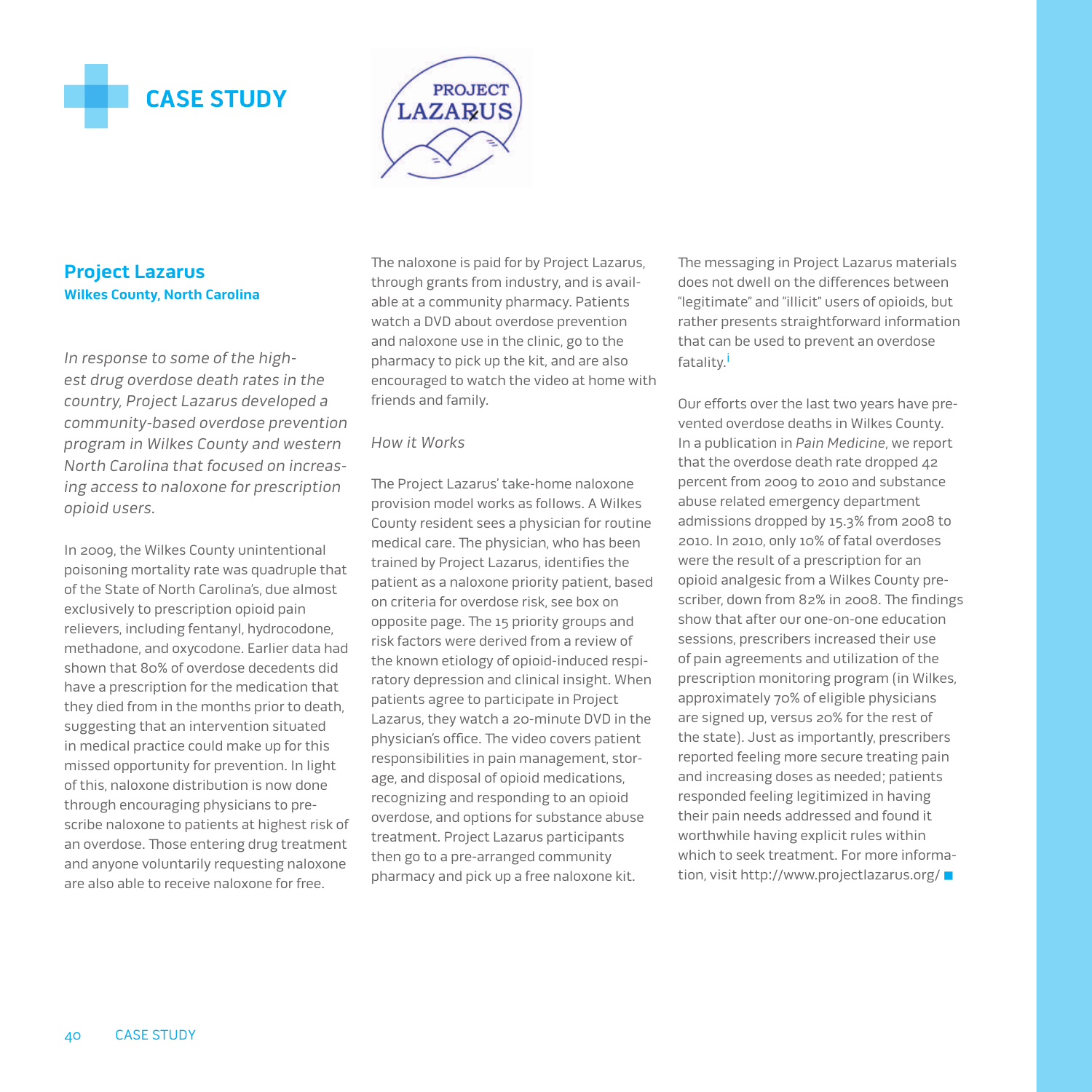#### **Naloxone Priority Groups and Risk Factors for Opioid Overdose**

- $\Box$  Recent medical care for opioid poisoning/intoxication/overdose
- $\Box$  Suspected or confirmed history of heroin or nonmedical opioid use
- High-dose opioid prescription (≥100 mg/day morphine equivalence)
- $\Box$  Any methadone prescription for opioid naive patient
- $\Box$  Recent release from jail or prison
- $\Box$  Recent release from mandatory abstinence program or drug detox program
- $\Box$  Enrolled in methadone or buprenorphine detox/maintenance (for addiction or pain)
- $\Box$  Any opioid prescription and known or suspected:
	- □ Smoking, COPD, emphysema, asthma, sleep apnea, or other respiratory system disease
	- $\Box$  Renal or hepatic disease
	- □ Alcohol use
	- $\Box$  Concurrent benzodiazepine use
	- $\Box$  Concurrent antidepressant prescription
- $\Box$  Remoteness from or difficulty accessing medical care
- □ Voluntary patient request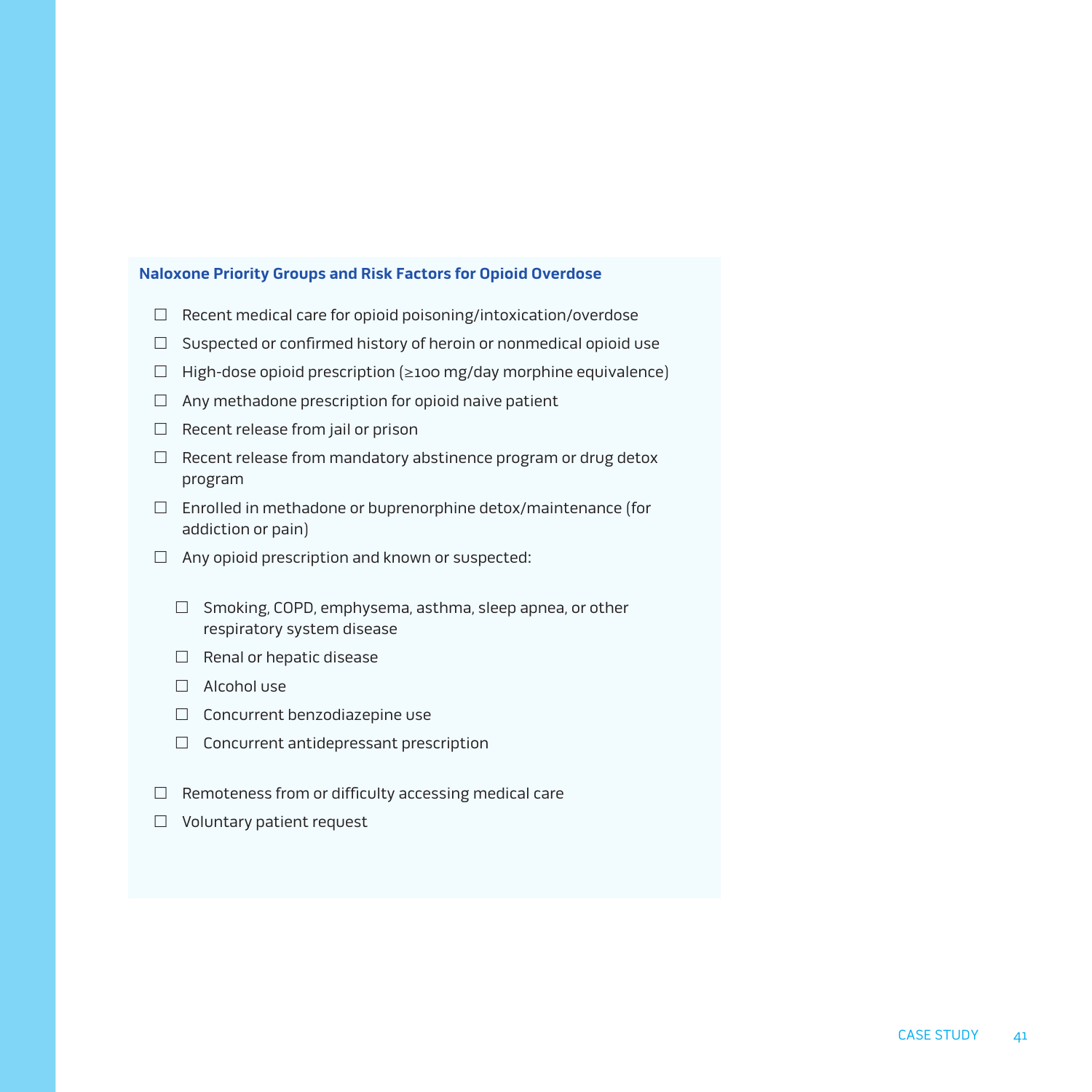#### **Module 3 Notes**

- 1. Burris et al. / International Journal of Drug Policy 12 (2001) 237–248
- 2. [http://www.ilga.gov/legis](http://www.ilga.gov/legislation/publicacts/fulltext.asp?Name=097-0361)lation/publicacts/fulltext. asp?Name=097-0361
- 3. [http://www.cdc.gov/std/treatment/](http://www.cdc.gov/std/treatment/EPTFinalReport2006.pdf) EPTFinalReport2006.pdf
- 4. [http://www.cdc.gov/std/EPT/legal/](http://www.cdc.gov/std/EPT/legal/default.htm) default.htm
- 5. Burris S, Beletsky L, Castagna C, Casey C, Colin C, McLaughlin, J.M. Stopping An Invisible Epidemic: Legal Issues In The Provision Of Naloxone To Prevent Opioid Overdose. Drexel Law Review; 2009: 1(2):273—339. (http://ssrn.com/ abstract=1434381)
- 6. [http://harm-reduction.org/images/](http://harm-reduction.org/images/stories/library/why_overdose_prevention_matters_for_hiv.pdf) stories/library/why\_overdose\_prevention\_matters\_for\_hiv.pdf
- 7. Treatment models developed by Maya Doe-Simkins, 2011

#### **Case Study References**

Dubuque University School of Pharmacy's Center for Pharmacy Services

i. Sherman SG, Gann DS, Scott G, et al. A qualitative study of overdose responses among Chicago IDUs. Harm Reduction Journal. 2008.

ii. Green TC, Heimer R, Grau LE. Distinguishing signs of opioid overdose and indication for naloxone: an evaluation of six overdose training and naloxone distribution programs in the United States. Society for the Study of Addiction. 2008.

iii. Bennett AS, Bell A, Tomedi L, et. al. Characteristics of an overdose prevention, response, and naloxone distribution program in Pittsburgh and Allegheny County Pennsylvania. J Urban Health. 2011.

iv. Albert S, Brason FW 2nd, Sanford CK, Dasgupta N, Graham J, Lovette B. Project Lazarus: community-based overdose prevention in rural North Carolina. Pain Med. 2011 Jun;12 Suppl 2:S77-85.

Excerpt from the Allegheny County Overdose Prevention Coalition, Fall Issue, October 2011; Written by Terri Kroh, Director of the Center for Pharmacy Services and Alice Bell, Coordinator of the Overdose Prevention Project.

#### Project Lazarus

i. Albert S, Brason FW 2nd, Sanford CK, Dasgupta N, Graham J, Lovette B. Project Lazarus: community-based overdose prevention in rural North Carolina. Pain Med. 2011 Jun;12 Suppl 2:S77-85.

#### **Additional Resources**

For more information on legal considerations related to naloxone, the following is a good place to start:

Burris S, Beletsky L, Castagna C, Casey C, Colin C, McLaughlin, J.M. Stopping An Invisible Epidemic: Legal Issues In The Provision Of Naloxone To Prevent Opioid Overdose. Drexel Law Review; 2009: 1(2):273—339. (http://ssrn.com/ abstract=1434381)

A few states have created varied regulations and policies around naloxone distribution, so learning if there are any existing state and local policies relevant to naloxone is important. Detailed state-by-state findings and analysis up to 2007 for naloxone distribution programs are available here:

Project on Harm Reduction in the Health Care System: http://www.temple.edu/lawschool/ [phrhcs/Naloxone/Naloxonepolicy.htm](http://www.temple.edu/lawschool/phrhcs/Naloxone/Naloxonepolicy.htm)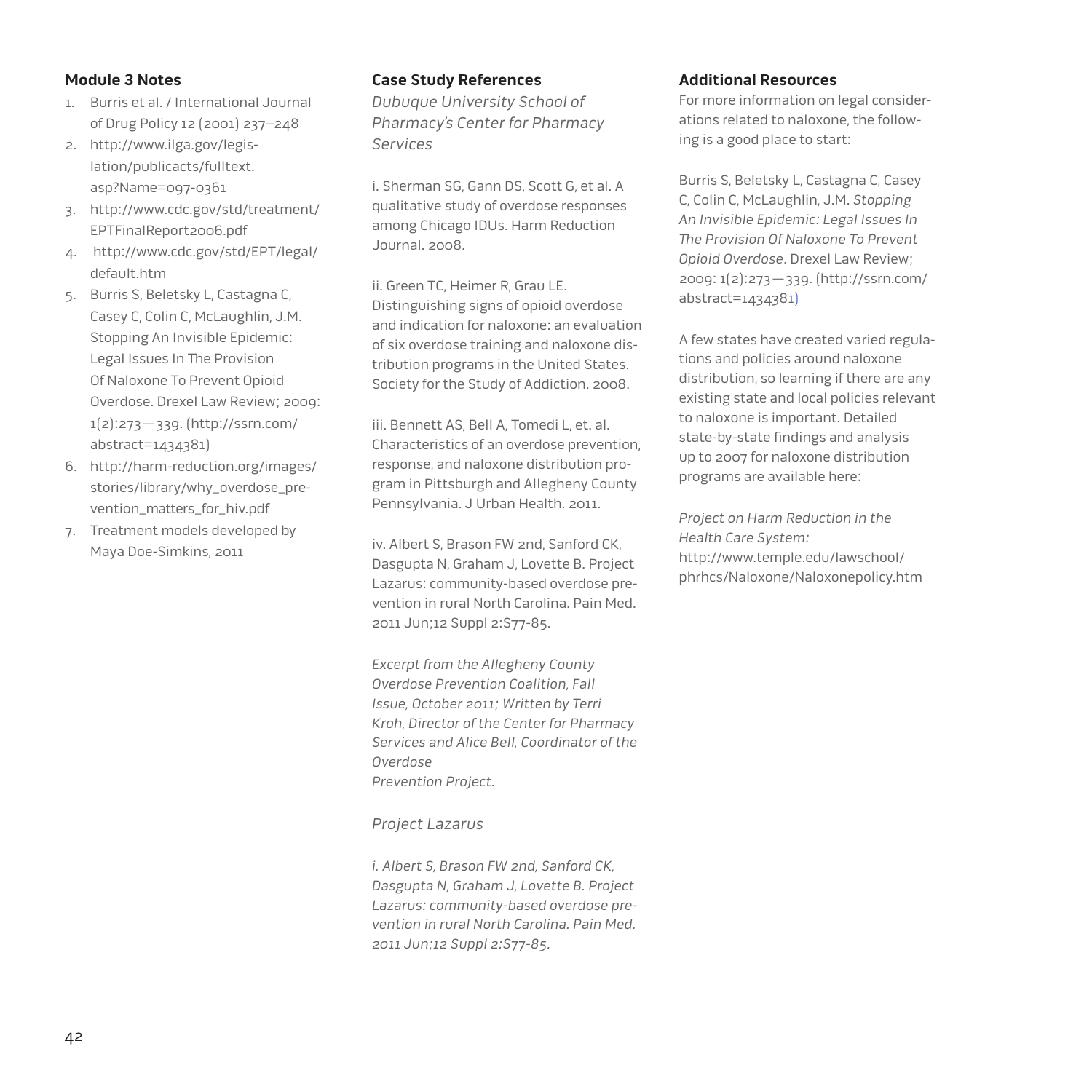# **Module 4: Program Implementation and Management**

So you have a prescribing doctor and you are ready to go! Here are some suggestions for program implementation.

## **Funding**

As of 2012, there are no specific, designated funding streams for overdose prevention or take-home naloxone programs on the federal level. However, existing programs have found creative ways of funding overdose prevention efforts for many years.

In some cases, state, county or city public health departments have found ways to designate money towards overdose prevention activities. As mentioned in the DOPE Project case study on page 24, the City and County of San Francisco's Public Health Department allocated seed money to the DOPE Project out of their general fund. The Massachusetts Department of Public Health, New Mexico Department of Public Health, and New York State Department of Health all supply naloxone for the programs in their states, but do not pay for additional staff at those programs. These states operate under a model wherein individual programs are expected to integrate naloxone distribution into their existing

array of services and therefore do not need additional staff or infrastructure. The state only provides support and naloxone.

Other programs have sought out private donations or foundation grants to purchase naloxone. Still other programs have received support and funding from Medicaid, or used money from existing contracts (like an HIV prevention contract, for example), to support overdose education and take-home naloxone programs. A strong case can be made that overdose prevention should be part of all HIV-related programming. If you need references to make this argument, check out the great document from the Eurasian Harm Reduction Network and the Open Society Foundations, Why Overdose Matters for HIV.<sup>1</sup> Also noteworthy, in the early days of take-home naloxone programs, some universities and research groups received funding to conduct studies that included distribution of naloxone and overdose prevention education, and they were paid for out of those grants.

The most important thing to remember is that take-home naloxone programs do not cost a lot of money, especially

when you are first starting and don't require a large volume of naloxone. If you are folding take-home naloxone and overdose prevention into an existing program, you will not need to hire and train new staff. You will, however, need money for supplies and possibly training for current staff. It is better to start with whatever money you can find than to wait for the day when a funding stream appears.

## **Purchasing and Storing Naloxone**

Naloxone is currently available from two manufacturers in the US: Hospira and International Medication Systems (IMS)-Amphastar. Some secondary distributors of medical products and medications also carry naloxone manufactured by these companies. See the onlin[e Appendix,](http://harmreduction.org/issues/overdose-prevention/tools-best-practices/manuals-best-practice/od-manual-appendix/) Naloxone Kit Materials, for more details. When ordering naloxone, you must work with a licensed physician who has a valid license and DEA number. Generally, when creating an account with the company, they will ask you for a copy of the license and DEA number to keep on file. You then set up an account and order through the company once you've been approved.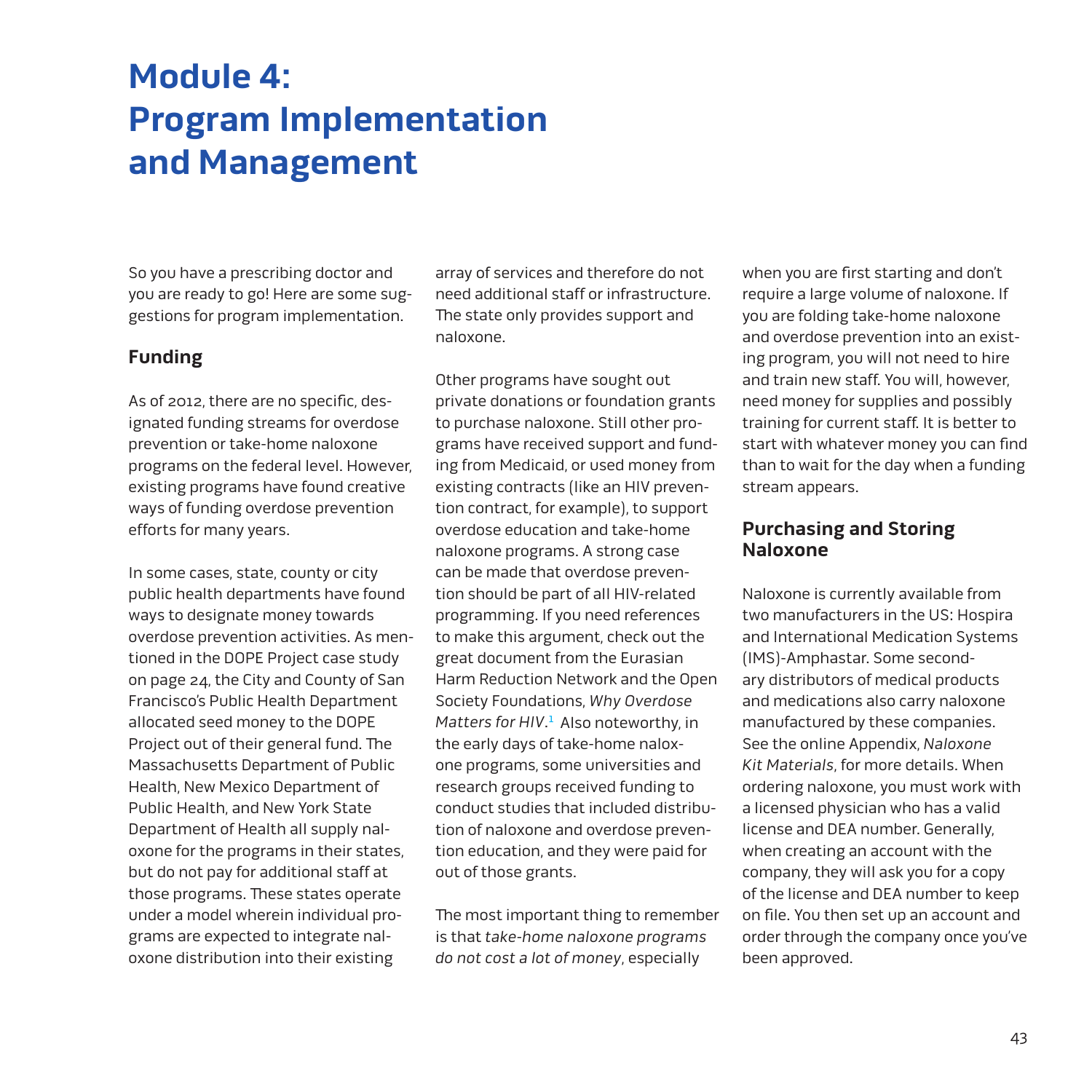



**Massachusetts Overdose Education and Naloxone Distribution Statewide, Massachusetts**

Massachusetts creates a comprehensive statewide naloxone distribution program that is fully supported by the Department of Public Health after years of work by harm reductionists and concerned community members.

Overdose Education and Naloxone Distribution (OEND) in Massachusetts is the result of joint public health system and community advocate efforts fueled by unacceptable levels of death and sorrow. OEND efforts began in the late 1990s by a few committed activists who were working with injection drug users in Massachusetts and were tired of seeing their friends, family members and program participants die from preventable overdoses. They obtained naloxone from some colleagues in the harm reduction movement and began informally distributing it to drug users. They collaborated with needle exchange staff at a Massachusetts AIDS Service Organization to present the need for an OEND program to agency leadership and public health officials at the city and state level. At that time, there was little interest in adopting what was seen as a controversial and untested

intervention, so the activists continued their distribution of naloxone without official approval or oversight from a medical professional. The harm reductionists who were distributing naloxone recognized that while they were putting life saving tools into the hands of drug users, they were also putting programs and participants who distributed or carried naloxone at risk for legal complications. They began collecting basic information about the number of people that they distributed naloxone to and the number of reported overdose reversals and compiled this data into a short report and submitted it to a friend who was working with the Boston Public Health Commission. She used the informal data to create a proposal for the city of Boston to begin providing naloxone distribution at the city needle exchange.

By this time in late 2005, there was a growing number of people and agencies interested in formally incorporating OEND into state-funded HIV prevention programming because of their contacts with injection drug users. This was prompted in part by an intense negative media campaign about drug users—particularly one who was photographed in the process of overdosing and dying—that provided an important spark. Additionally, Massachusetts was experiencing a rise in overdose deaths, beginning in the early 2000s and rising steadily over the years to unacceptable levels.

By 2006, the Board of the Boston Public Health Commission, the City of Boston's Health Department, approved a pilot program, which consisted of training active IDUs on how to avoid, recognize and respond to a drug overdose, and began the distribution of nasal naloxone to enrollees. A year later, the board was presented with the results of this initial work and approved the program unanimously. Thus it became an official program.

This approval for the program was accomplished with support from the Mayor of Boston, community advocates, medical professionals and drug users. The regulation (issued by the City of Boston) named staff "special employees" for whom the City assumed legal liability over for activities related to the overdose prevention pilot program, including naloxone distribution, which was operationalized at the needle exchange program. This order included the medical staff under whose license the naloxone was provided and the nonmedical staff who provided the overdose education and distributed the naloxone. By early 2007, the Cambridge Public Health Department had also begun OEND activities at the Cambridge needle exchange. The Cambridge Public Health Department provided a nurse for several hours per week and who was operating under the orders of the medical director to distribute naloxone to anyone at risk of an overdose who wanted training and a naloxone rescue kit. This design was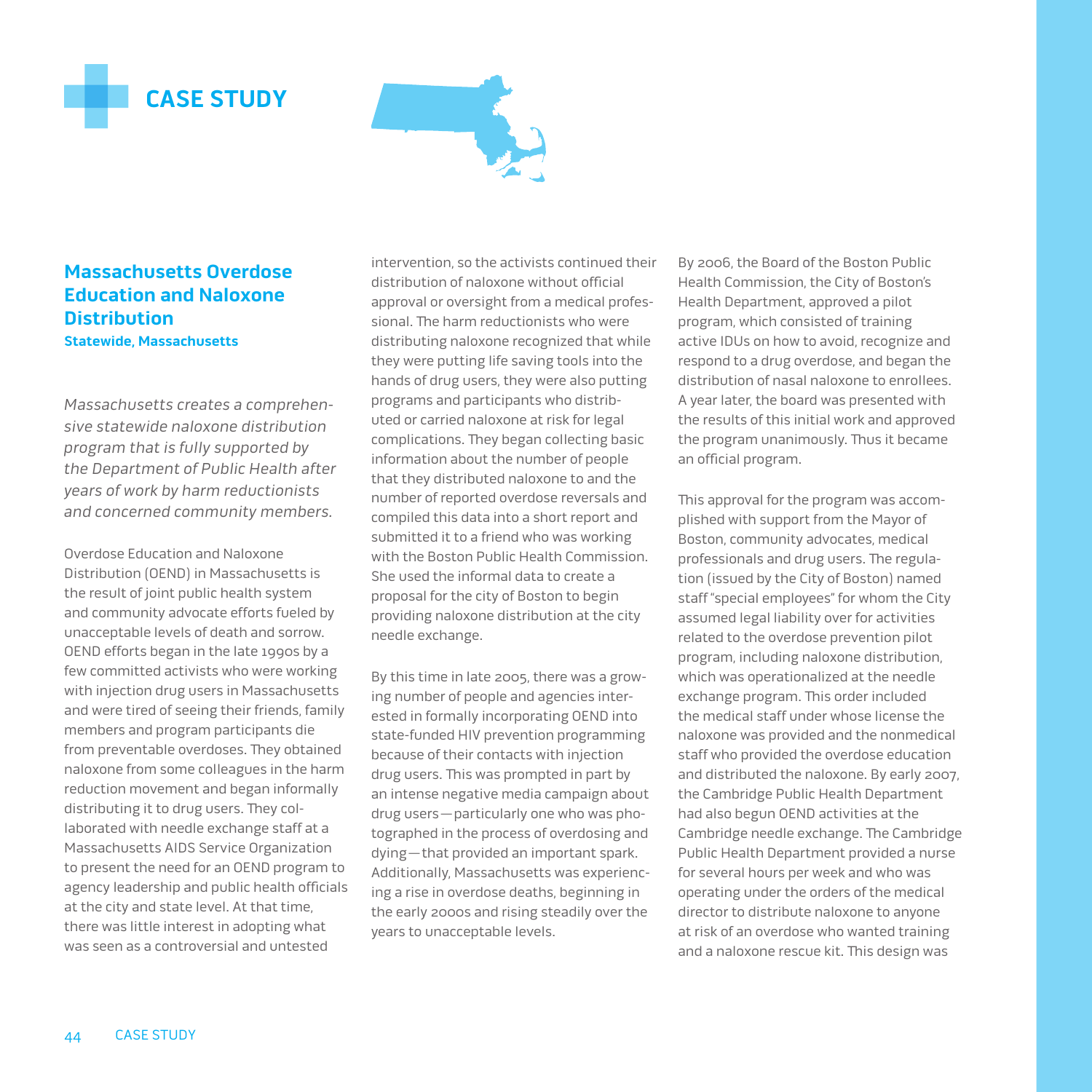considered regular medical care and special public health regulations were deemed unnecessary.

In 2007, the year with the highest ever recorded number of fatal overdoses in MA, the leadership of the Boston Public Health Commission had moved up to the Massachusetts Department of Public Health (MDPH) and brought with them their interest in and experience with OEND. That year, MDPH established a plan to address overdose including expansion of buprenorphine access, community grants to address overdose prevention, and expanding OEND to include four additional agencies beyond the Boston and Cambridge needle exchanges. The OEND project was established based on a written statement from MDPH legal counsel and the Director of the MDPH Drug Control Program that MDPH Drug Control regulations allow DPH to conduct pilot projects to determine whether a change in regulation would be warranted. The model that was outlined includes one statewide medical director who issues a standing order for the naloxone to be distributed by approved overdose prevention trainers in the community.

The MDPH OEND program was implemented as a joint collaboration between the MDPH Commissioner's Office, the Office of HIV/ AIDS and the Bureau of Substance Abuse Services. The program started in HIV Prevention programs in the community and has been expanded to include substance abuse treatment programs and hospital Emergency Departments.

By 2011, there were eight agencies operating in 12 communities with one training organization that works with statewide substance abuse treatment programs providing OEND services. Together, these agencies have trained more than 10,000 drug users, friends and families of drug users, service providers, and first responders about how to prevent and manage overdose—nearly 1,200 reports of the naloxone being used to reverse an overdose have been received so far. There are plans for expansion in FY2012 to new communities and settings in Massachusetts.

#### Elements of the Massachusetts OEND Program

- • Supported and funded by the Massachusetts Department of Public Health (MDPH) Bureau of Substance Abuse Services and in-kind contribution of existing staff time.
- • Operating under existing MDPH Drug Control Regulations.
- • Medical Director issues standing orders for trained nonmedical public health workers to train and distribute nasal naloxone to potential opioid overdose bystanders.
- • Services provided by staff of agencies with existing Office of HIV/AIDS or Bureau of Substance Abuse Services contracts and partner organizations.
- • Agencies opt-in and do not receive additional funding.
- • MDPH provides nasal naloxone, mucosal atomizers, and educational materials to approved agencies for distribution.
- • Potential overdose bystanders are anonymously enrolled using a code based on a memorable formula and able to refill naloxone rescue kits for any reason at any agency location.
- • Services are delivered at needle exchange programs, HIV prevention drop-in centers, homeless shelters, methadone clinics, detoxes, office-based medical care, emergency departments, residential drug treatment programs, community meetings, street outreach, home delivery and by other arrangement.  $\blacksquare$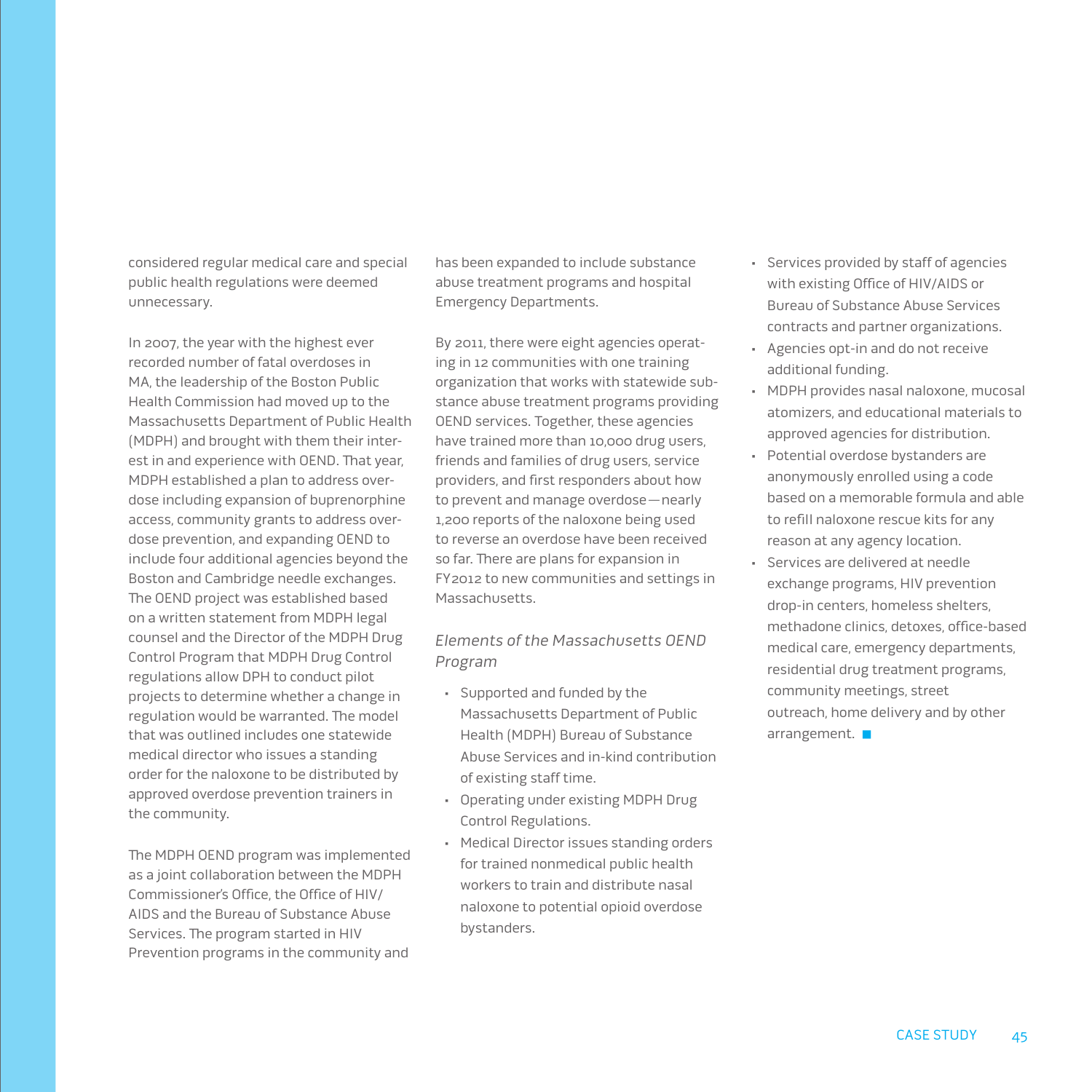Naloxone prices vary and change over time. Between 2010 and 2012, there have consistently been significant price increases to naloxone, which has made it difficult for some takehome naloxone programs to continue operating. Check on the current prices of naloxone as you prepare to order and plan according to your budget.

The shelf life of naloxone is approximately two years. Naloxone should be kept out of direct light, and at room temperature (between 59 and 86 degrees Fahrenheit). It is important to order an accurate amount of naloxone so that you don't run out or have too much (otherwise it might sit around unused and then expire). At first, it might be difficult to estimate supply needs, but if you keep a record of demand over time, you will be able to adjust your orders accordingly.

## **Assembling Kits**

There are different ways you can assemble your naloxone kits. You will need some kind of container, like a bag or a small sharps container, such as a Fitpak (see the [Appendix,](http://harmreduction.org/issues/overdose-prevention/tools-best-practices/manuals-best-practice/od-manual-appendix/) Naloxone Kit Materials, online for examples). For some additional suggestions, see the box on page 47.

#### **Developing Written and Visual Materials**

You may want to provide participants with written materials about overdose prevention and using naloxone. Whenever possible, these should be tailored to your community, and produced in the languages that are most common among your participants. Written materials will ideally include easy-to-understand visuals and summarize the training so they can be referenced later.

Written materials should include, but are not limited to, the following:

- • Overdose prevention strategies
- • Explanation of overdose risks
- • How to recognize an overdose
- • Overdose response, including: stimulation, calling 911, rescue breathing and naloxone administration
- • Aftercare information
- • Contact information for getting naloxone refills

Overdose prevention programs have created many great brochures and educational pamphlets. Please feel free to draw inspiration from them to create your own, or adapt existing materials for your program. (See the [Appendix,](http://harmreduction.org/issues/overdose-prevention/tools-best-practices/manuals-best-practice/od-manual-appendix/) Overdose Prevention and Response Messages, online for samples.)

## **Data Collection and Paperwork**

Data collection requirements are going to be different depending on who is funding your program, and in some cases, who is overseeing it. For example, if your State Public Health Department is supporting your program, they may ask you to collect data during your overdose trainings. Some programs do not collect any data; some collect so much that it becomes a barrier. Completing paperwork and data collection should never be a barrier to someone receiving naloxone.

#### **Registration/Enrollment**

Some take-home naloxone programs create a registration or enrollment form to document that they have trained someone and prescribed them naloxone; some programs use codes or unique identifiers to document who has received naloxone. It is important to keep a record of who has been given a naloxone prescription so that they can get a refill from your program without going through another training. Registration or enrollment forms can also serve as a medical record, establishing that there was contact between the person receiving the naloxone prescription and a medical provider. Some programs will conduct a brief overdose history or risk assessment with the person being trained, along with collecting basic demographics.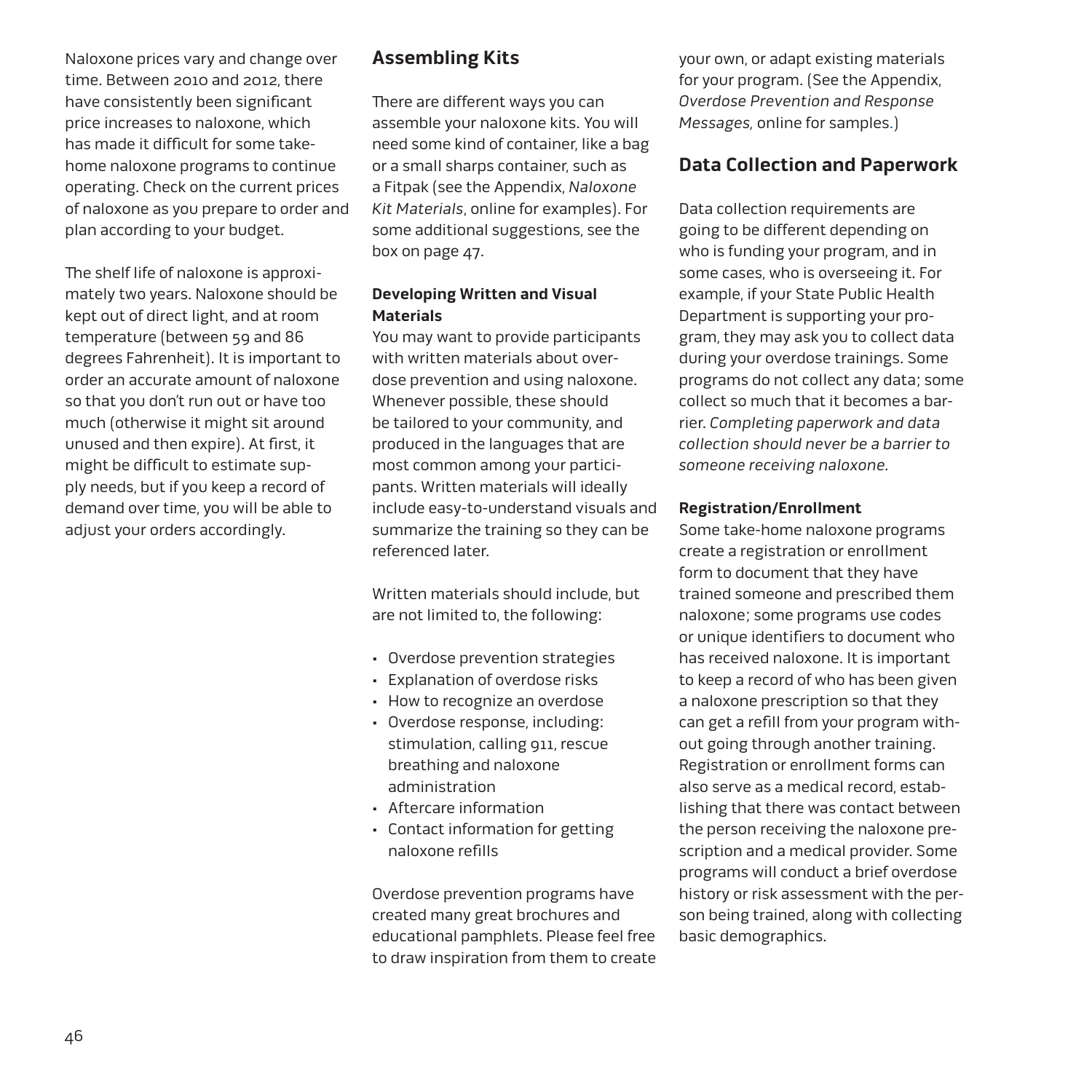

#### **Assembling Naloxone Kits**

- $\Box$  If you are distributing 10ml vials of naloxone, include several muscle syringes so that participants have one syringe per 1ml injection. 3ml, 25g, 1-inch syringes are recommended, but different gauges and point lengths are sometimes used, like 3ml, 22g, 1½-inch . Any option is okay as long as the point is at least 1 inch long so that it can reach the muscle.
- $\Box$  If you are distributing 1ml vials of naloxone, include at least two vials in the kit, with 2 muscle syringes.
- $\Box$  If you are distributing 2ml vials and needleless luer-lock syringes for intranasal administration, include two boxes of naloxone/syringe and use a rubber band to attach an atomizer (Mucosal Atomization Device) to each box.
- $\Box$  Optional items for the kits include: alcohol pads, rescue breathing masks, rubber gloves, prescription cards, and educational inserts.
- $\Box$  You can put your kits in plastic baggies or purchase other containers such as bags with zippers.

[Visit harmreduction.org to download this as a printable worksheet.](http://harmreduction.org/wp-content/uploads/2012/11/HRC_ODprevention_worksheet6.pdf)

Photo credit: Nabarun Dasgupta, hands: Roxanne Saucier

You can put stickers on the naloxone or distribute prescription cards that state that the naloxone belongs to the participant, was obtained from an overdose prevention program and was prescribed by a medical doctor. Some programs put the name of the trained participant on the stickers and cards, along with the name and license number of the physician. While it is extremely rare that someone gets charged with possession of naloxone, having a valid prescription with their name and a doctor's name can minimize the chance of police harassment or arrest.

#### **Refills**

It is recommended that participants be able to get unlimited refills, for any reason. It is important to meet the needs of your participants who may have difficulty keeping their naloxone kit with them due to frequent moves, staying outside, theft of their belongings, or confiscations by police or public works. You may have some participants who request refills often, but many others will not need multiple refills, so it does balance out. It is not recommended that you require a participant to bring back their old naloxone kit, or put a limit on how many refills they can receive in a given period of time.

A separate contact form can be used for refills, to document whether the person used their naloxone, lost it, had it confiscated or if it was destroyed. The most important information you can collect is that a participant used his or her naloxone to save a life; it documents that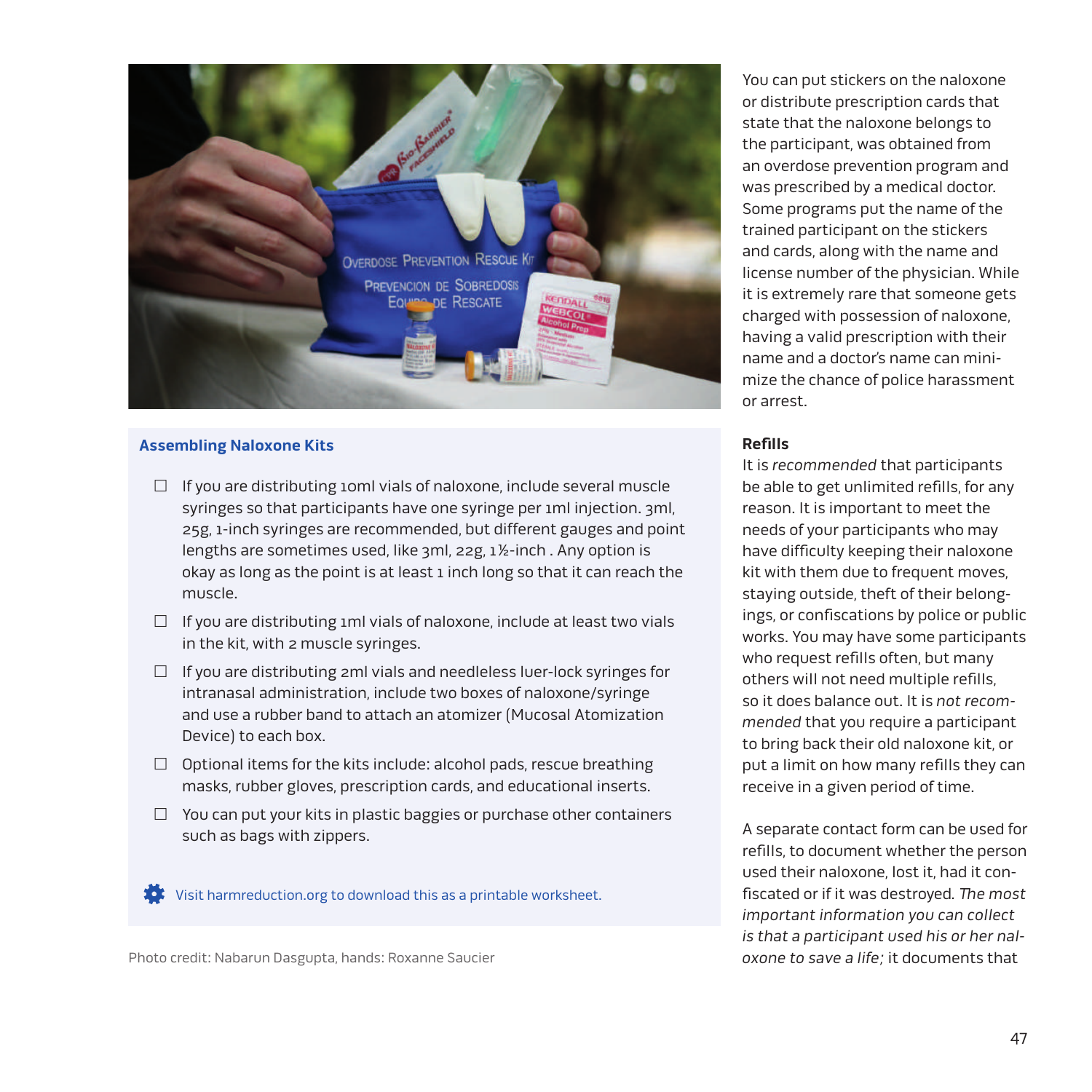someone who was trained and given naloxone by your program reversed an overdose. Confiscation data is helpful to collect so that you can follow up on repeated incidents of law enforcement or others confiscating naloxone.

Each program should tailor all forms to meet the specific needs of the program, any funders and the prescriber. See the [Appendix,](http://harmreduction.org/issues/overdose-prevention/tools-best-practices/manuals-best-practice/od-manual-appendix/) Sample Documents, online.

## **Policy and Procedure Manuals**

It is a great idea to document how your take-home naloxone program works. Some programs and funders require policy and procedure manuals, so you may have no choice; regardless, it is a good idea to document your work so that it can be sustained over time, despite staff changes.

#### **Developing a Policy and Procedure Manual**

A policy and procedure manual can include the following items:

- $\Box$  Background about the effectiveness of overdose prevention
- $\Box$  Community planning data (research and local overdose data)
- $\Box$  Roles and responsibilities (for example, prescribing physician, medical director, program director, outreach counselors, etc.)
- $\Box$  Program logistics (ordering and storing naloxone and other supplies, assembling kits)
- $\Box$  Sites where naloxone prescription/overdose trainings occur
- $\Box$  Sample curricula for short format and longer format trainings and workshops
- $\Box$  Staff training requirements
- $\Box$  Emergency contacts and onsite overdose protocol
- $\Box$  Educational materials

To see some examples of policies and manuals, see the [Appendix,](http://harmreduction.org/issues/overdose-prevention/tools-best-practices/manuals-best-practice/od-manual-appendix/) Sample Documents, online.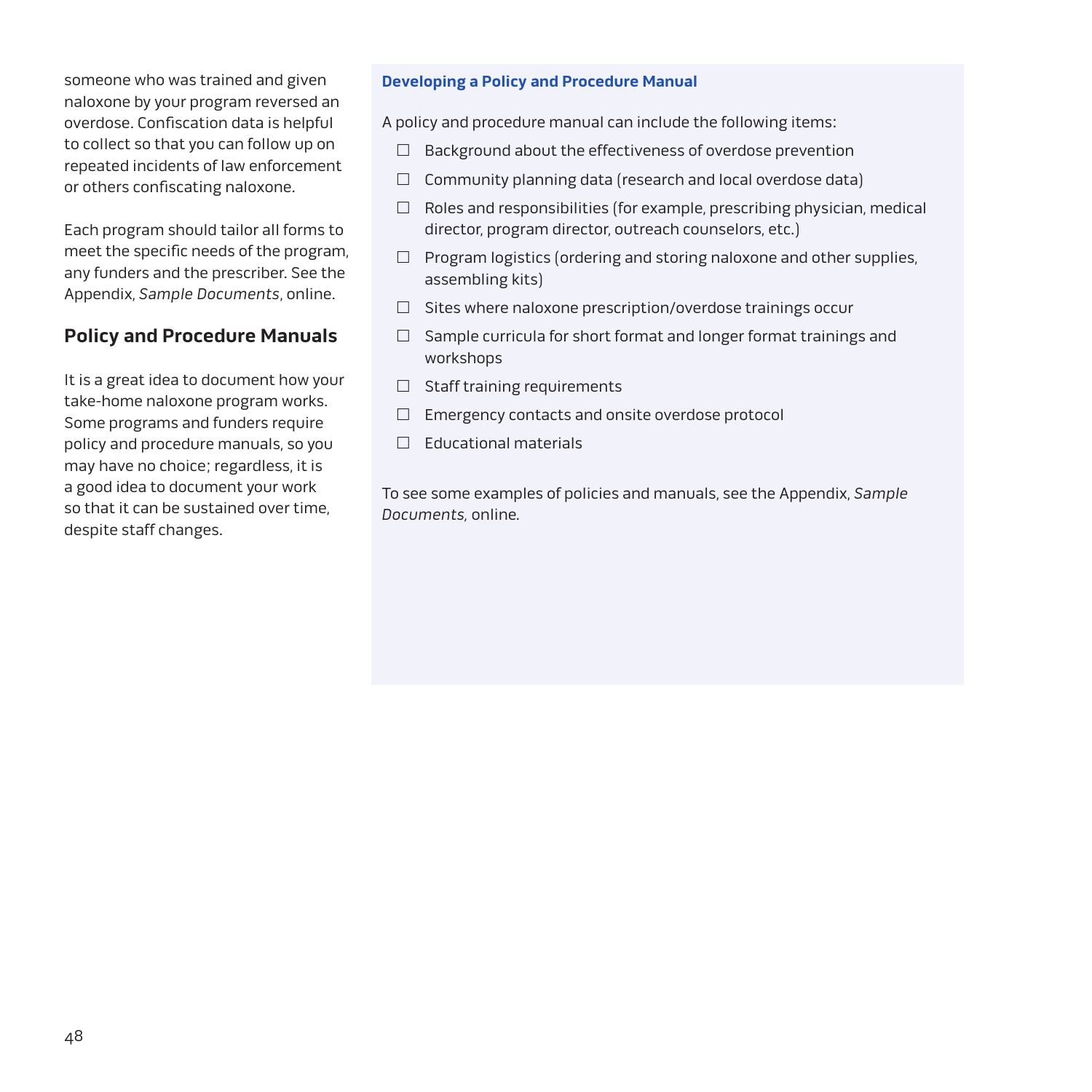## **Trainings**

Overdose training and naloxone distribution can be done on the street, in parking lots, behind cars, in alleys, at syringe access programs, in people's living rooms, in doctor's offices, in hotel rooms, housing programs, at parent support groups, in jails, detoxes, methadone clinics, at universities and just about anywhere people ask for it. You can do either short format trainings (good for needle exchange or outreach) or groups and workshops when you have more time. See the [Appendix,](http://harmreduction.org/issues/overdose-prevention/tools-best-practices/manuals-best-practice/od-manual-appendix/)  Training Materials, online for samples.

#### **Tips for Providing Overdose Prevention and Naloxone Trainings**

Here are some general tips for doing overdose prevention and naloxone trainings:

- $\Box$  People may only have a short amount of time. Tailor your training to meet the needs of the audience. If they have 10 minutes, make it 10 minutes. If they have 3 minutes, make it 3.
- $\Box$  Respect personal experience. Individuals may have reversed overdose in the past and could be offended if they perceive criticism of their methods. Anything that was tried in the past to revive someone was done in the interest of keeping that person alive, so it was never wrong; it was what the person knew to do in the moment.
- $\Box$  Honor the history of drug user involvement in overdose prevention. Although public health programs are now working to reduce overdose, drug users have been aware of, and trying to curb overdose, for many years. It is vital to acknowledge and honor their contributions, and the loss of so many loved ones.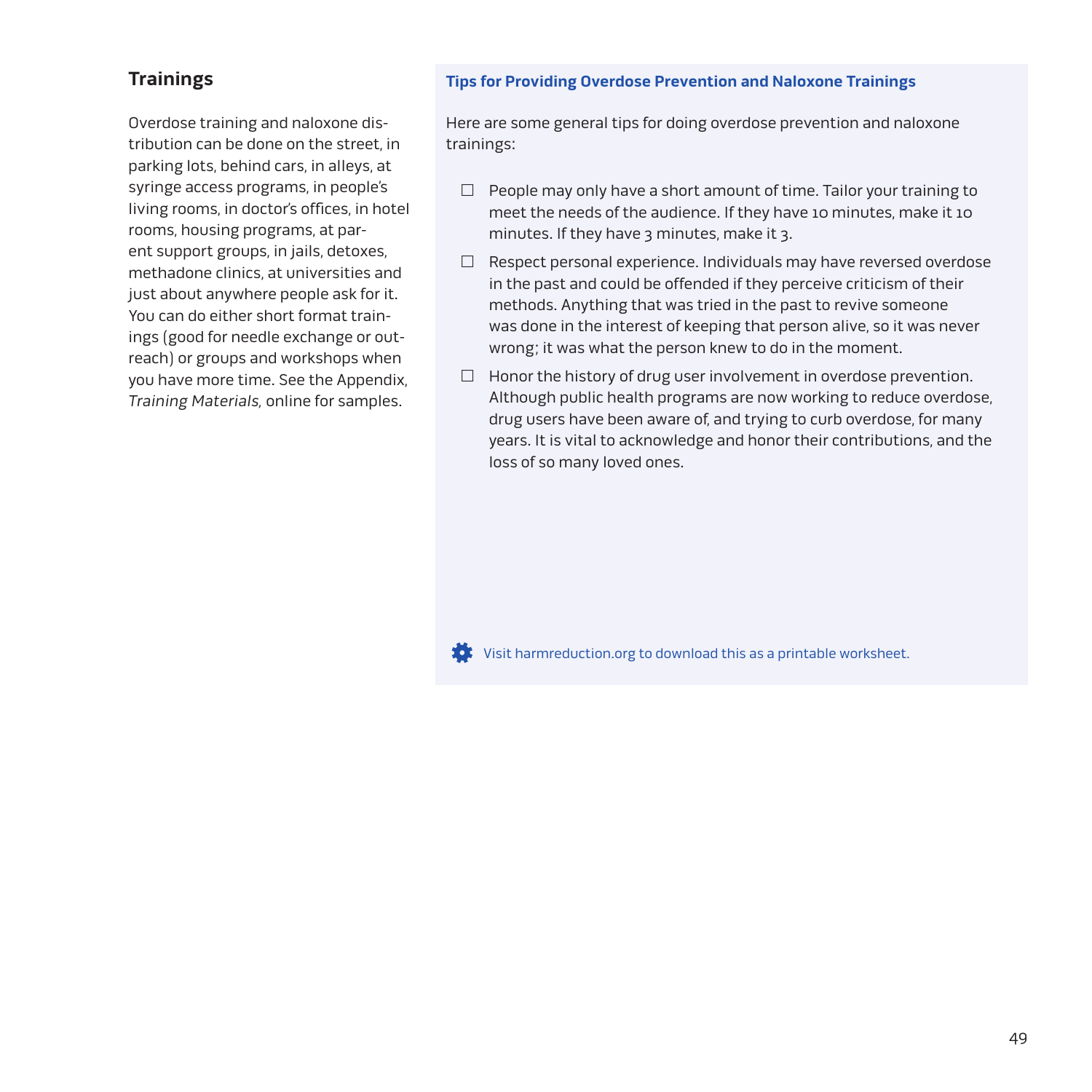## **Outreach Strategies**

Some programs or individuals who start providing overdose prevention and take-home naloxone are already connected with people who may be at risk for overdose, or their friends, family or loved ones. Others will have to start from scratch finding folks who may need naloxone or information about overdose. The box to the right offers some suggestions that we've gathered from other overdose prevention and take-home naloxone programs for making contact with people who need these services the most. These are just suggestions, and as always, it is important to develop outreach strategies that make the most sense in your community.

#### **Reaching Out to At-Risk Populations**

- $\Box$  Partner with agencies that are already working with higher risk groups, such as people recently released from incarceration, hospitals, or drug treatment facilities.
- $\Box$  If direct collaboration with an addiction treatment program, homeless shelter, or medical facility is not possible, find a public place, such as a park or restaurant nearby where you can do education and/or naloxone trainings.
- $\Box$  Ask managers of restaurants, cafes and retail stores in high drug use areas whether overdose has occurred in bathrooms; offer to review safety plans with staff or provide overdose response training. You could also ask to leave outreach materials in their bathrooms.
- $\Box$  To reach homeless encampments, try to find an ambassador who can assist with initiating outreach in a way that promotes trust. Outreach workers working within homeless encampments should behave similarly to being invited into someone's home, even if the space is technically public space.
- $\Box$  Ask participants who are frequent refillers to connect likely bystanders and frequent overdosers with the agency. Consider offering to schedule home visits for groups assembled by frequent refillers.
- $\Box$  Set up a Google Alert for articles, news stories or blog posts related to overdose and post a comment encouraging readers to access overdose prevention and response services.
- $\Box$  Form relationships with local pharmacies that fill prescriptions for opioids and/or sell syringes and ask if you can leave outreach materials with them for their customers.

#### **Strategies specific to your community:**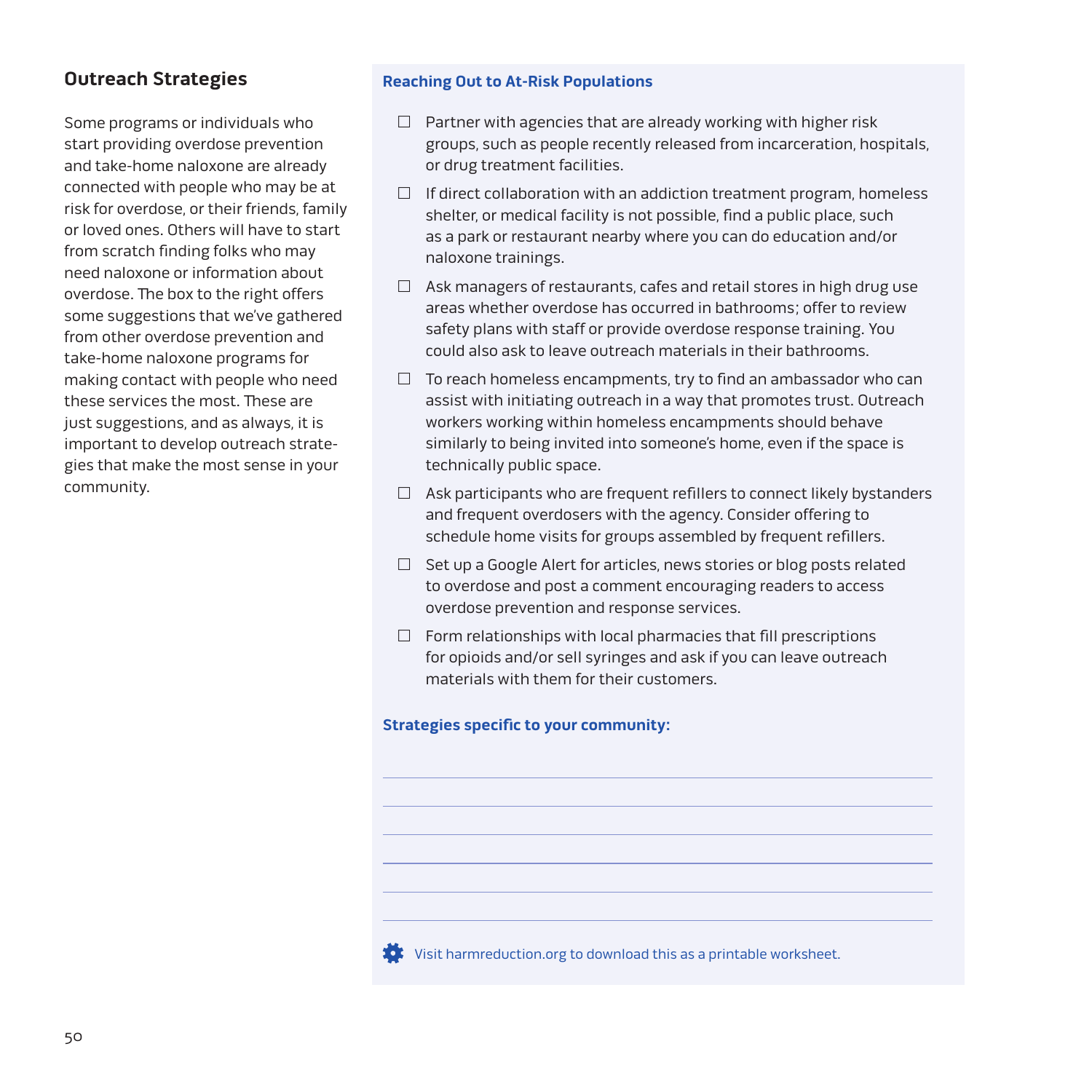## **Reaching Out to Police and First Responders**

It is important to inform your local law enforcement agency and first responders (EMS, Fire) that you will be providing naloxone and training participants to respond to overdose. One way to do this is to send a letter to the agencies introducing your program and explaining what will be happening, including photos of your naloxone kits (see the [Appendix](http://harmreduction.org/issues/overdose-prevention/tools-best-practices/manuals-best-practice/od-manual-appendix/), Sample Documents, online for examples). You can also request a meeting with responders, and a chance to speak to officers at roll call meetings to explain the program. If you are able to arrange a visit to Fire, EMS or Police to discuss your naloxone program, be prepared for a wide range of reactions from supportive to hostile.

Some programs are supported by state health departments, which provide them with some leverage when communicating with law enforcement. For example, in New York State, the NYS Division of Criminal Justice Services Office of Public Safety in consultation with the NYS Department of Health AIDS Institute, issued a Program Advisory to all NYS Law Enforcement agencies about syringe exchange and opioid overdose programs, along with a podcast that was made available online for law enforcement officers called Syringe Law and Harm Reduction Programs. You can see this document and listen to the podcast online (http:// [www.nychiefs.org/apb\\_podcast.php](http://www.nychiefs.org/apb_podcast.php)  Scroll down to APB 035).

#### **Tips When Working with First Responders**

- $\Box$  Be prepared to discuss and field questions about perceived ethical dilemmas of providing naloxone to people who use drugs. Common questions include: Will it support continued or more use? Why help people who are doing illegal activities? Why should we spend taxpayer money on drug users when there are people with "real" emergencies?
- $\Box$  Offer information and background on the legal basis for the project.
- $\Box$  Be prepared to discuss drug use trends, basic harm reduction and drug-related stigma. While first responders often have a lot of contact with drug users, many also lack information about drug use because they are rarely in a position to form trusting relationships with people who use drugs.
- $\Box$  Some first responders are not able to carry or administer naloxone because of internal policies and regulations. They may be resentful that they are not allowed to administer naloxone, while laypersons can. Suggest that they advocate changing these policies; offer examples of places where such efforts have been successful. For example, Boston, Massachusetts changed policy to allow BLS to administer naloxone and in Quincy, Revere and Gloucester, Massachusetts, , as well as in parts of New York and New Mexico, police and fire are now able to administer naloxone.
- $\Box$  Discuss scenarios in which First Responders arrive after a participant has already used naloxone to revive someone. How will they react?
- $\Box$  Emphasize the importance of not confiscating naloxone kits and reinforce any legal basis for not confiscating if applicable.
- $\Box$  Empower First Responders as allies, highlighting your shared goals and responsibilities to promoting safety and public health.

#### **First responders in your community:**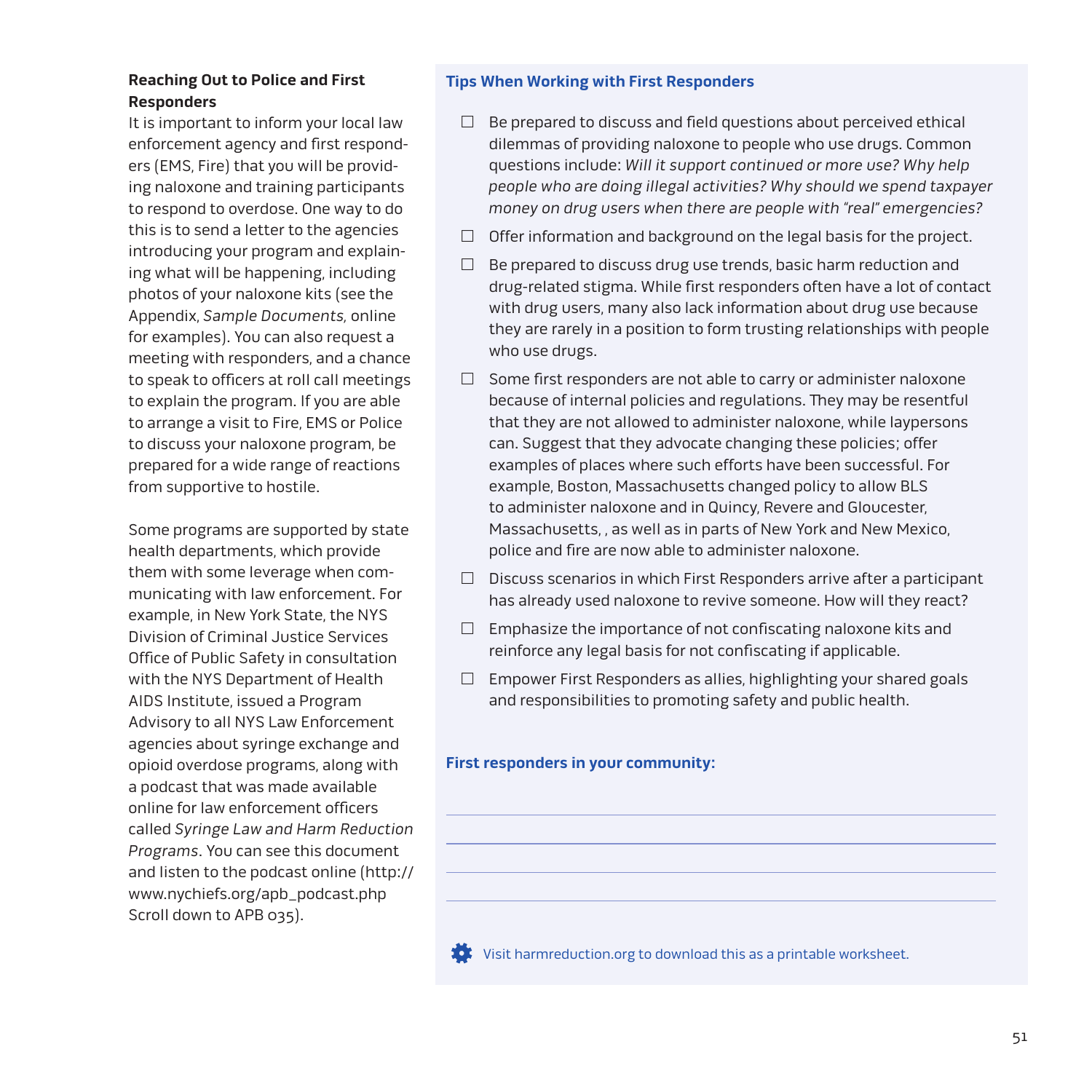## **Module 4 Notes**

1. [http://.harm-reduction.org/images/sto](http://harm-reduction.org/images/stories/library/why_overdose_prevention_matters_for_hiv.pdf)ries/library/why\_overdose\_prevention \_matters\_for\_hiv.pdf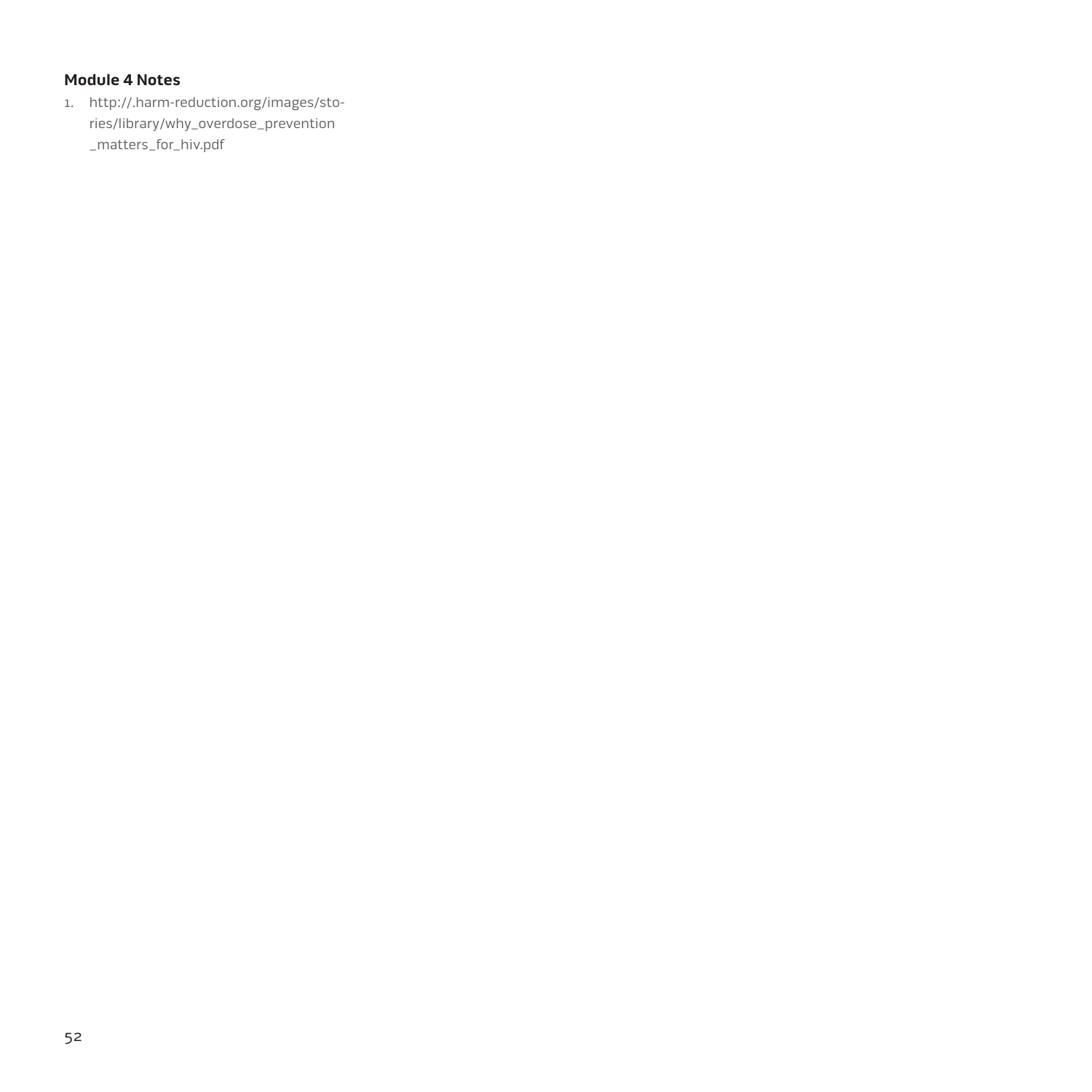## **Module 5: Overdose Prevention and Response**

## **Risks and Prevention Strategies**

The following section highlights common overdose risks and provides prevention tips. We understood that every prevention message might not be applicable or pragmatic in every situation; we hope these tips can provide directionand messages can be shared and adapted as needed.

#### **Risk Factor: Mixing Drugs**

Drugs taken together can interact in ways that increase their overall effect. Many overdoses occur when people mix heroin or prescription opioids and/ or alcohol with benzodiazepines (such as Klonopin®, Valium®, and Xanax®). Most fatal overdoses are the result of poly-drug use.

All sedating medications carry overdose risks when taken on their own. However, when drugs are combined, the risk is substantially increased, because the drugs typically use different mechanisms in the body to create sedation. These mechanisms represent overlapping protection from the brain and respiration shutting down. This overlapping protection is diminished

when multiple substances are combined. For example, the more alcohol and/or downers in someone's system, the less heroin needed to cause an overdose.

"Speedballing"—mixing heroin and cocaine—is a common combination. While it seems intuitive that combining a stimulant and a depressant would counterbalance the drugs' different effects, the combination does not cancel out overdose risk. Actually, people who speedball are at higher risk for overdose than people who use heroin or cocaine alone. This is likely because 1) the body has to process more drugs; 2) the stimulant causes vasoconstriction (which reduces blood flow to the brain) and causes the body to use more oxygen, while the depressant reduces the breathing rate, and 3) people who speedball usually inject more frequently with less time between shots than people who are using only heroin.

#### **Prevention Tips: Mixing Drugs**

- $\Box$  Use one drug at a time.
- $\Box$  Use less of each drug.
- $\Box$  Try to avoid mixing alcohol with heroin/pills—this is an incredibly dangerous combination.
- $\Box$  If drinking or taking pills with heroin, do the heroin first to better gauge how high you are—alcohol and especially benzos impair judgment so you may not remember or care how much you've used.
- $\Box$  Have a friend with you who knows what drugs you've taken and can respond in case of an emergency

Visit harmreduction.org to [download all prevention tips](http://harmreduction.org/wp-content/uploads/2012/11/HRC_ODprevention_worksheet9.pdf)  in this Module as a printable worksheet.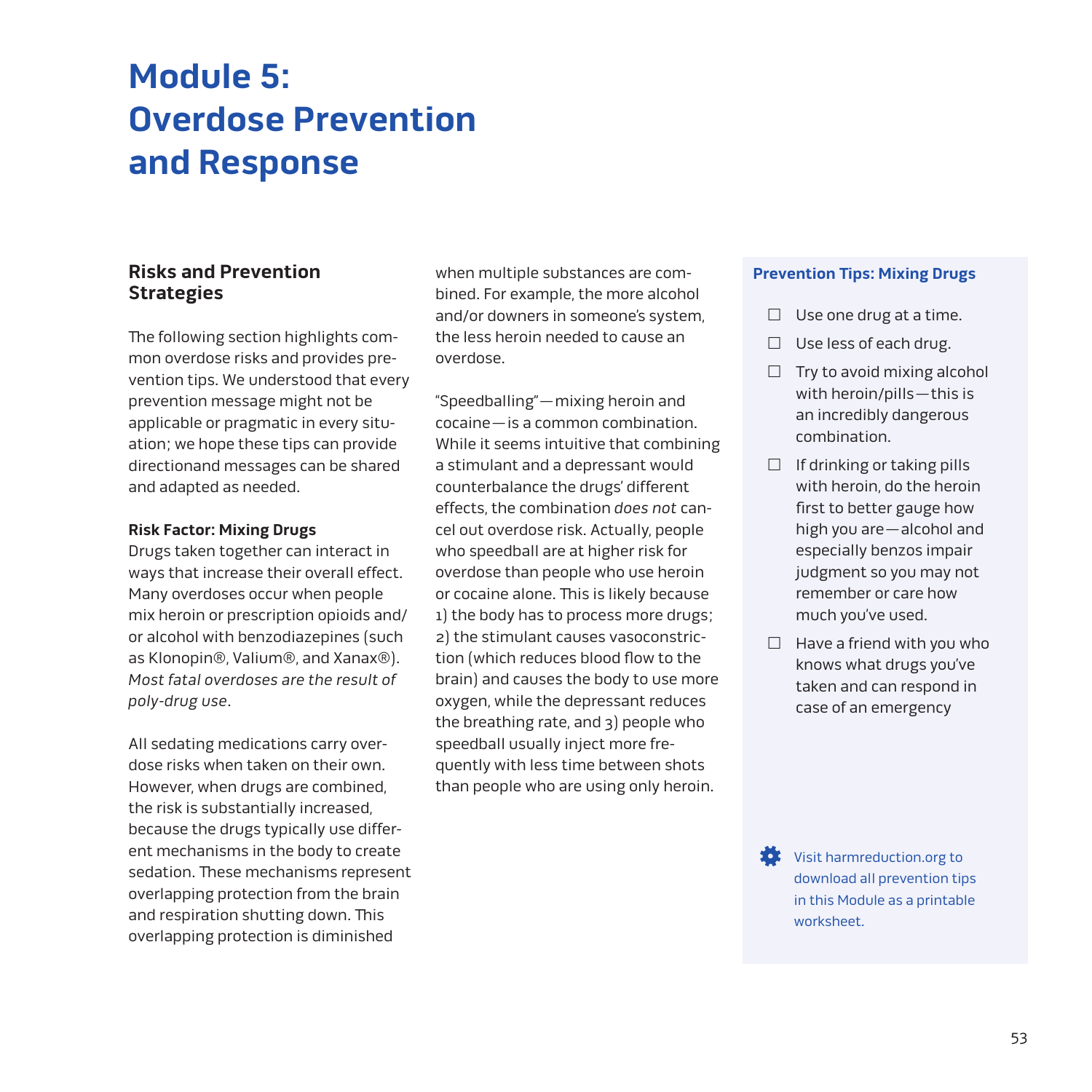#### **Prevention Tips: Tolerance**

- $\Box$  Use less after any period of abstinence or decreased use – even a few days away can lower your tolerance.
- $\Box$  If you are using after a period of abstinence, be careful and go slow
- $\Box$  Use less when you are sick and your immune system may be weakened.
- $\Box$  Do a tester shot, or go slow to gauge how the shot is hitting you.
- $\Box$  Use a less risky method (i.e. snort instead of inject).
- $\Box$  Be aware of using in new environments, or with new people—this can change how you experience the effects of the drugs and in some cases, increase the risk of overdose

#### **Prevention Tips: Quality**

- $\Box$  Test the strength of the drug before you do the whole amount.
- $\Box$  Try to buy from the same dealer so you have a better idea of what you're getting.
- $\Box$  Talk to others who have copped from the same dealer.
- $\Box$  Know which pills you're taking and try to learn about variations in similar pills.
- $\Box$  Be careful when switching from one type of opioid pill to another since their strengths and dosage will vary.

#### **Prevention Tips: Using Alone**

- $\Box$  USE WITH A FRIEND!
- $\Box$  Develop an overdose plan with your friends or partners.
- $\Box$  Leave the door unlocked or slightly ajar whenever possible.
- $\Box$  Call or text someone you trust and have them check on you.
- $\Box$  Some people can sense when they are about to go out. This is rare, but if you are one of the people that can do this, have a loaded syringe or nasal naloxone ready. People have actually given themselves naloxone before!

#### **Risk Factor: Tolerance**

Tolerance is your body's ability to process a certain amount of a drug. Low tolerance means that your body can only process a small amount of a drug (i.e., it takes less drugs to feel the effects) and increased tolerance means your body has learned how to process increased amounts of the drug (i.e., it takes more drugs to feel the effects). Tolerance develops over time, so the amount of a drug a long-time user needs to feel the drug's effects is a lot

greater than a newer user. Tolerance also wavers depending on several factors including, weight, size, illness, stress, compromised immune system, and age. Most importantly, tolerance can decrease rapidly when someone has taken a break from using a substance whether intentionally (i.e. while in drug treatment or on methadone detox) or unintentionally (i.e. while in jail or the hospital). Research has also shown that tolerance is affected when a person uses drugs in a new or

unfamiliar environment, and can therefore increase their risk for overdose. $<sup>1</sup>$ </sup>

#### **Risk Factor: Quality**

Quality refers to how pure, or strong, a drug is. The content and purity of street drugs is always unpredictable. They are often "cut" with other drugs or materials that can be dangerous. You can't tell how pure your drugs are from looking at them, and purity levels are always changing, which means you can do a shot that's a lot stronger than what you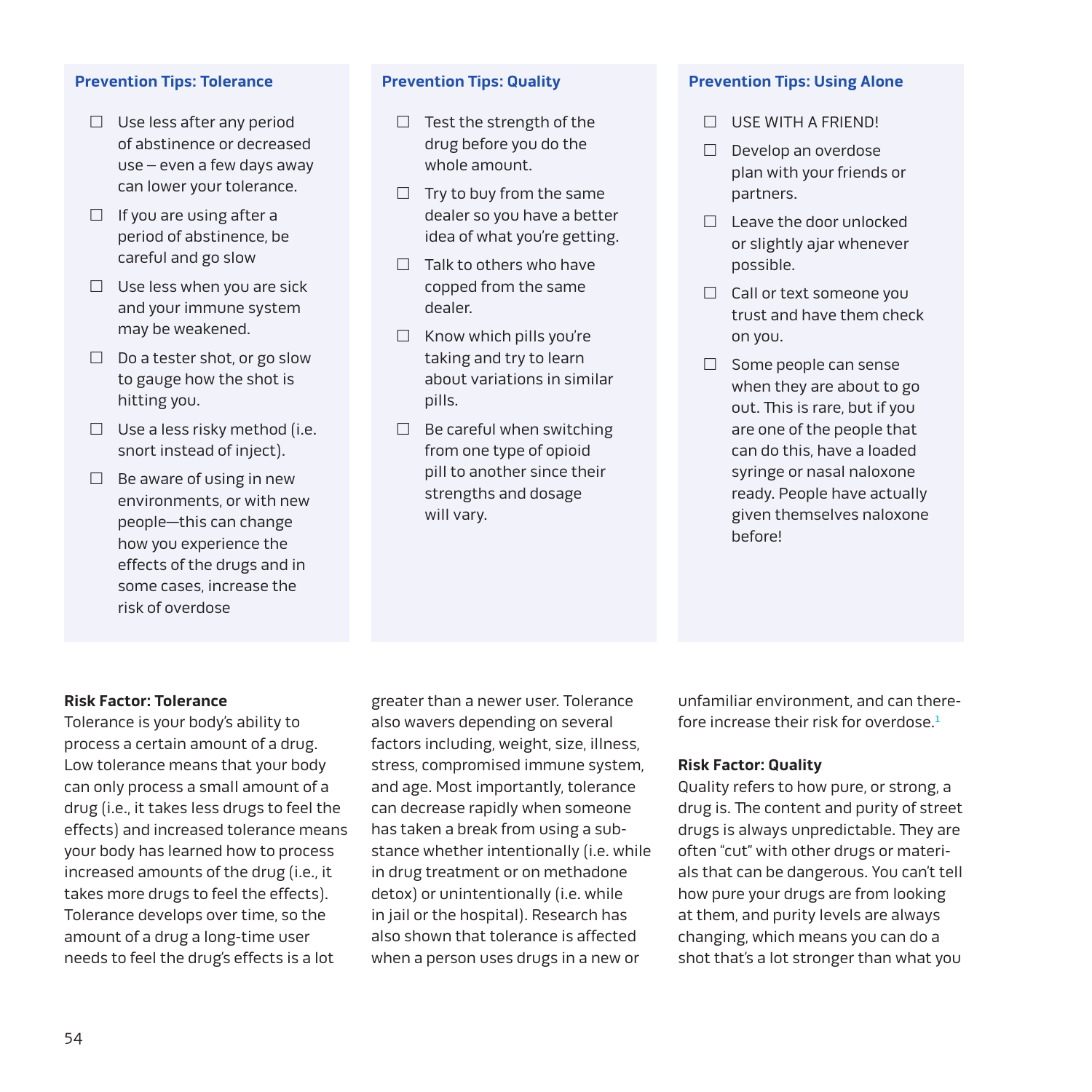are used to and put yourself at risk of an overdose. The same applies to prescription drugs—while we may know the contents of the pill and the dosage, you may not know how strong one type of pill is compared to another of a similar type. For example, an Oxycontin® is not the same as a Vicodin®, even though both are in the opioid family. Understanding strength and dosage when taking pills is as important as knowing the strength and purity of street drugs like heroin.

#### **Risk Factor: Using Alone**

While using alone isn't necessarily a cause of overdose, it increases the chance of dying from an overdose because there is no one there to call for help or take care of you if you go out. Many fatal overdoses have occurred behind closed or locked doors where the victims could not be found and no one was there to intervene.

#### **Risk Factor: Age and Physical Health**

Your age and physical health impact your body's ability to manage drugs. Older people and those with longer drug using careers are at increased risk for fatal overdose. While having more experience with substances is probably protective (and can increase tolerance), the cumulative effects of long-term substance use—which could include illnesses like viral hepatitis or HIV or infections, kidney, heart, lung, or circulation problems, or infections like endocarditis or cellulitis—may hinder resiliency. Older people who overdose are less likely than younger people to survive their overdose.

#### **Prevention Tips: Age and Physical Health**

- $\Box$  Stay hydrated! Drink plenty of water or other fluids.
- $\Box$  Eat regularly
- $\Box$  Get enough sleep and rest when you feel worn down.
- $\Box$  Pharmaceuticals (like opioids and benzos) especially those with Tylenol® (acetaminophen) in them—are harder for your liver to break down. If you have liver damage, stay away from pharmaceuticals with a lot of acetaminophen in them, like Vicodin® and Percocet®.
- $\Box$  Carry your inhaler if you have asthma, tell your friends where you keep it and explain what to do if you have trouble breathing.
- $\Box$  Go slow (use less drugs at first) if you've been sick, lost weight, or have been feeling under the weather or weak—this can affect your tolerance.
- $\Box$  Try to find a good, nonjudgmental doctor and get checked out for any health factors that may increase your risk of overdose, like HIV, viral hepatitis, COPD, high or low blood pressure, high cholesterol, heart disease or other physical issues that could increase your risk for a stroke, seizure, respiratory problems or heart attack

If you have a compromised immune system, you've been sick, or if you have a current infection, like an abscess, this also puts you at higher risk for overdose because your body is weakened. Dehydration and not eating or sleeping enough also puts you at greater risk for overdose. If you are a stimulant user, you are more at risk for a seizure, stroke, or heart attack if you also have other health issues like high blood pressure, heart disease, diabetes, high cholesterol or if you smoke cigarettes.

Liver and lung health, negatively impacted by hepatitis and smoking respectively, play an important role in overdose. The liver filters substances

in the body and is involved in their metabolism; a poorly functioning liver means less capacity to metabolize substances in a timely manner. In other words, when your liver is not working well it can't process drugs and alcohol as easily, leading to "build-up" of drugs in your system; this can be toxic and make the effects of certain drugs last longer than they should.

Since downers cause your breathing to slow down, asthma or other breathing problems can put you at higher risk for overdose. Poor lung function decreases the body's capacity to replenish oxygen supply, which is essential to survive an overdose. Using less when you are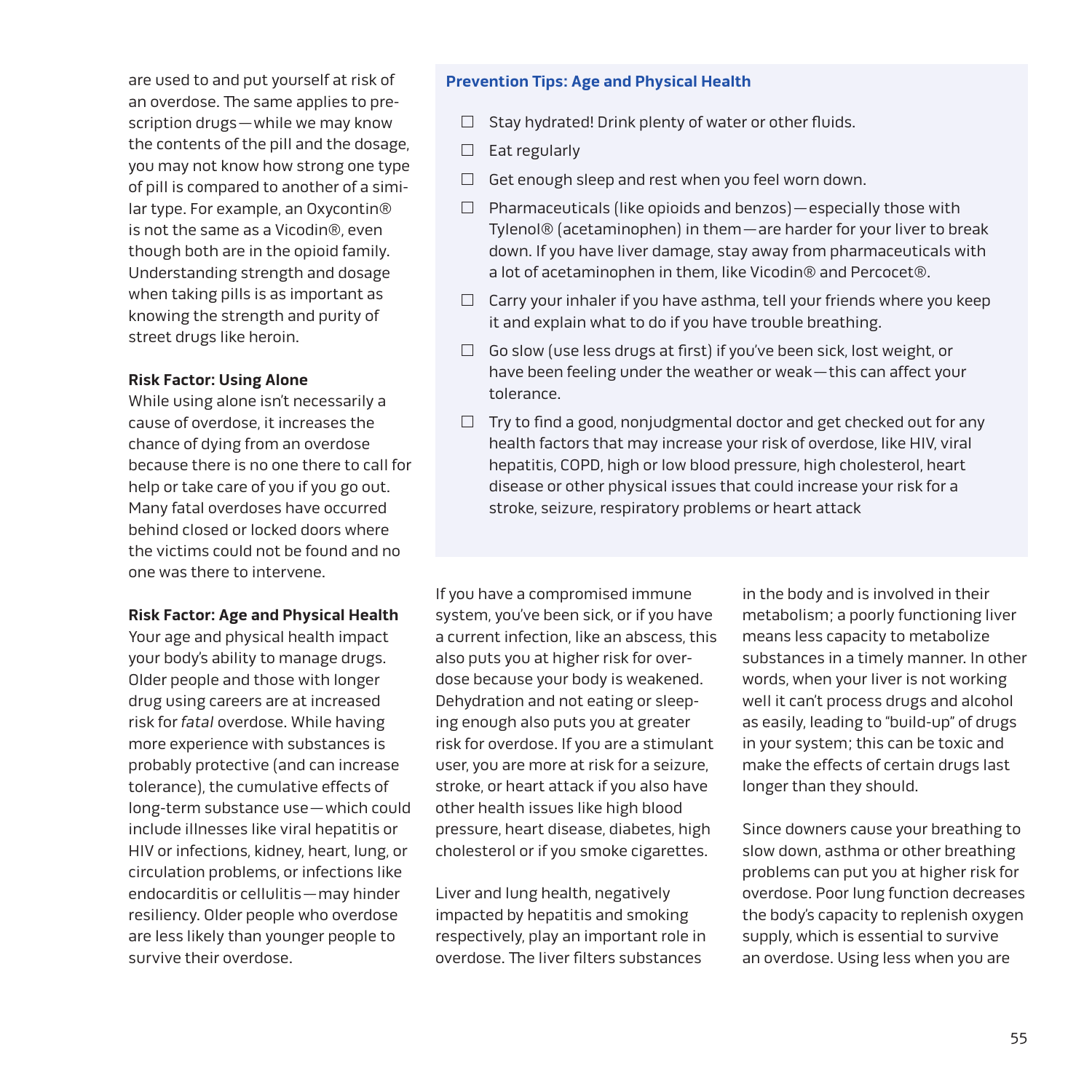### **Prevention Tips: Mode of Administration of the Substance**

- $\Box$  Be mindful that injecting and smoking can lead to increased risk.
- $\Box$  Consider snorting, especially in cases when you're using alone or may have decreased tolerance.
- $\Box$  If you inject, try and remove the tie after registering and before injecting—this will allow you to better taste your shot and inject less if it feels too strong.
- $\Box$  Be careful when changing modes of administration since you may not be able to handle the same amounts.

## **Prevention Tips: Previous Nonfatal Overdose**

- $\Box$  Always use with a friend or around other people.
- $\Box$  Use less at first, especially if you are using a new product.
- $\Box$  Make an overdose plan with friends or drug partners.

sick or recovering from an illness can reduce the risk of overdose. It is important to rely more on what you know about your own body, tolerance and experience, as opposed to what drug partners or friends may experience because there is substantial variability in how different substances are processed by different people.

Anyone who uses opioids, including people who take opioids for pain, should be aware of increased overdose risk if they:

- Smoke or have COPD, emphysema, asthma, sleep apnea, respiratory infection or other respiratory illness
- • Have kidney or liver disease or dysfunction, cardiac illness or HIV/AIDS
- • Drink alcohol heavily
- • Are currently taking benzodiazepines, other sedative prescription or antidepressant medication

#### **Risk Factor: Mode of Administration**

There are many ways to use drugs, including swallowing, snorting, plugging (drug-water solution introduced rectally with a needleless syringe—aka booty bumping), intramuscular injection, and intravenous injection. Regardless of the mode of administration, if someone uses enough drugs in a short enough period of time, overdose is possible.

Methods that deliver the drug quicker to the brain and are more likely to create a rush (such as intravenous

injection and smoking) are linked to higher risk for overdose. Transition periods (i.e. changing modes of administration) can be dangerous, too. When someone switches the mode of administration that they are used to, it is harder to anticipate the effects. Similarly, when someone migrates to a different drug of preference or temporarily substitutes a different primary drug, there can also be a period of heightened risk. Some examples include: Going from swallowing methadone to injecting methadone; switching from swallowing oxycodone (OxyContin®, Roxicodone®, Percocet®) to swallowing oxymorphone (Opana®); or moving from injecting heroin to injecting Dilaudid®; these are all periods when heightened overdose prevention techniques are important.

## **Risk Factor: Previous Nonfatal Overdose**

People who have had a nonfatal overdose in the past may be at increased risk for overdose in the future. It is believed that this is related to drug use patterns and potentially risky behavior. Experiencing a nonfatal overdose may cause damage to the body, even if the person survives the overdose. One study found that many people who had experienced a non-fatal overdose also experienced other harms, including physical injury sustained when falling at overdose, burns, assault while unconscious, peripheral neuropathy (nerve damage, numbness/tingling), vomiting, temporary paralysis of limbs, chest infections and seizure.2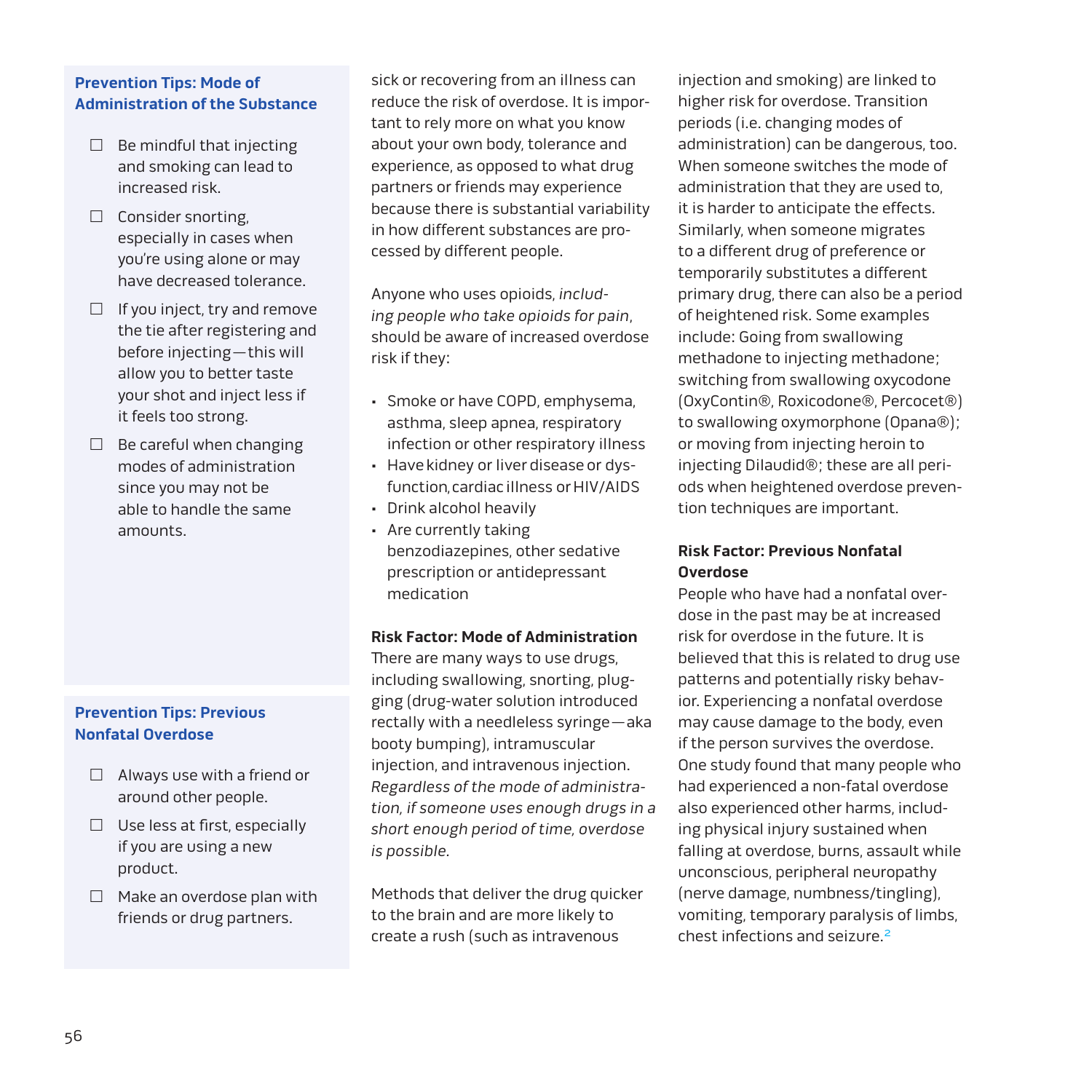## **Overdose Recognition**

If someone is using downers, like heroin or pills, and they are very high but not necessarily experiencing overdose, they may exhibit certain symptoms (listed in the box to the right).

If a person seems too high or on the verge of overdose but is still conscious, walk them around, keep them awake, and monitor their breathing.

If a person is experiencing an overdose emergency, their symptoms will be more severe than when they are high (see box to the right).

If someone is making unfamiliar sounds while "sleeping" it is worth trying to wake him or her up. Unfortunately, many loved ones of users have thought a person was snoring, when in fact the person was overdosing. These situations are a missed opportunity to intervene and save a life.

**Important**: It is rare for someone to die immediately from an overdose. When people survive, it's because someone was there to respond. The most important thing is to act right away!

#### **High vs. Overdose**

How do you tell the difference between someone who is really high or overdosing?

#### High:

- $\Box$  Pupils will contract and appear small
- $\Box$  Muscles are slack and droopy
- $\Box$  They might "nod out" (but remain responsive to stimulus)
- $\Box$  Scratch a lot due to itchy skin
- $\Box$  Speech may be slurred
- $\Box$  They might be out of it, but they will respond to outside stimulus like loud noise or a light shake from a concerned friend

#### Overdose:

- $\Box$  Awake, but unable to talk
- $\Box$  Body is very limp
- $\Box$  Face is very pale or clammy
- $\Box$  Fingernails and lips turn blue or purplish black
- $\Box$  For lighter skinned people, the skin tone turns bluish purple, for darker skinned people, it turns grayish or ashen
- $\Box$  Breathing is very slow and shallow, erratic, or has stopped
- $\Box$  Pulse (heartbeat) is slow, erratic, or not there at all
- $\Box$  Choking sounds, or a snore-like gurgling noise
- □ Vomiting
- $\square$  Loss of consciousness
- $\Box$  Unresponsive to outside stimulus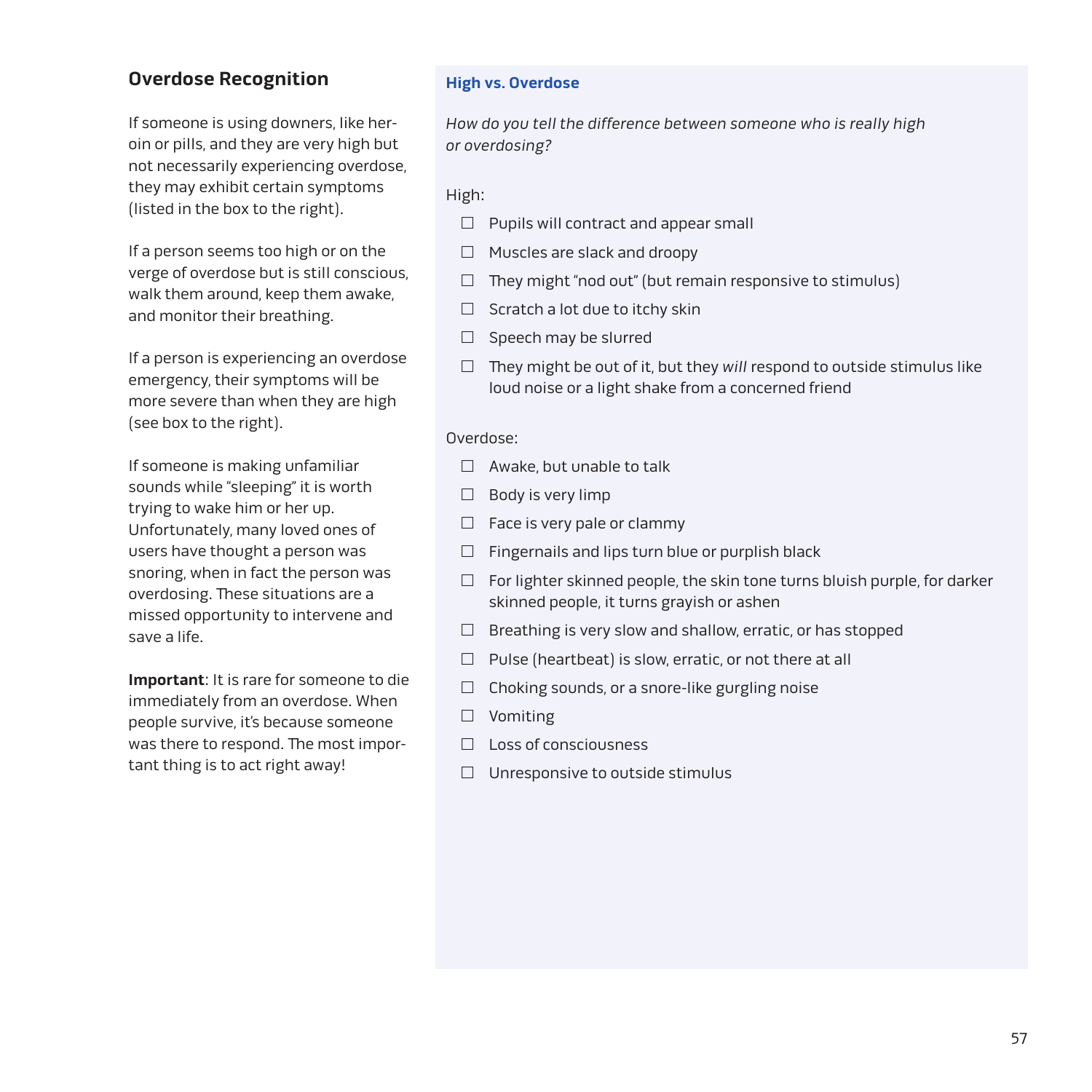## **Responding to Opioid or Depressant Overdose**

#### **Assess the Signs**

- • Is the person breathing?
- • Is the person responsive?
- • Does he or she answer when you shake them and call his or her name?
- • Can the person speak? What is the skin color (especially lips and fingertips)?



Above: Sternal Rub: If a person is unconscious, try rubbing your knuckles on their sternum to stimulate them.

## **Stimulation**

If the person is unconscious or in a heavy nod, try and wake them up first by calling their name. You can also say something that they might not want to hear, like "I'm going to call 911" or "I'm going to give you naloxone (Narcan®)."

• If they remain unresponsive, try to stimulate them with mild pain by rubbing your knuckles into the sternum (the place in the middle of your chest where your ribs meet) or

rubbing your knuckles on their upper lip. The sternal rub is preferable over the upper lip because the person may have dental problems, or prosthetic teeth that may cause pain or unnecessary discomfort when rubbed vigorously. However, if the person is in a position where you cannot get to their sternum easily, or if they are wearing multiple layers of heavy clothing, rub the upper lip area. • If this causes the person to wake up, try to get him or her to focus. Can they speak to you? Check their breathing. Continue to monitor them, especially their breathing and pulse and try to keep them awake and alert. If their breathing is shallow, they tell you that they feel short of breath, or they are experiencing chest tightness—call 911.

• If the person does not respond to stimulation and remains unconscious or the condition appears to get worse, do not try a different or alternative form of stimulation. Treat this as an emergency and call 911 immediately.

#### **Recovery Position**

If you have to leave the overdosing person at any time—even for a minute to phone 911—make sure you put them in the Recovery Position: lay the person slightly on their side so that their body is supported by a bent knee, with their face turned to the side. This will help to keep their airway clear and prevent them from choking on their own vomit if they begin to throw-up.







Above: Recovery Position: **1.** Carefully move the person to the ground keeping them on their side. **2.** Placing the arm and leg closest to you at right angles, gently roll the person on their side. **3.** Place one arm under the person's head and tilt the head so that the airway is clear. Photo Credit: N.O.M.A.D. (Not One [More Anonymous Death\) website http://sites.](https://sites.google.com/site/nomadoverdoseproject/nomadhomepage) google.com/site/nomadoverdoseproject/ naloxone; Life-saver: Mary Wheeler, Overdoser: Joanna Berton Martinez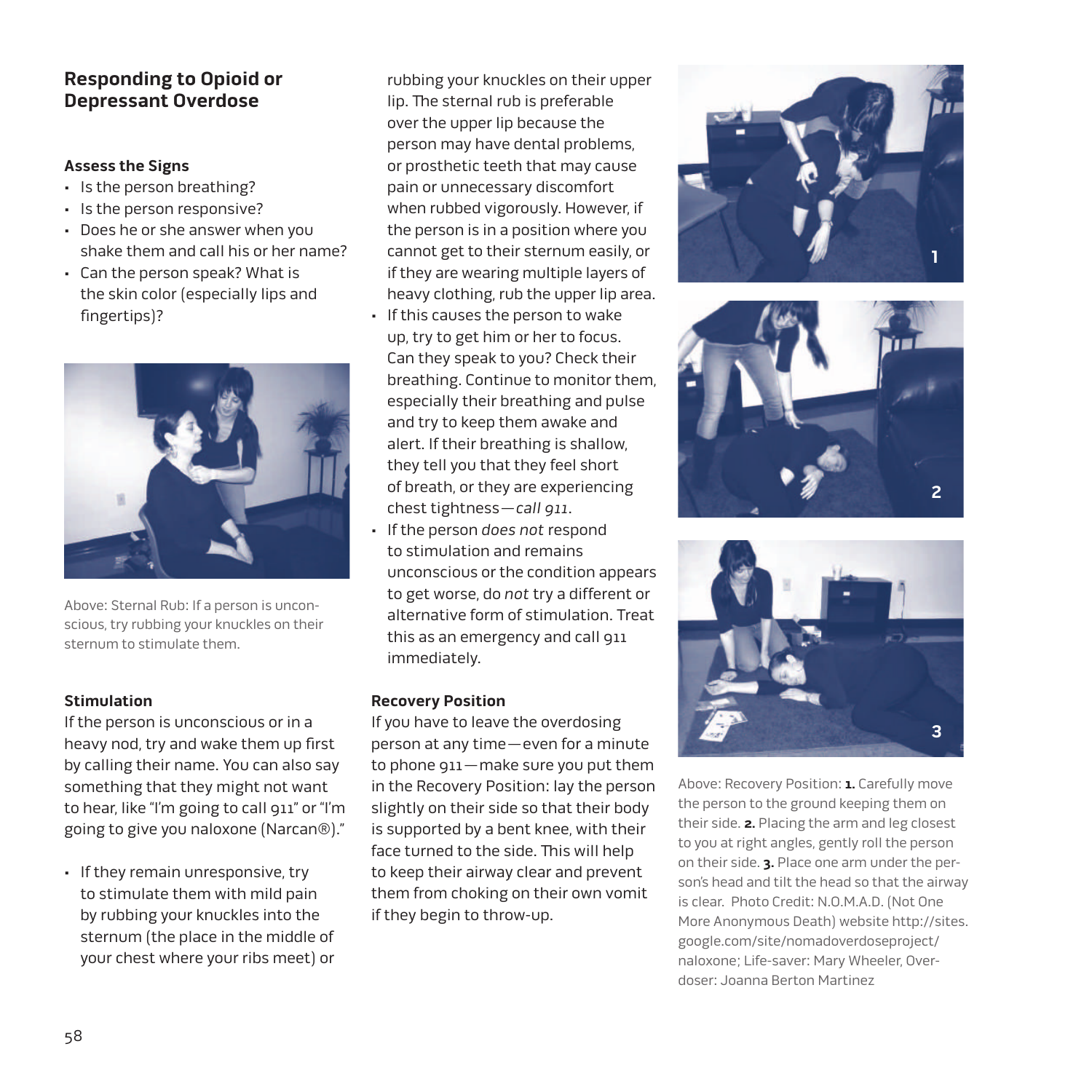#### **Call for Help**

It is recommended that you call 911 in the case of an overdose because it is important to have trained medical professionals assess the condition of the overdosing person. Even though naloxone can address the overdose, there may be other health problems going on. Also, people who survive any type of overdose are at risk of experiencing other health complications as a result of the overdose, such as pneumonia and heart problems. Getting checked out by a medical professional is an important part of reducing harms associated with overdose.

What to say when calling 911 will depend somewhat on how local responders typically handle overdose emergencies. In every situation, it is important to report certain key information including that the person's breathing has slowed or stopped, that he or she is unresponsive, and to clearly state the exact location. In many communities, the police respond along with the ambulance to all 911 calls. In other cases, police are only dispatched in cases where illegal activity is suspected, or if the dispatcher is concerned about the safety of first responders. In some communities, when the police respond they do not routinely arrest bystanders or victims at the scene of an overdose. However, in other places, it is common for police to arrest people at the scene of an overdose, and they have been known to charge people with everything from drug possession, to manslaughter (if the overdosing person dies and the

#### **Tips When Calling 911**

It is important to educate participants about the safest and most effective ways to communicate with emergency dispatchers and personnel:

- $\Box$  Tell the paramedics exactly where you and the overdosing person are. Give them as much information as possible so that they can find you quickly (i.e. 3rd floor, or in the bathroom).
- $\Box$  When speaking with the dispatcher on the phone, avoid using words like drugs or overdose—stick to what you see: "The person is not breathing, turning blue, unconscious, non-responsive, etc." This makes the call a priority because it will be identified as a life-threatening emergency. The dispatcher does not need to know the details of the situation, only that there is an emergency that requires immediate assistance.
- $\Box$  When calling 911, keep loud noise in background to a minimum—if it sounds chaotic, they will surely dispatch police to secure the scene and protect the paramedics.
- $\Box$  When the paramedics arrive, it is important to give them as much information as possible; tell them what you know about what drugs the person may have been using, when they used them, whether naloxone was administered, etc. If the paramedics suspect opioid use, they will give the victim an injection or intranasal dose of naloxone. Remember - paramedics' main goal is to address the health of the individual and respond to the medical emergency.

#### **Notes:**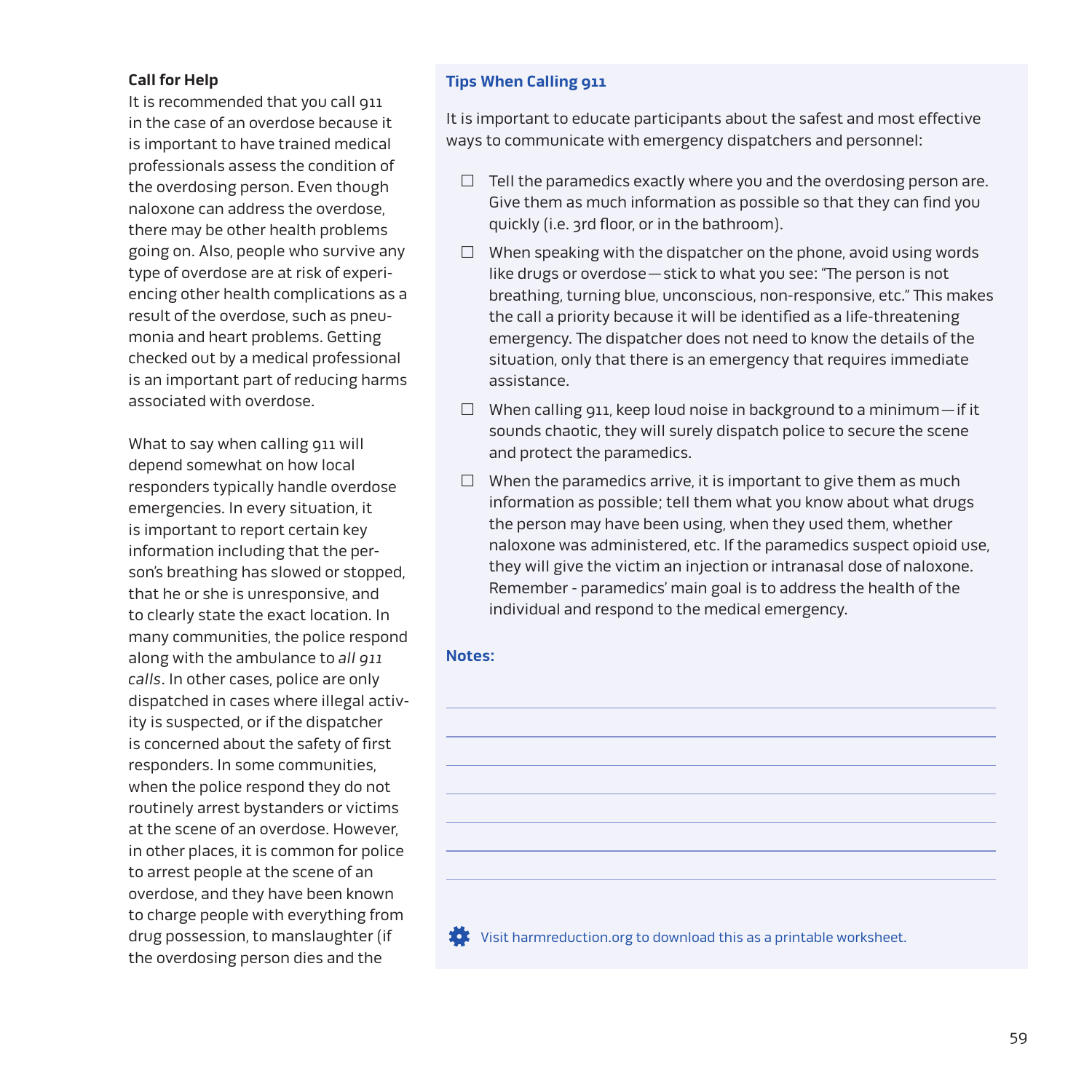bystander is proven to be the supplier of drugs). Fear of arrest and police involvement when calling 911 is substantial. Agencies should talk to participants about perceived and real risks associated with calling 911 and work with police and emergency personnel to address the fear of arrest and police involvement.

If calling 911 is not an option

(some people will not call), it is important to make alternate plans in case your rescue attempts are not working. Can someone else in the vicinity call? Can you leave to alert someone else to call (even a passerby) after providing rescue breathing, administering naloxone, and/or putting the person in the recovery position? If you do need to leave the person, do your best to make sure they are in a place where they can be found, with doors unlocked and/or open. Remember, doing something is better than doing nothing.

#### **Poison Control Centers**

Poison Control Centers (PCC) (http://www.aapcc.org/dnn/default. aspx) are another resource available. Poison centers provide poison expertise and treatment advice by phone. PCC can answer a wide variety of questions about medications and street drugs and can help decide if it is necessary to go to the hospital or if a problem can be managed at home. The centers are completely confidential; specifically they never call law enforcement.

All poison centers can be reached by calling the same telephone number 1-800-222-1222, 24 hours a day. They are staffed by pharmacists, physicians, nurses and poison information providers who are toxicology specialists. They are not only available to the 50 states and Puerto Rico, but also to The Federated States of Micronesia, American Samoa, and Guam.

#### **Perform Rescue Breathing**

For a person whose breathing is severely impaired, rescue breathing is one of the most important steps in preventing an overdose death.

When someone has extremely shallow and intermittent breathing (around one breath every 5-10 seconds) or has stopped breathing and is unresponsive, rescue breathing should be done as soon as possible; it is the quickest way of getting oxygen to someone who has stopped breathing. If you are performing rescue breathing, you are getting much needed air into someone's body who will die without it; the difference between survival and death in an opioid overdose depends on how quickly enough oxygen gets into the person's body.

You may have heard that new CPR guidelines recommend "hands-only CPR" or the use of chest compressions only instead of both rescue breathing and chest compressions. However, these guidelines refer to lay person response to cardiac arrest, and NOT overdose. Rescue breathing is still recommended when responding to an overdose, where the primary issue is respiratory depression, and not cardiac arrest. For more information, see the [Appendix,](http://harmreduction.org/issues/overdose-prevention/tools-best-practices/manuals-best-practice/od-manual-appendix/) Public Policy, online.

If you are alone with the overdosing person and have naloxone, give the person a few breaths first, then put them in the Recovery Position and go get your naloxone kit. If there is more than one of you there to respond to the overdose, DIVIDE DUTIES—have one person perform rescue breathing while another goes to get the naloxone kit and/or call 911.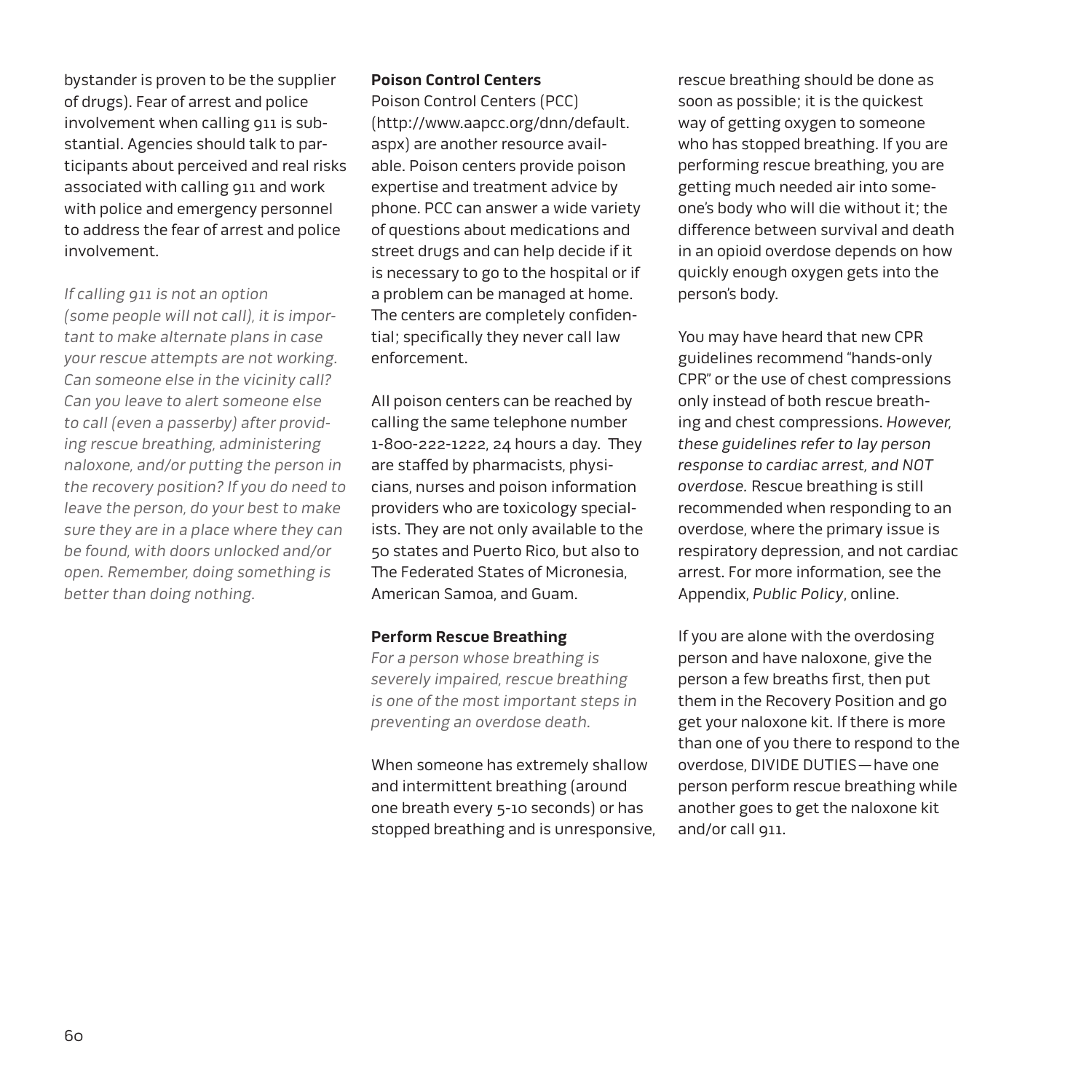







#### **Steps for Rescue Breathing**

- 1. Place the person on their back.
- 2. Tilt their chin up to open the airway.
- 3. Check to see if there is anything in their mouth blocking their airway—such as gum, toothpick, undissolved pills, syringe cap, cheeked fentanyl patch (these things have ALL been found in the mouths of overdosing people!)—and if so, remove it.
- 4. Pinch their nose with one hand, place your mouth over the overdosing person's mouth, and give 2 even, regular-sized breaths. Blow enough air into their lungs to make their chest rise. If you don't see their chest rise out of the corner of your eye, tilt the head back more, make sure you're plugging their nose, and also make sure you have a good seal over the victim's mouth.
- 5. After 5 seconds, breathe again. Give one breath every 5 seconds until the person starts breathing on his or her own or until emergency responders arrive.

**Visit harmreduction.org to** [download this as a printable](http://harmreduction.org/wp-content/uploads/2012/11/HRC_ODprevention_worksheet11.pdf)  worksheet.

6. REPEAT! Photo Credit: N.O.M.A.D. (Not One More Anonymous Death) website http://sites. [google.com/site/nomadoverdoseproject/](https://sites.google.com/site/nomadoverdoseproject/nomadhomepage) naloxone; Life-saver: Mary Wheeler, Overdoser: Joanna Berton Martinez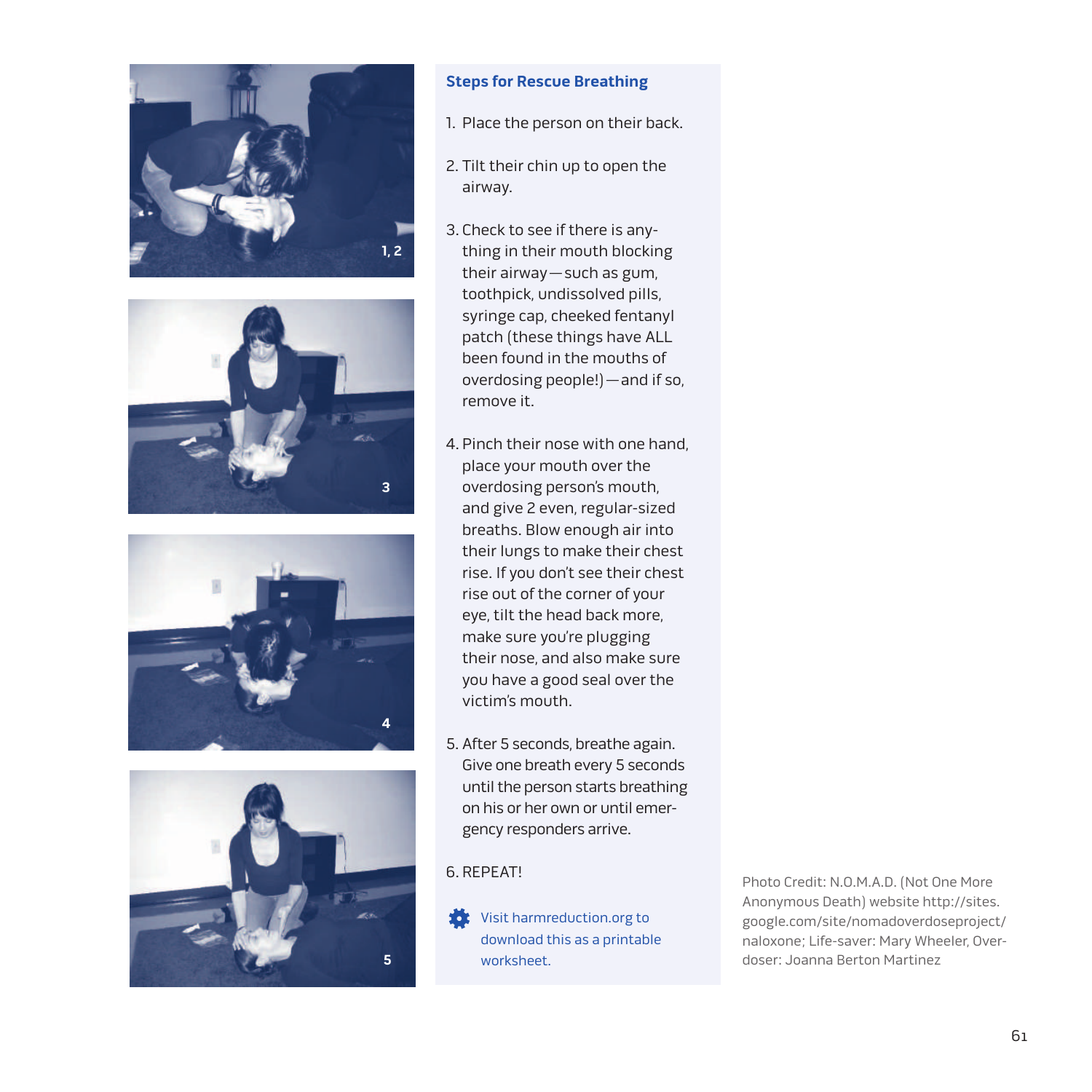#### **Administer Naloxone (Narcan®)**

#### **VERY IMPORTANT:**

**Remember, naloxone only works if there are opioids involved with the overdose; it will not reverse an overdose resulting solely from cocaine, speed, benzos, alcohol or other nonopioid based drugs.** 

**Administering Nasal Naloxone**

- 1. If the person isn't breathing, do rescue breathing for a few quick breaths first.
- 2. Next, affix the nasal atomizer (the soft white piece) to the needleless syringe and then assemble the glass cartridge of naloxone (see diagram).



Pry or pull off yellow caps from syringe. Pry off red or purple cap from naloxone.



Grip clear plastic wings of nasal atomizer and screw it onto the tip of the syringe barrel, then gently screw naloxone capsule into barrel of syringe.

3. Tilt the person's head back and spray half of the naloxone up one side of the nose (1cc) and half up the other side of the nose (1cc). Don't worry if it isn't exactly half per side.

Push to spray



4. If the person isn't breathing or breathing continues to be shallow, continue to perform rescue breathing for them while waiting for the naloxone to take effect.

- 5. If there is no change in about 3 minutes, administer another dose of naloxone following the steps above and continue to breathe for the person. If the second dose of naloxone does not revive them, something else is wrong—either it has been too long and the heart has already stopped, there are no opioids in their system, non-opioid drugs are the primary cause of overdose (even if they have also taken opioids), or the opioids are unusually strong and require more naloxone (can happen with fentanyl, for example).
- 6. Once naloxone has been delivered, it is important to continue rescue breathing until help arrives.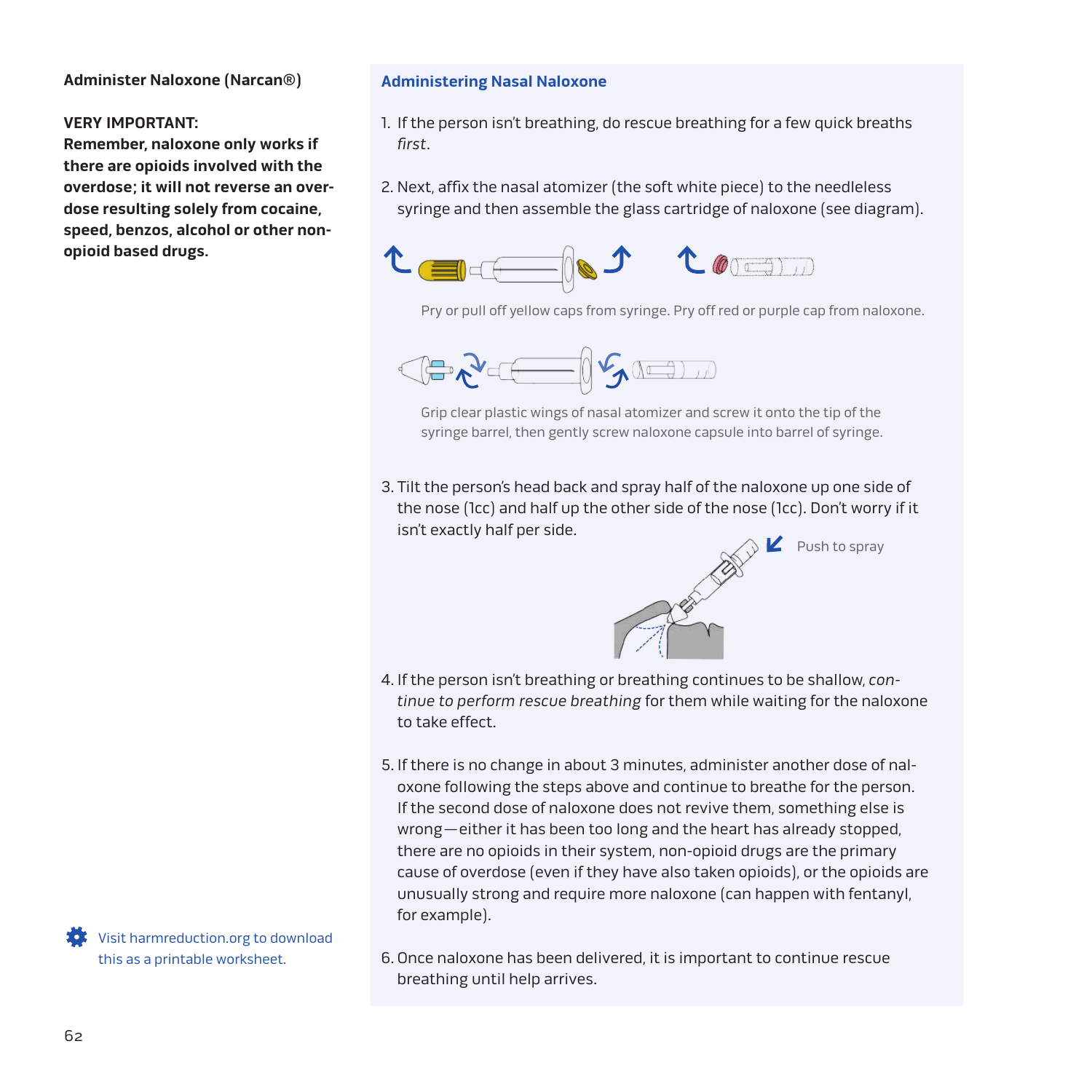#### **Administering Injectable Naloxone**

Injectable naloxone comes packaged in several different forms—a multi dose 10 ml vial and single dose 1 ml flip-top vials with a pop off top. With all formulations of naloxone, it is important to check the expiration date and make sure to keep it from light if it is not stored in a box. If someone has an injectable formulation of naloxone, all of the steps in recognizing and responding to an overdose are the same except how to give the naloxone.

These are the steps to use injectable naloxone:

- 1. If the person isn't breathing, do rescue breathing for a few quick breaths first.
- 2. Pop off the orange top from the vial.
- 3. Draw up 1cc of naloxone into the syringe:  $1cc = 1ml = 100u$ . Use a long needle: 1 to 1 % inch (called an IM or intramuscular needle)—syringe access programs and pharmacies have these needles.
- 4. Inject into a muscle—thighs, upper, outer quadrant of the butt, or shoulder are best. If possible, clean the skin where you are going to inject with an alcohol swab first. It is okay to inject directly through clothing if necessary. Inject straight in to make sure to hit the muscle.
- 5. If there isn't a big needle, a smaller needle is OK to inject under the skin; however, it is better to inject into a muscle whenever possible.
- 6. After injection, continue rescue breathing 3 minutes.
- 7. If there is no change in about 3 minutes, administer another dose of naloxone and continue to breathe for the person. If the second dose of naloxone does not revive them, something else may be wrong—either it has been too long and the heart has already stopped, there are no opioids in their system, non-opioid drugs are the primary cause of overdose (even if they have also taken opioids), or the opioids are unusually strong and require more naloxone (can happen with fentanyl, for example).

**Skin** Muscle Inject straight in to be sure to hit the muscle

Remove top and fill syringe.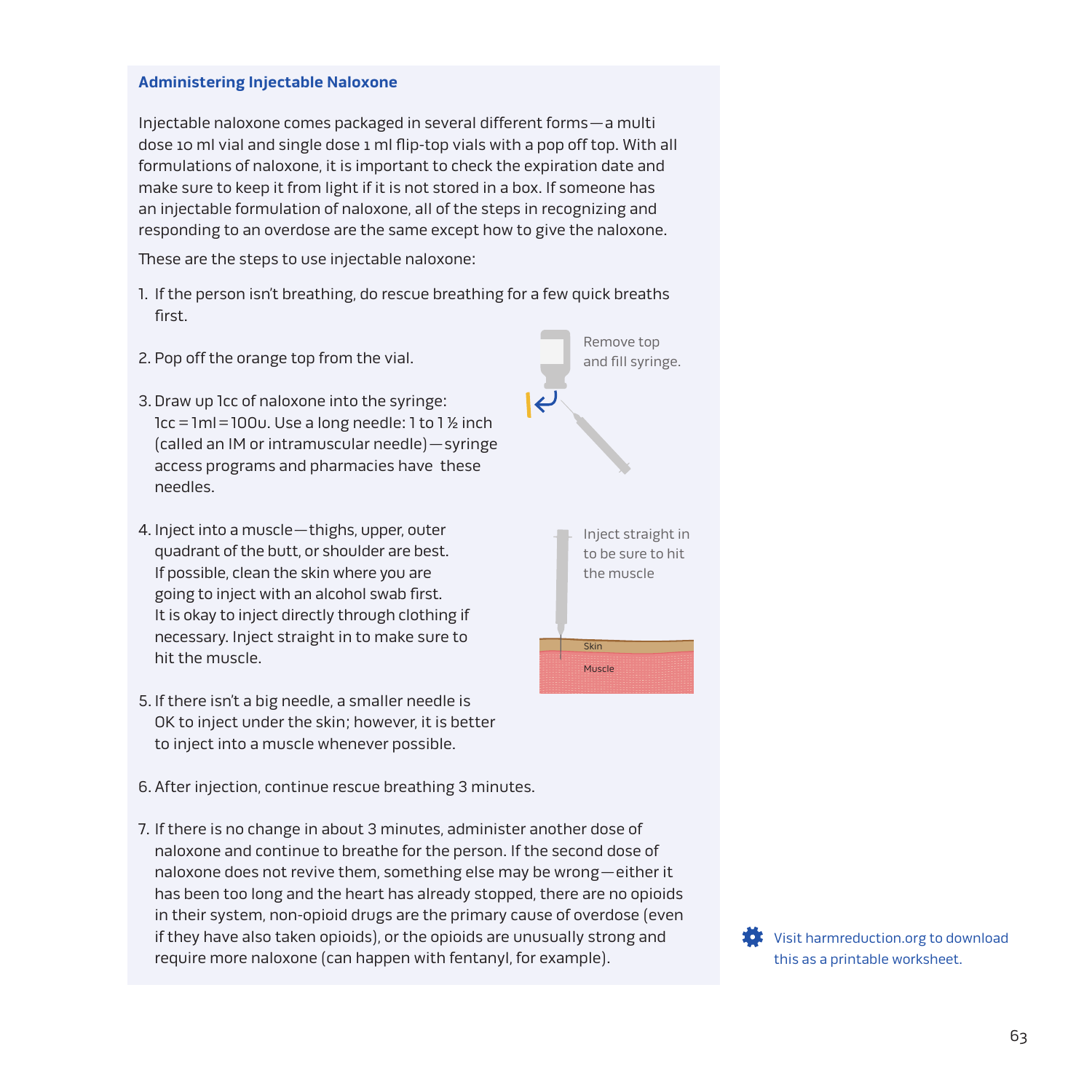#### **Aftercare**

Withdrawal and re-overdose risk

Naloxone only lasts between 30–90 minutes, while the effects of the opioids may last much longer. It is possible that after the naloxone wears off the overdose could recur. It is very important that someone stays with the person and wait out the risk period just in case another dose of naloxone is necessary.

Further, because naloxone blocks opioids from acting, it is possible that it can cause withdrawal symptoms in someone that has a habit or physical dependence, daily opioid pain medication use or other opioid tolerance. Someone who is taking opioids for daily pain management will go into withdrawal too, and experience the pain that they are treating with the opioids. Therefore, after giving someone naloxone, he or she may feel extremely sick and want to use again right away. It is very important that one does not use again until the naloxone wears off so that a re-overdose does not occur.

Not only that, if the person uses more heroin or opioids when there is still naloxone in the system, he or she may not feel it at all —naloxone will knock it out of the opioid receptors and the person will have wasted their drugs. Try to support the person during this time period and encourage him or her not to use for a couple of hours.

The likelihood of overdosing again depends on several things, including:

- • How much drug was used in the first place and the half-life of the drug(s) taken;
- • How well the liver works to process drugs;
- • If the person uses again.

If the person cannot walk and talk well after waking up, then it is very important that they are taken to the hospital. If possible, stay with the person for several hours keeping them awake. It is safe to administer naloxone again if it is necessary.

**Note if a victim is not responsive to stimulation, not breathing, and has no pulse after receiving naloxone and rescue breathing, then the victim needs cardiopulmonary resuscitation (CPR) via a trained bystander and the emergency medical system. Call 911!** 

## **Stimulant Overdose: Overamping**

#### **What is overamping?**

Overamping is the term we have begun using to describe what one might consider an "overdose" on speed. Overamping means a lot of things to a lot of people. Sometimes it is physical, when our bodies don't feel right. Other times it is psychological, like paranoia, anxiety or psychosis—or a mixture of the two. It's complicated because sometimes one person will consider something overamping, and the other person actually considers it just part of the high, or maybe even enjoys a feeling that someone else hates. There are many different ways to define overamping, but we've tried to simplify it down to some common elements within this document.

Overamping can happen for a lot of different reasons: you've been up for too long (sleep deprivation), your body is worn down from not eating or drinking enough water, you're in a weird or uncomfortable environment or with people that are sketching you out, you did that "one hit too many," you mixed some other drugs with your speed that have sent you into a bad place —whatever the reason, it can be dangerous and scary to feel overamped.<sup>3</sup>

#### **Is overamping an overdose?**

Most of the time, when we hear the word overdose, we think of heroin, someone in a heavy nod, turning blue, not breathing. A lot of times people say "you can't overdose on speed or coke,"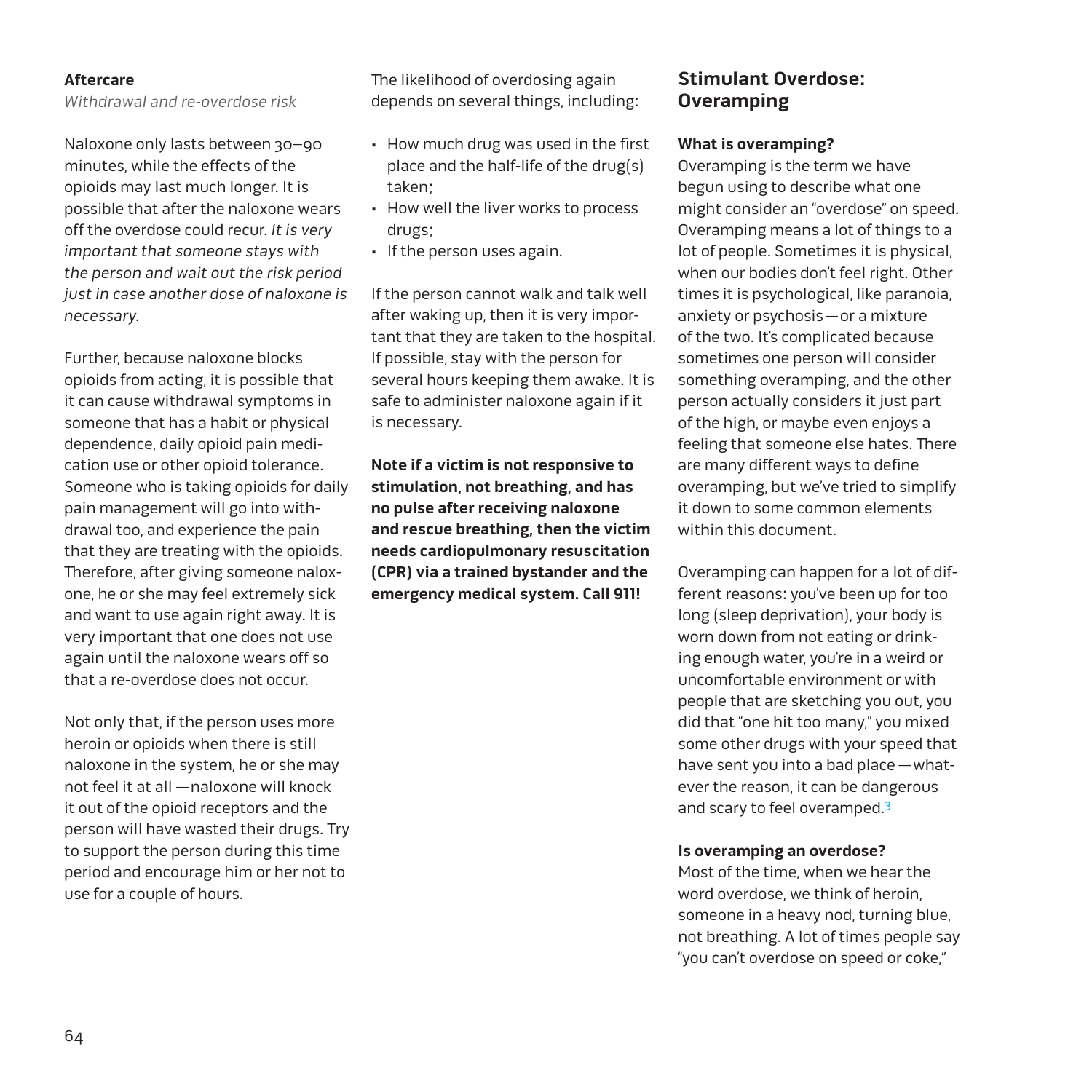but then other people say, "I don't know, I've passed out, or felt like I was gonna have a heart attack…is that an overdose?" The problem is actually with the word itself. "Overdose" isn't really the best word to describe what happens when tweak or coke turn bad…so we call it OVERAMPING.

Even the term "overdose" makes it sound like taking too much is the problem. Speed and coke (unlike some drugs like heroin) are less predictable and overamping might happen regardless of how much or little you use, or how long you've been using. It might happen on the 3rd day of a run when your body is getting run down, or when you get high with some people that make you feel weird.

Since overamping on speed and cocaine (powder) or crack overdose are similar in a lot of ways, we'll refer to them both as "overamping" in this document. With coke, what happens is often similar to the physical and psychological effects of overamping on speed, but coke is much more likely to cause seizures, heart attacks and strokes. In a recent study of heart damage in cocaine users, 83% had heart damage, and 73% had scarring on their heart (fibrosis) from silent heart attacks.4 Cocaine is the second most common drug that causes overdose deaths in the US (after prescription opioids, which cause the most deaths and more than heroin, which is the third most common drug in overdose deaths).

#### **Overamping Prevention**

When it comes to stimulants like speed or coke, a healthy body is often the best prevention for overamping. Since it's not always about how much you do, we need to look at other ways to help prevent having heart attacks or other complications from stimulants:

- • Get checked out a local clinic that you trust, where you can be honest about drug use. We know these can be hard to find, but being able to speak honestly with a provider may help you come up with some great ways to stay safe. Ask around to see if friends can refer you to medical providers that they trust.
- Make sure you get your heart checked out, your blood pressure, cholesterol, circulation and all that other good stuff. Having high blood pressure or an irregular heart beat or other types of heart disease can put you at really high risk for a heart attack when you smoke, shoot or snort stimulants.
- In general, try and take good care of your body. If you're on medication for high blood pressure, make sure you take it; if you're diabetic, make sure you try to manage your diabetes; consistently try to eat, sleep and drink fluids, even when you're on a run.

#### **What does a Stimulant Overdose look like?**

Physical symptoms of overamping could include:

- • Nausea and/or vomiting
- • Falling asleep/passing out (but still breathing)
- • Chest pain/tightening in the chest
- • High temperature/sweating profusely, often with chills
- Fast heart rate, racing pulse
- • Irregular breathing or shortness of breath
- • Convulsions or tremors
- • Stroke
- • Limb jerking or rigidity
- Feeling paralyzed while you're awake
- • Severe headache
- • Hypertension (elevated blood pressure)
- Teeth grinding
- Insomnia or decreased need for sleep

These symptoms can lead to heart attack, stroke, seizure, or overheating it is important to take them seriously!

Psychological symptoms of overamping or "mental distress" could include:

- • Extreme anxiety
- • Panic
- • Extreme paranoia
- • Hallucinations
- • Extreme agitation
- Increased aggressiveness
- • Restlessness or irritability
- • Hyper vigilance (being super aware of your environment, sounds, etc.)
- • Enhanced sensory awareness
- • Suspiciousness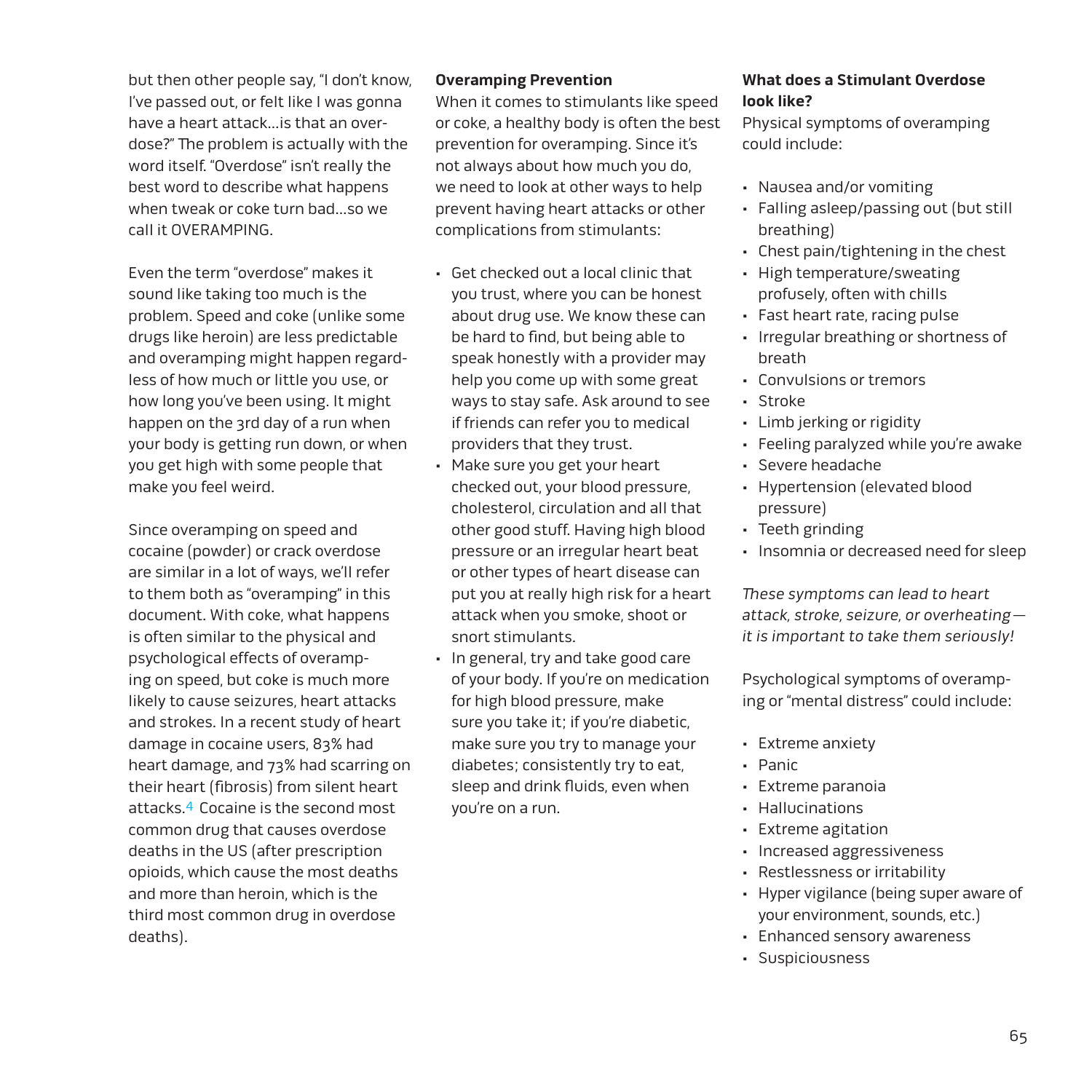## **Responding to Upper or Stimulant Overamping**

The first step in responding to stimulant overamping is to figure out what kind of response is needed: medical assistance or support and rest?

#### **Responding to Physical Concerns**

#### Overheating

Overheating or "hyperthermia" can be deadly. If you notice someone overheating, help them to slow down, stop agitated movements and try to cool down with ice packs, mist and fan techniques. Placing cool, wet cloths under their armpits, on the back of their knees, or on the forehead can also help. Open a window for fresh air. Encourage them to drink water or a sports drink with electrolytes so they don't dehydrate. Dehydration associated with overheating can produce nausea, vomiting, headaches, and low blood pressure. This can lead to fainting or dizziness, especially if the person stands suddenly.

Hot, dry skin is a typical sign of hyperthermia. The skin may become red and hot as blood vessels dilate in an attempt to get rid of excess heat, sometimes leading to swollen lips. An inability to cool the body through perspiration causes the skin to feel dry.

Other signs and symptoms vary depending on the cause. In the case of severe heat stroke, the person may become confused or hostile, and may seem intoxicated. Heart rate and

breathing will increase as blood pressure drops and the heart attempts to supply enough oxygen to the body. The decrease in blood pressure can then cause blood vessels to contract, resulting in a pale or bluish skin color in advanced cases of heat stroke. Eventually, as body organs begin to fail, unconsciousness and death will result.

When body temperature reaches about 40 C/104 F or if the person is unconscious or showing signs of confusion, hyperthermia is considered a medical emergency that requires treatment in a proper medical facility. Call 911. In a hospital, more aggressive cooling measures are available, including intravenous hydration, gastric lavage (pumping the stomach) with iced saline, and even hemodialysis to cool the blood.

#### Stroke

Strokes occur when a blood clot blocks or plugs a blood vessel or artery in the brain or when a blood vessel breaks and bleeds into the brain.

The symptoms of stroke are distinct because they happen quickly:

- • Sudden numbness or weakness of the face, arm, or leg (especially on one side of the body)
- • Sudden confusion, trouble speaking or understanding speech
- • Sudden trouble seeing in one or both eyes
- • Sudden trouble walking, dizziness, loss of balance or coordination
- • Sudden severe headache with no known cause

If you believe someone is having a stroke—if he or she suddenly loses the ability to speak or move an arm or leg on one side, or experiences facial paralysis on one side—call 911 immediately.

#### Seizure

The brain is full of electrical activity. It is how the brain 'talks" to the rest of the body. If there is abnormal or excess electrical activity in a part of the brain it can cause a misfire and result in a seizure or convulsion.

Seizures fall into two general groups: partial and general. A partial seizure affects small parts of the brain. A general seizure affects the whole brain and can cause loss of consciousness and/or convulsions. General seizures are the type that most people think of when the word "seizure" is mentioned.

Typical symptoms of a general seizure include:

- • Drooling or frothing at the mouth
- • Grunting and snorting
- • Tingling or twitching in one part of the body
- • Loss of bladder or bowel control
- • Sudden falling
- • Loss of consciousness
- • Temporary absence of breathing
- • Entire body stiffening
- • Uncontrollable muscle spasms with twitching and jerking limbs
- Head or eye deviation (fixed in one direction)
- • Aura before the seizure that may be described as sudden fear or anxiety, a feeling of nausea, change in vision,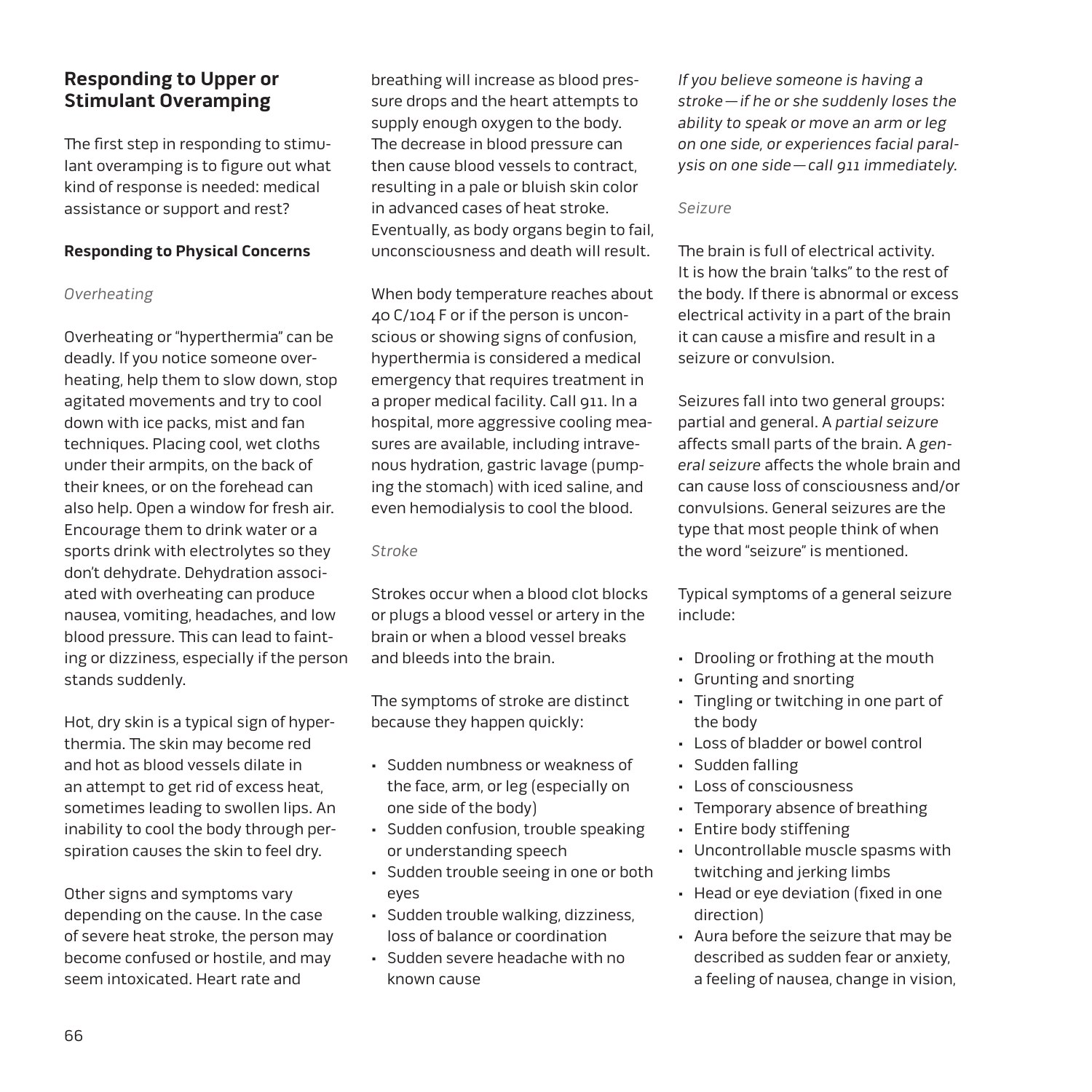## **What to Do When Someone Has a Seizure**

- $\Box$  Remain calm, be a good observer. Speak calmly and softly to the person.
- $\Box$  Help the person into a lying position and put something soft under the head.
- $\Box$  Turn the person to one side (if possible) to allow saliva to drain from the mouth. (If not possible during the seizure, do so once the seizure has stopped).
- $\Box$  Remove glasses; loosen ties, collars and tight clothing.
- $\Box$  Protect the head and body by clearing the area of hard or sharp objects.
- **Do not** force anything into the person's mouth or between their teeth. This is an old myth—people cannot swallow their own tongues. You can harm yourself trying to put things in their mouth, and you can also break their teeth or cause other harms to the person.
- **Do not** try to restrain the person. You cannot stop the seizure.

## **What to Do After Someone Has a Seizure**

- $\Box$  Have someone stay nearby until the person is fully awake.
- $\Box$  Clear the airway of saliva and /or vomit.
- $\Box$  Allow the person to rest. Most people will sleep soundly for a period of time following the seizure.
- **Do not** offer any food or drink until the person is fully awake.
- $\Box$  Seizures can be a big deal and calling 911 is important under most circumstances, but especially when:
	- The seizure lasts for more than 5 minutes.
	- The person has one seizure right after another.
	- The person appears to be injured.
	- The person does not regain consciousness.
	- This is a first time seizure.
	- The person's color remains poor.
	- The person does not start breathing within one minute after the seizure has stopped (in which case, it is also important to start CPR if possible).

dizziness, or an obnoxious smell (not as common with drug-related seizures).

• Skin color may be very red or bluish.

#### Heart Attack/Cardiac Arrest

Heart attacks that may be related to drugs will look similar to those that might not be drug-related. It can sometimes be difficult to distinguish between side effects from taking drugs (i.e. sweating) and signs of a heart attack. Things to look out for include:

- • Uncomfortable pressure, fullness, squeezing, or pain in the center of the chest. These symptoms can range from mild to severe, and they may come and go.
- • Discomfort in other areas, such as the neck, arms, jaw, back, or stomach.
- • Shortness of breath, lightheadedness, nausea, or breaking out in a cold sweat.

Women may get chest pain or discomfort, but in many cases, it's not the most obvious symptom. Instead, women are more likely than men to have these symptoms:

- • Unusual fatigue
- • Nausea or indigestion
- • Dizziness or lightheadedness
- • Abdominal discomfort that may feel like indigestion
- • Discomfort described as pressure/ tightness or an ache in the neck, shoulder, or upper back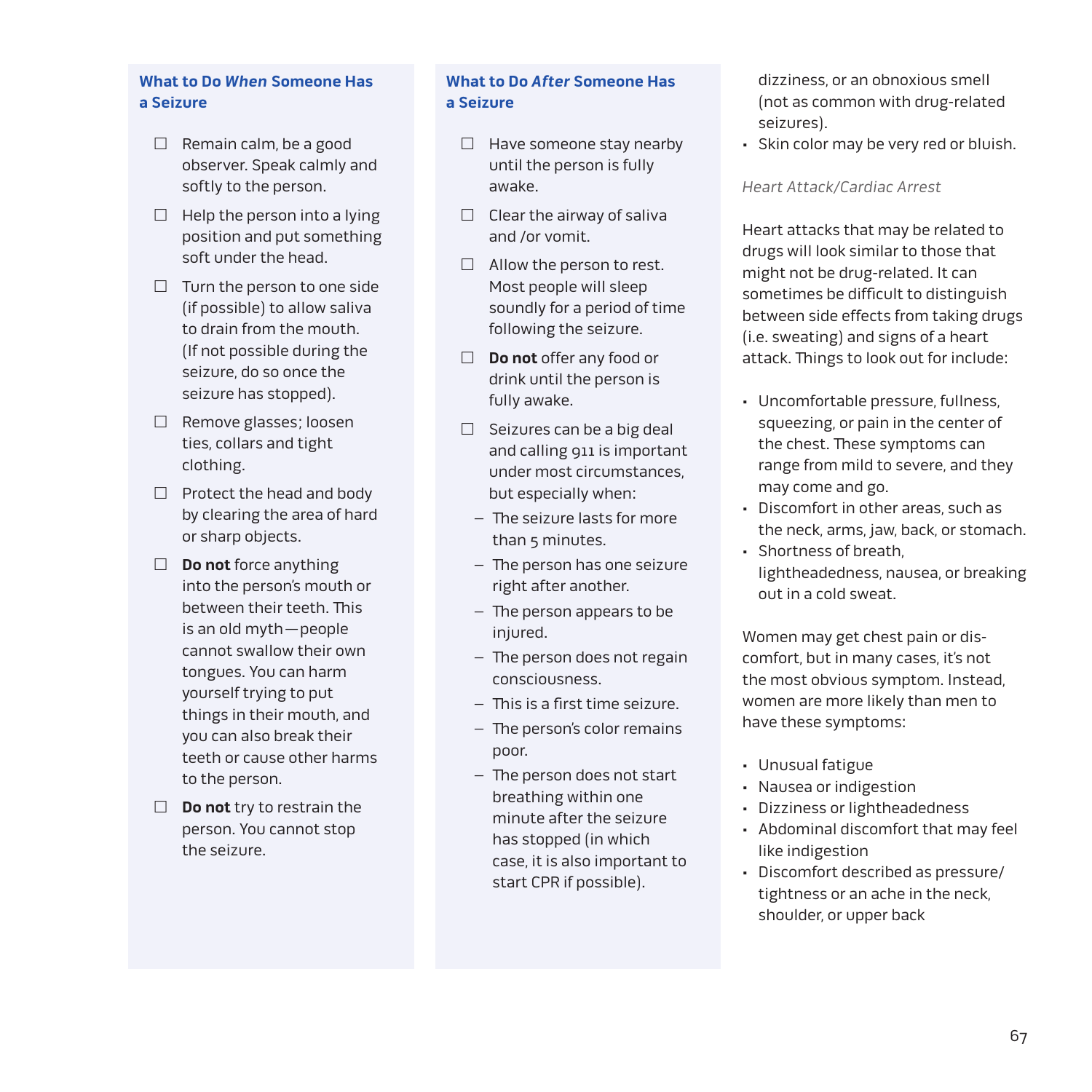If the person has lost consciousness and you notice that they are not breathing, call 911 and begin CPR if you are trained. Time is very important with heart attacks, so help your buddy!

Reminder: When calling 911, give the dispatcher basic info about the physical concerns that need to be addressed. It is unnecessary to mention drugs or overdose to the 911 dispatcher; more specific information can be given directly to EMS once they are onsite.

Responding to Psychological Concerns

If you are confident that the problem is not medical in nature (seizure, stroke, heart attack, overheating), but you or your friend is experiencing anxiety or other psychological symptoms of overamping the following suggestions may offer some relief:

- • Drink water or sports drink and eat some food.
- • Try to sleep or rest.
- Switch how you're doing your speed or coke; for example, if you've been shooting, switching to smoking may help.
- • Change your environment or the people you're with.
- • Take a benzo or other mild sedative that works for you (a small dose, like an Ativan® or some people have even taken an antihistamine, like Benadryl® and that has helped calm them down.)
- • Breathing or meditation exercises.
- • Physical contact, such as massaging yourself or having someone else do it for you.
- • Walking, walking, walking—walk it off!
- • Take a warm shower.
- • Get some fresh air.

#### **Module 5 Notes**

- 1. Gerevich J, Bácskai E, Farkas L, Danics Z. (2005). A case report: Pavlovian conditioning as a risk factor of heroin 'overdose' death. Harm Reduct J. 2, 11.
- 2. Warner-Smith M, Darke S, Day C. Morbidity associated with non-fatal heroin overdose. Addiction. 2002 Aug; 97(8):963-7.
- 3. Overamping section was written with the input from participants of the Speed Project, San Francisco: http://new.sfaf.org/tspsf/
- 4. Aquaro GD, Gabutti A, Maini M, et al. Silent myocardial damage in cocaine addicts. Heart. 2011;97(24):2056-2062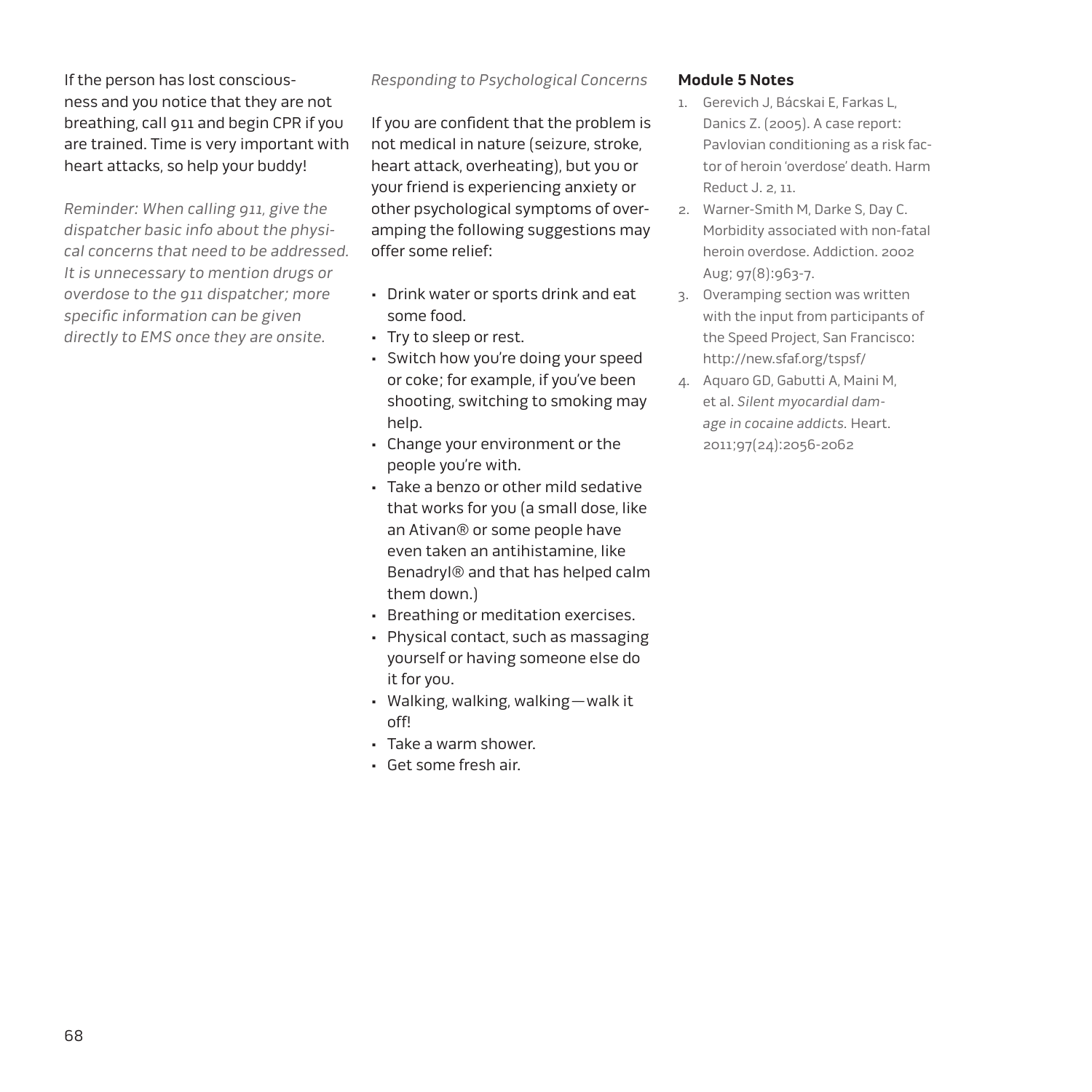# **Module 6: Frequently Asked Questions**

This section adapted from the work of Maya Doe Simkins, Alex Walley and colleagues for their "Notes from the Field (temporary title)" Overdose Prevention Manual.

This is a list of questions and responses that overdose education and naloxone distribution trainers have gathered.

Naloxone is that stuff that you stick through the heart, like in that movie **Pulp Fiction**, right?

No. While naloxone does have an injectable form, it is never injected into the heart. The injectable form of naloxone is injected either intravenous or intramuscularly.

What role does your liver play in an overdose?

The liver processes all drugs in a person's body. If the liver is damaged or not functioning properly, it causes a back up of drugs in the body, which can contribute to overdose. A person whose liver isn't functioning properly may overdose more frequently and overdose may last longer.

Hey, isn't there naloxone in Suboxone®? What's up with that?

Buprenorphine (brand name Suboxone®) is used in opioid substitution therapy. Buprenorphine diminishes cravings for opioids such as heroin; naloxone is added to Suboxone® as a way to counter "potential abuse" (i.e. injection) of Suboxone®. If the Suboxone® is taken under the tongue as prescribed, the small amount of naloxone will not get absorbed into the body and does nothing. However, if Suboxone® is injected, the naloxone will beat the buprenorphine to the opioid receptors, delaying and lessening the high.

OK, so there IS naloxone in Suboxone®…then, will Suboxone® reverse an overdose?

Using buprenorphine to reverse an overdose is not something that has been studied scientifically, however there are anecdotal reports of this approach having worked. Buprenorphine has a stronger affinity or attraction to opioid receptors than heroin or other opioids and can

therefore displace the opioids that are causing the overdose. However, it is unlikely that the naloxone is the reason that Suboxone® can reverse an overdose since it is such a small amount. Rather the buprenorphine displaces the opioids, which then causes the person to wake up. But remember: successful overdose response is all about time and oxygen. Preparing Suboxone® for injection takes precious time, and waiting for the pill to dissolve in the mouth takes even longer; these actions may also keep you from being able to perform consistent rescue breathing.

Will Naloxone work on an alcohol overdose?

No. Naloxone will not work on an alcohol overdose, only opioid overdose. If the overdose is a result of using both alcohol and opioids, administering naloxone might help by addressing the opioid part of the overdose.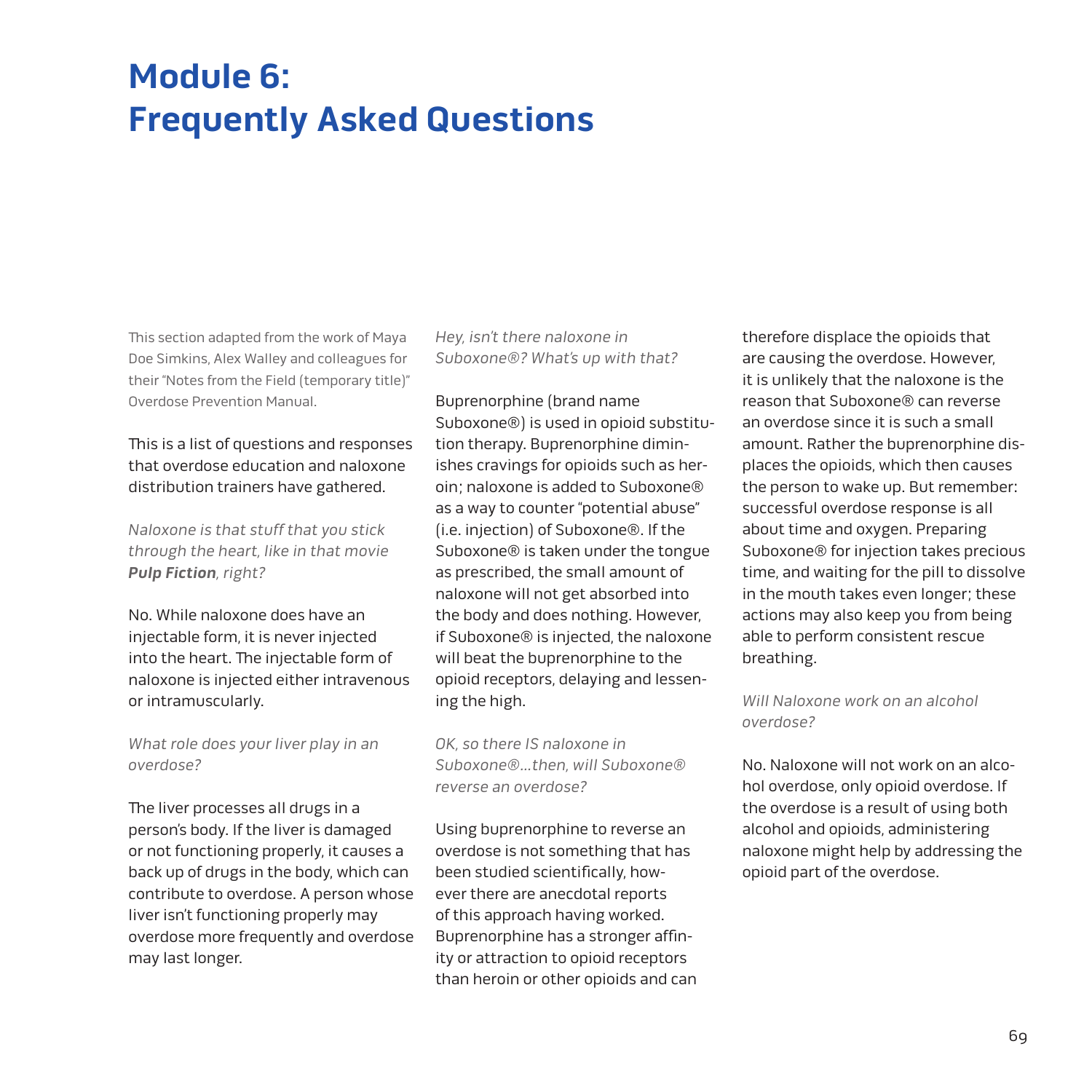Can I give someone who is overdosing a shot of coke or speed OR does speedballing balance you out?

No. Speedballing does not cancel out overdose risk and in fact, it actually increases risk. Speedballing is any combination of a stimulant (upper) and a depressant (downer) taken together; common speedballs include a mixture of heroin and cocaine or heroin and methamphetamine injected into the bloodstream. Stimulants actually constrict blood vessels, and cause the heart to beat faster, which can depletes the body of much-needed oxygen and makes the overdose worse. The more different drugs someone's body has to process, the harder it is on their body. Also, people who speedball usually use more frequently than people who only use heroin, which increases overdose risk.

#### Can I give someone naloxone for a crack/coke overdose?

Naloxone will not work on a cocaine overdose, only opioid overdose. If it is a cocaine overdose that also involves opioids, naloxone might help by addressing the opioid part of the overdose. Cocaine overdose is dangerous because it is not dose-dependent and is a complicated medical emergency—call 911.

#### Clonidine: Is it an opioid or a benzo?

Neither. (Do not confuse clonidine with Klonopin®, which is a benzo). Clonidine is traditionally a medication used to treat high blood pressure, however

it can be used to relieve withdrawal symptoms from opioids, alcohol and nicotine. When combined with opioids it increases one's high; it lowers blood pressure, heart rate, causes dizziness and drowsiness. There is a higher risk of overdose with a clonidine/opioid combo than with opioids alone, but less than with a benzodiazepine/ opioid combination. Clonidine is not as long lasting as benzos are and it doesn't have amnesiac effects (shortterm memory loss). Lowering the blood pressure also raises the risk of dizziness and falling down, which can result in injury. Stopping regular use of clonidine does result in mild physical withdrawal symptoms and in cases where it was being used to treat high blood pressure, stopping result in very high blood pressure.

## What about Phenergan® (Finnegan, Promethazine)?

Phenergan® is used to combat nausea, as a sedative, as an allergy medication, to treat motion and morning sickness, and to increase the activity of opioids. For example, someone on high doses of opioid pain medication could take Phenergan® and lower their dose of pain medication to get the same effects. Similarly, the effects of heroin or methadone would also be increased when taken with take Phenergan®. There is a higher risk of overdose with a Phenergan®/opioid combo than with opioids alone, but less than with a benzodiazepine/opioid combination. Phenergan® is not considered to be habit-forming or cause withdrawal.

What's the deal with fentanyl and overdose?

Fentanyl is an extremely concentrated and potent opioid. Some heroin dealers mix fentanyl powder with larger amounts of heroin in order to increase potency or compensate for low-quality heroin. If it is not well mixed a small bit of highly potent fentanyl could cause an overdose in a user that is expecting just heroin or whose tolerance isn't high enough. Fentanyl patches can also be used by: putting them on the skin to get the time released medication and using other drugs on top of that; placing the patch inside the cheek, which allows the medication to release quicker; or shooting or snorting the gel inside the patch (there is a process required to get fentanyl into injectable form, but it can be done). Fentanyl carries a lot of risk in terms of overdose because it is extremely potent and short acting and can flood the receptors in the brain very quickly. Fentanyl is designed to treat pain for people who are already dependent on opioids for pain management, so it is designed to be very strong to handle the pain someone experiences despite already taking sometimes high doses of opioids.

What about giving someone a salt shot when they overdose?

A salt shot will cause pain — both because of the injection and because saltwater will sting/burn—so if the person can respond to pain, they will (i.e., if the overdose isn't as serious and pain will rouse them). That said, fixing a salt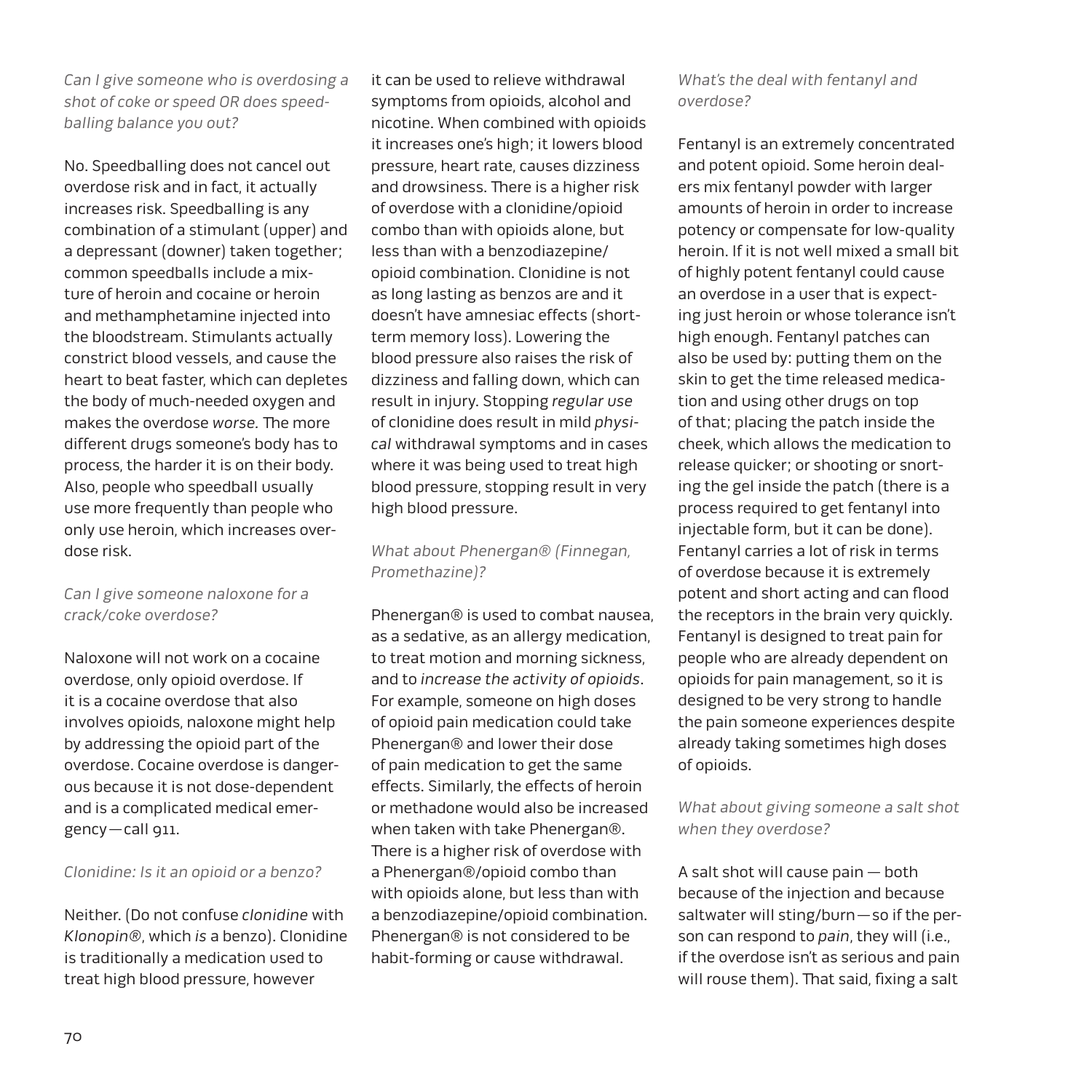shot wastes precious time that could be spent on calling 911, performing rescue breathing and giving naloxone. While salt shots may have appeared to work in some cases, salt shots do not address the need for oxygen and can also cause damage. Naloxone is a safer and more effective alternative.

## Will hitting or slapping someone bring them out of an overdose?

You really do not want to kick, slap, punch, drag anyone…you might hurt them. The sternal rub basically does the same thing as hitting—the point is to cause pain without causing harm. If someone doesn't respond to a sternal rub, move on! Call 911, do rescue breathing and give naloxone.

#### What about ice or cold showers?

Ice down the pants or a cold shower is not an appropriate response to overdose. While it might rouse someone who would also respond to pain stimulus, ice down the pants or cold showers can slow down the respiratory system and send someone into shock or hypothermia. A safer, quicker, more effective action is to call 911, do rescue breathing and give naloxone.

#### Will using naloxone help someone give a clean urine?

No. Naloxone knocks opioids off the opioid receptors, but the drug is still floating around in the body (and urine!) Are police, probation officers or program staff allowed to confiscate my naloxone rescue kit?

Your naloxone rescue kit is yours like any other possession. It should not be confiscated. It is a prescription medication. If it does get confiscated, please tell someone at the naloxone distribution program where you got it. Some programs and shelters have policies about needing to check prescription medications—you can expect to have to follow individual program guidelines, as naloxone is a prescription medicine. Sometimes people like police or probation officers might assume that the only people who have naloxone rescue kits are people who might overdose themselves, so they might assume that it is a flag for illegal activity.

Can someone get arrested for being present at an overdose?

Unfortunately, there is no easy answer to this question, because it depends on the policies and culture of your local police department and community. For example some departments have unwritten policies that people at the scene of an overdose will never be arrested after for calling for help. Other regions, cities and communities take a much more punitive stance, and the chance of getting searched and arrested at the scene of an overdose is higher. Some states have passed laws (or are trying to) that are called 911 Amnesty or Good Samaritan bills that make it extremely unlikely for police to arrest you or at least to charge and

prosecute someone who called for help for an overdose. The following considerations may be important: Are you on probation? Do you have warrants/open cases? Could the incident impact your housing situation? For example, could you lose your housing because of drug use or drug possession? Do you live with your mom, whose landlord may evict her if there is an incident involving drugs?

### What if the police come after calling 911 and question us?

It is important to plan as if police will respond in advance. Remove all drugs and paraphernalia from view to reduce the likelihood of search or arrest. The first priority for police is safety at the scene—the smoothest interactions will happen when it is calm and under control.

### What's with the intranasal naloxone, does it work?

Yes. The intranasal naloxone device has a stronger concentration of naloxone (2mg/2ml versus the standard injectable naloxone concentration, .4mg/1ml) to compensate for the different mode of absorption into the body. EMS services across the country are now using intranasal naloxone (Boston and San Francisco, for example) as well as some hospital emergency, police and fire departments. Nasal naloxone is also distributed at several overdose prevention programs, including the DOPE Project in San Francisco, Project Lazarus in North Carolina, naloxone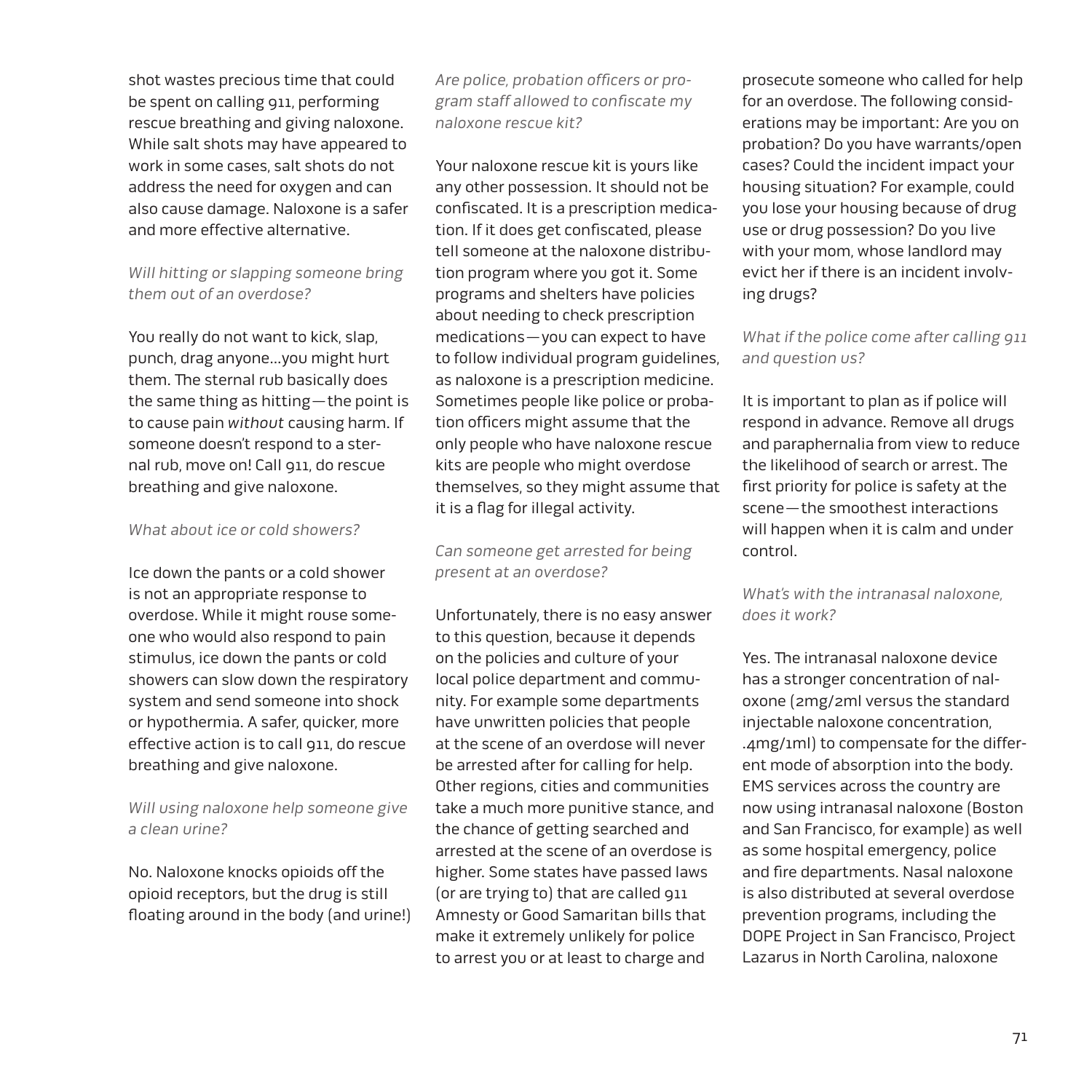distribution programs throughout New York City, and statewide in Massachusetts and New Mexico. There has been some formal research done on the effectiveness of intranasal naloxone and 1000s of lives have been saved using nasal naloxone in the 5 programs that are currently distributing it. Intranasal naloxone is more expensive, but has the advantage of having no needle.

#### What if someone injects intranasal naloxone?

The intranasal naloxone device has a stronger concentration of naloxone (2mg/2ml versus the standard injectable naloxone concentration, .4mg/1ml) to compensate for the different mode of absorption into the body. If this dose were to be injected, it may be a higher dose than therapeutically necessary and the person may experience more severe withdrawal symptoms. Injecting about one quarter of the naloxone in the vial is a good amount to start. That said, injecting intranasal naloxone would work to reverse an overdose.

## What happens if the MAD nasal adapter gets lost for the nasal naloxone?

Two things have been done successfully (but should only be done in an emergency): Either inject the naloxone from the vial or squirt it up the person's nose anyway without the nasal adapter. If you squirt it without the adapter it will be more of a stream than a spray—make sure the head is tilted

way back so it doesn't all run out the nose! When making a decision about which to do, remember time and oxygen! Try to keep the nasal spray piece attached to the naloxone box with a rubber band or attach it ahead of time so it's ready to go.

What if I lose the muscle syringe for my injectable naloxone and only have a regular syringe?

Regular insulin syringes have shorter points than muscle syringes, so you're not getting the naloxone all the way into the muscle, but they are better than nothing! Some studies have shown that subcutaneous injections (under the skin, but not all the way into the muscle) are just as effective as shooting it into the muscle. But make sure to pay attention to the measurements—you want to inject 1cc of naloxone to start, which will be a FULL syringe if you are using a 1cc syringe, and it will be TWO full syringes if you are using a ½ cc syringe.

#### What is the risk period for an overdose to reoccur after giving naloxone?

The risk that someone will overdose again, after giving naloxone, depends on several factors: the person's metabolism (how quickly the body processes things); how much drug they used in the first place; the half-life of the drug they used (i.e. methadone has a much longer half-life than heroin); how well the liver is working; and if they use again. Naloxone is active for about 30—90 minutes in the body. So if you give someone naloxone to reverse an opioid overdose, the naloxone may wear off before the opioids wear off and the person could go into overdose mode again. Because naloxone blocks opioids from acting in the brain, it can cause withdrawal symptoms in someone that has a habit. After giving someone naloxone, they may feel sick and want to use again right away. It is very important that they do not use again for a couple of hours because they could overdose again once the naloxone wears off. Ideally people should receive medical attention but if they are able to speak clearly and walk after the naloxone they will probably be ok; if not, they must get medical attention.

Why do the new CPR guidelines for lay people suggest hands-only CPR instead of rescue breathing and chest compressions, when we still advocate for rescue breathing for overdose?

The new guidelines are aimed primarily at response to cardiac arrest, not respiratory arrest. In cardiac arrest, respirations are not as important as compressions—particularly in first few minutes. In respiratory arrests (like overdose), respirations are the key. If the respiratory arrest progresses to a full cardiac arrest the patient should get both chest compressions and rescue breathing. Opioid overdose, where the primary problem is lack of oxygen because of decreased breathing, affects the body differently than a heart attack. The newest AHA guidelines for trained Basic Life Support do actually include instructions to do rescue breathing for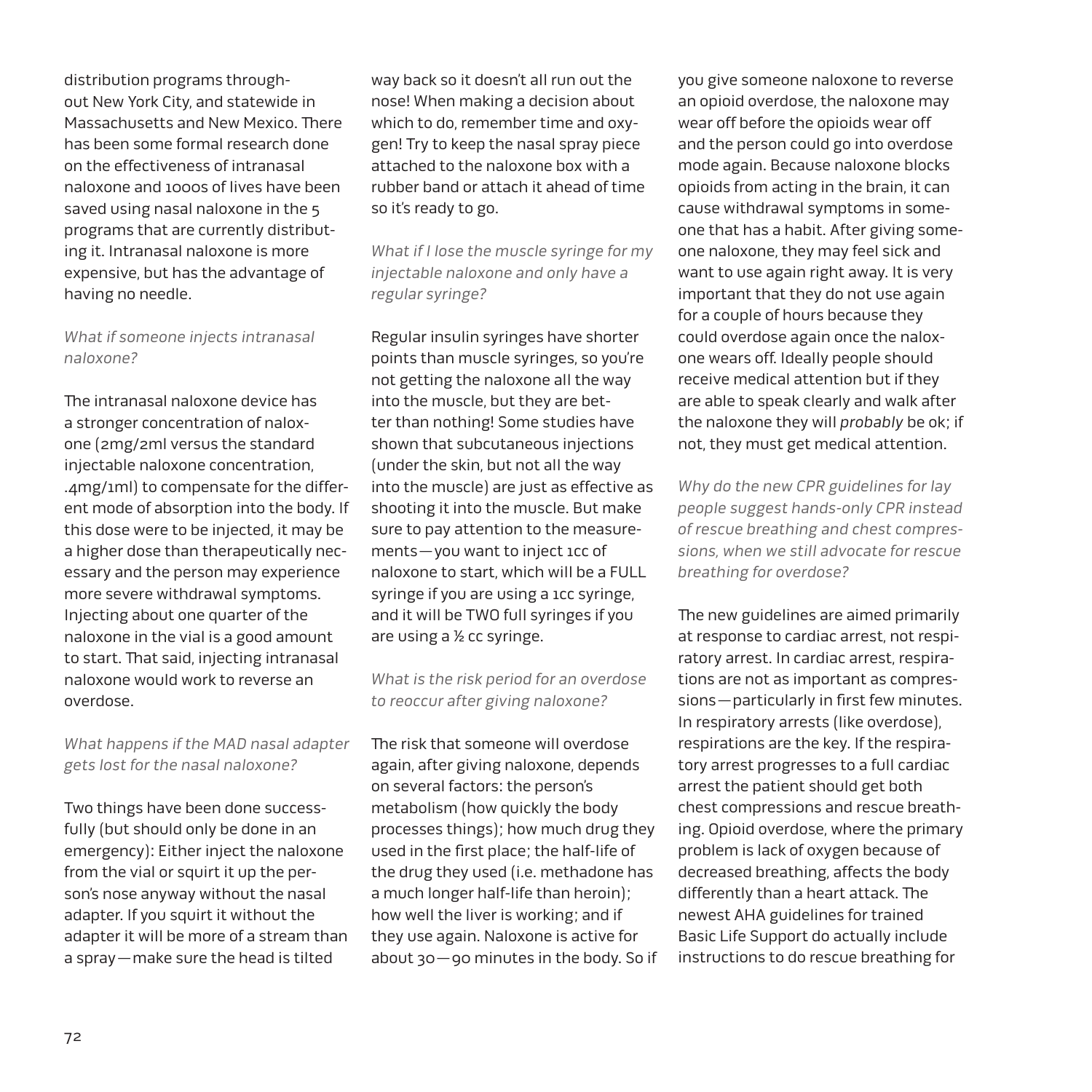opioid toxicity prior to cardiac arrest, but this has not been publicized as widely as the new recommendations for cardiac arrest.

What if the person is not even overdosing and I give them naloxone? Will it hurt them?

Naloxone has no effect on someone who has no opioids in their system. It will not hurt or help anyone who is not experiencing an overdose. For someone who is opioid dependent, naloxone will likely cause uncomfortable withdrawal symptoms.

Can someone overdose on naloxone or what if I give too much naloxone?

It is not possible to give too much naloxone in the sense that it is dangerous. However, if a person is dependent on opioids or has a habit (including people on chronic pain medication), the more naloxone they get, the more uncomfortable they will be because of withdrawal symptoms. Vomiting is a possibility—be sure they don't aspirate (inhale) the vomit—that is very dangerous. If the person gets too much naloxone, try to explain to them that the withdrawals will fade in a half hour or so.

Can you develop immunity to naloxone?

No, people do not develop immunity to naloxone—it can be used as effectively on the first overdose as on the 8th overdose, for example. However,

someone who overdoses a lot might want to explore why they are overdosing repeatedly; a good trainer can help brainstorm some of the reasons. Some potential reasons include:

- • Untreated asthma
- • Seasonal allergies
- • Changes in medications for depression, anxiety, sleep, HIV
- • Disassociation because of trauma= not remembering amount of drugs used
- • New environment, new friends, new practices
- • Infrequent use (which can lead to low/inconsistent tolerance)
- • Suicidality

What if my kids (or any small children) find and use the naloxone—can it hurt them?

No. Naloxone acts as an opioid antagonist and has no adverse effects in persons that do not have opioids in their system. Its only effect is to kick opioids off brain receptors temporarily to reverse an overdose. However, there are certain risks associated with the naloxone applicator itself—the small parts may pose a choking hazard, the vial is made of very thin glass which can be easily broken, and there is a sharp needle inside the plastic tubing of the applicator. It is a good idea to keep this and other medicines out of reach of children.

Get a new kit! Simply go to the place where you got the first one and get one that is unexpired. If you bring in the expired kit, the program can use it as a sample for demonstrations. If you forget, it is not a big deal. If you witness an overdose emergency and all you have is your expired naloxone, it is better than nothing and may work. See the next question for more details.

My naloxone expired—can I still use it?

If all you have is an expired naloxone kit—yes—use it. Like most other medication, naloxone will start to lose its effectiveness after its expiration date. However, it may be strong enough to reverse an overdose if that is the only kit that is available. It is not toxic, so use it and continue to perform rescue breathing.

Our clinic/program policy doesn't even allow us to give people over the counter medication—how is it possible that we are now allowed to give people naloxone?

This will vary from one program to another. It is important for overdose prevention trainers to ask these specific types of questions to programs (example: detox, shelter) before doing group trainings. Some programs are simply unable to get around this internal policy and are not allowed to have naloxone on-site to respond to overdose or to give out naloxone for program participant use. In cases like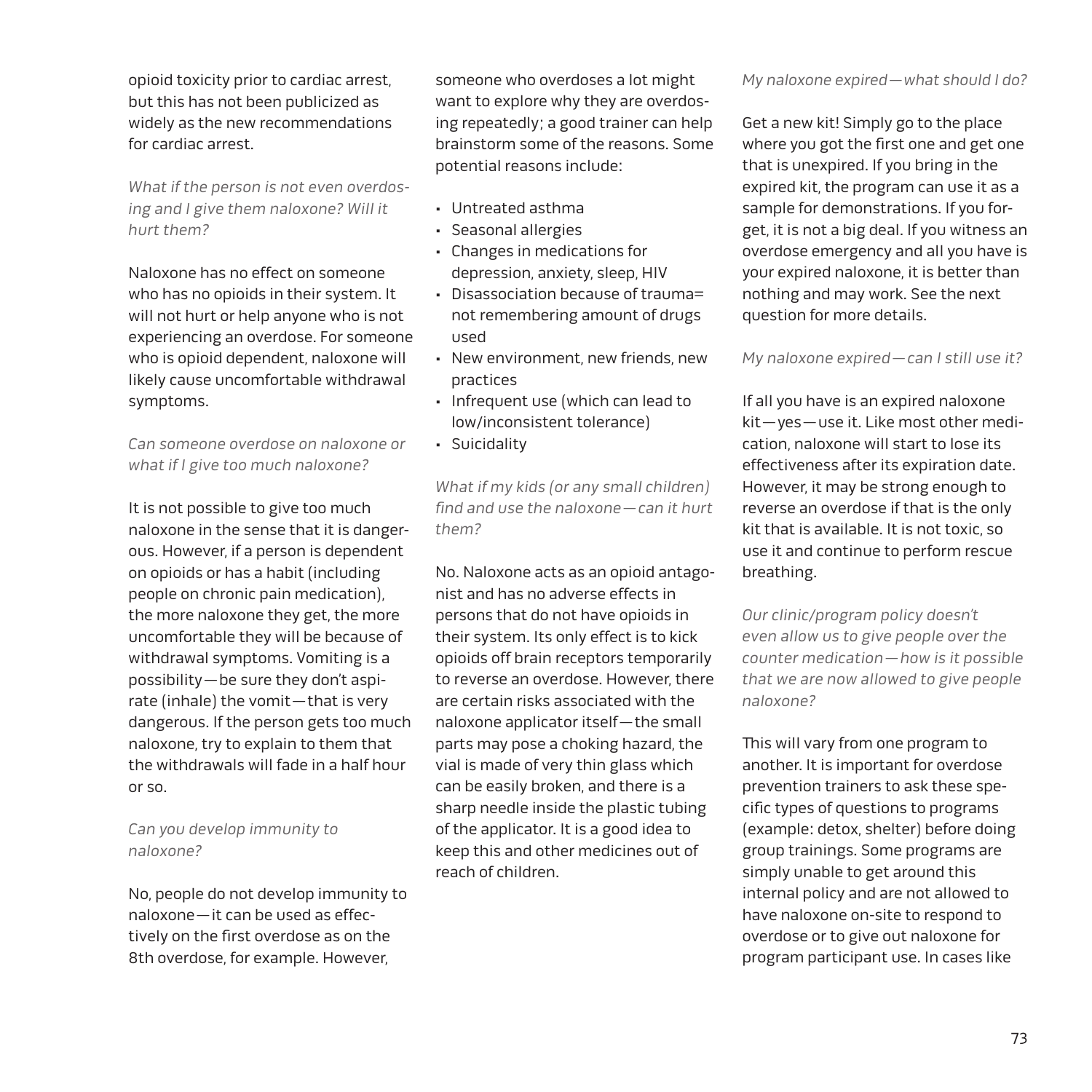this, focus on helping the program create a policy for on-site overdose that includes identifying the overdose, calling 911, rescue breathing and recovery position and to help them think of ways they can still train program participants about overdose prevention and response while providing referrals to obtain naloxone. In some cities and states, there are regulations or laws that have passed to allow "3rd party administrators" of naloxone, thus providing protection for staff persons to have and use naloxone at their programs. Learn about your local regulations before the training.

## Naloxone makes people violent, right?

No. Naloxone itself does not evoke 'violent' reactions in folks—rather, having too much naloxone administered to them (if you are opioid dependent, or have a habit, the more naloxone that is given, the sicker you will feel), or their environment at the time of them 'coming to' may be a vitriolic one… imagine waking up, feeling sick, not knowing what happened, maybe you are in a strange place or en route to a hospital, and people are yelling at you to wake up, or perhaps you are restrained. This can be a scary experience. Also, people may be angry to have their high ruined or taken away or be in withdrawals especially if they do not know that they were overdosing (which happens sometimes). Being uncomfortable and

disoriented is certainly a combination that could cause someone to act like a jerk, even if you or another bystander may have just saved his or her life. The person may feel better if they are told that the naloxone will only last about a half hour and then they will go back to feeling how they did before. Even if they are angry at the time, some may return later to thank you. The overdose reverser may feel better later by venting to a staff person at a naloxone program.

## Shouldn't people just go into drug treatment?

There are multiple barriers to people going into treatment for substance use: Sometimes people are not interested, willing, ready or able to go to treatment; there can be financial barriers; there are often waiting lists/ availability barriers; fear and stigma; untreated underlying mental health or trauma issues; acceptability of treatment models; hours of operation; staff; requirements (such as proper ID, etc.). Overdose response and naloxone trainings are a practical strategy that focus on what is, as opposed to what should be. If this question is raised in a group setting, one successful strategy is to turn this question around to the group. Usually group members elucidate the reasons why treatment is only sometimes a viable option for some substance users.

If we help people avoid overdose, how will they ever learn how dangerous drug use is / hit "rock bottom"/get a "wake up call"?

The death of a peer or a near death experience does not "teach" drug users a "lesson". Increased psychological distress or trauma can actually increase substance use. The actual definition of addiction (called "dependence" or "abuse" by the American Psychological Association's DSM V) includes one important criteria that relates to this issue: Use continues despite knowledge of adverse consequences (e.g., failure to fulfill role obligation, use when physically hazardous). This means that someone who is addicted by definition may not modify behaviors based on bad outcomes such as overdose.